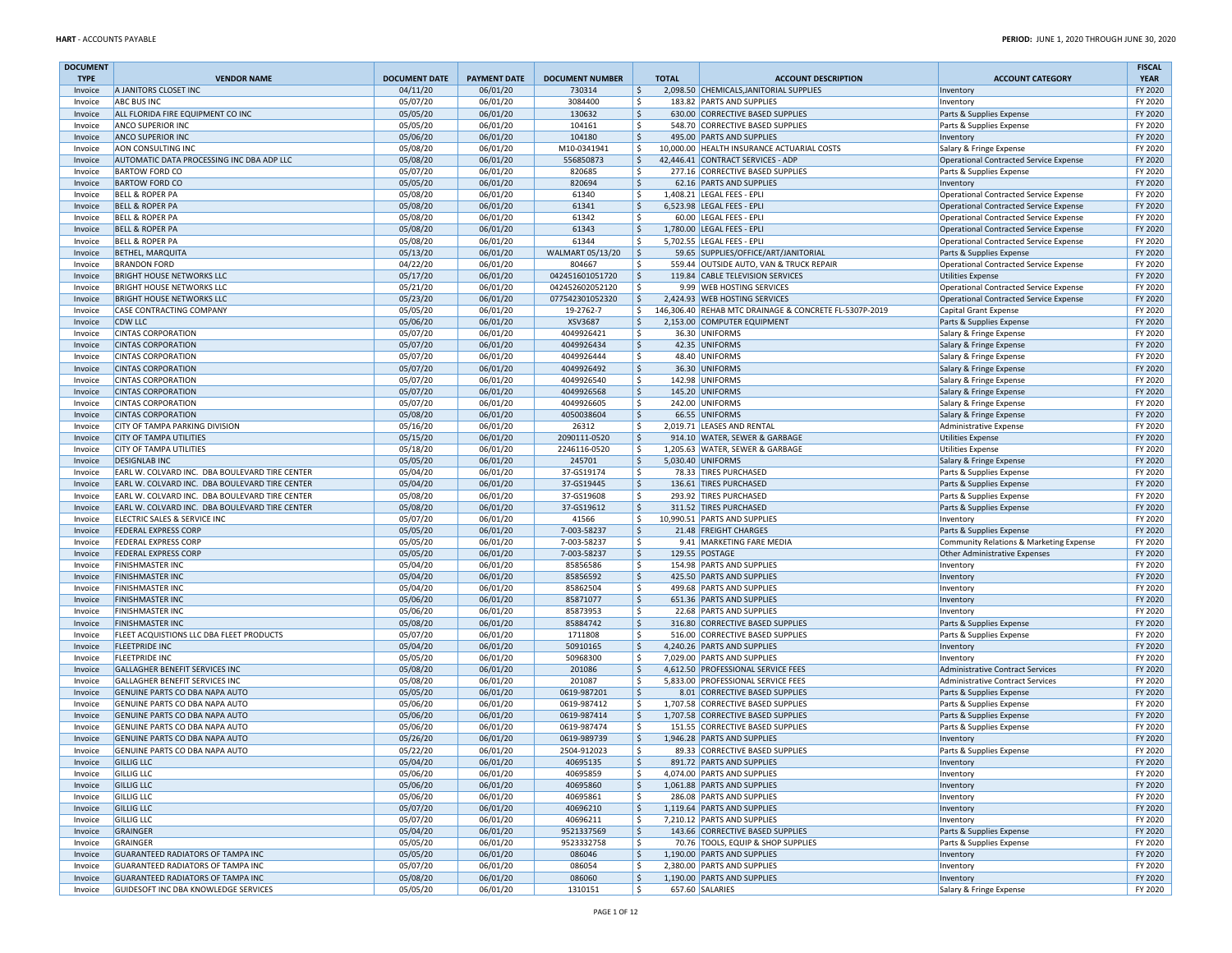| <b>DOCUMENT</b>    |                                                                  |                      |                      |                                        |                       |                                                                                      |                                                      | <b>FISCAL</b>      |
|--------------------|------------------------------------------------------------------|----------------------|----------------------|----------------------------------------|-----------------------|--------------------------------------------------------------------------------------|------------------------------------------------------|--------------------|
| <b>TYPE</b>        | <b>VENDOR NAME</b>                                               | <b>DOCUMENT DATE</b> | <b>PAYMENT DATE</b>  | <b>DOCUMENT NUMBER</b>                 | <b>TOTAL</b>          | <b>ACCOUNT DESCRIPTION</b>                                                           | <b>ACCOUNT CATEGORY</b>                              | <b>YEAR</b>        |
| Invoice            | <b>GULF COAST THERMO KING</b>                                    | 05/05/20             | 06/01/20             | IV84821                                | \$<br>\$              | 3,673.42 CORRECTIVE BASED SUPPLIES                                                   | Parts & Supplies Expense                             | FY 2020<br>FY 2020 |
| Invoice<br>Invoice | <b>GULF COAST THERMO KING</b><br><b>GULF COAST THERMO KING</b>   | 05/08/20<br>05/04/20 | 06/01/20<br>06/01/20 | <b>IV84882</b><br>W084172              | \$                    | 888.30 PARTS AND SUPPLIES<br>1,109.98 CORRECTIVE BASED SUPPLIES                      | Inventory<br>Parts & Supplies Expense                | FY 2020            |
| Invoice            | HOLLAND AND KNIGHT LLP                                           | 05/06/20             | 06/01/20             | 6010542                                | \$                    | 8,000.00 PROFESSIONAL SERVICE FEES                                                   | Administrative Contract Services                     | FY 2020            |
| Invoice            | <b>HOME DEPOT</b>                                                | 05/26/20             | 06/01/20             | 1974740                                | \$                    | 87.06 CORRECTIVE BASED SUPPLIES                                                      | Parts & Supplies Expense                             | FY 2020            |
| Invoice            | HOWCO ENVIRONMENTAL SERVICES                                     | 05/04/20             | 06/01/20             | 0324239                                | \$                    | 129.00 CONTRACT SERVICES                                                             | Operational Contracted Service Expense               | FY 2020            |
| Invoice            | HOWCO ENVIRONMENTAL SERVICES                                     | 05/04/20             | 06/01/20             | 0324239                                | \$                    | 221.00 FACILITY REPAIRS & MAINTENANCE                                                | Operational Contracted Service Expense               | FY 2020            |
| Invoice            | HUMANA INSURANCE CO                                              | 04/16/20             | 06/01/20             | 614318044                              | \$                    | 3,461.60 SUPPLEMENTAL VISION PLAN                                                    | Accounts Payable                                     | FY 2020            |
| Invoice            | INTERPRETERS UNLIMITED INC                                       | 05/04/20             | 06/01/20             | 2020M4-11723                           | \$                    | 108.90 PROFESSIONAL SERVICE FEES                                                     | Administrative Contract Services                     | FY 2020            |
| Invoice            | K & J SAFETY SECURITY CONSULTING SERVICES INC                    | 05/05/20             | 06/01/20             | HART SMS 2020-02                       | \$                    | 5,250.00 CONSULTANT FEES                                                             | Administrative Expense                               | FY 2020            |
| Invoice            | KENWORTH OF CENTRAL FLORIDA INC                                  | 05/07/20             | 06/01/20             | 03P87812                               | $\mathsf{S}$<br>\$    | 448.96 PARTS AND SUPPLIES<br>8,097.00 ASSOC TRANSIT IMPRV (min 1%) E&D FL-5339X-2018 | Inventory                                            | FY 2020            |
| Invoice<br>Invoice | KIMLEY-HORN AND ASSOCIATES INC<br>KIMLEY-HORN AND ASSOCIATES INC | 05/07/20<br>05/07/20 | 06/01/20<br>06/01/20 | 16219217<br>16274176                   | \$                    | 2,210.65 COT Z01 CBD ENG & DESIGN BUS STOP/SHELTER                                   | Capital Grant Expense<br>Capital Grant Expense       | FY 2020<br>FY 2020 |
| Invoice            | KIMLEY-HORN AND ASSOCIATES INC                                   | 05/07/20             | 06/01/20             | 16520612                               | \$                    | 3,599.85 HC Z07 BS ENG & DESIGN BUS STOP/SHELTER                                     | Capital Grant Expense                                | FY 2020            |
| Invoice            | KIMLEY-HORN AND ASSOCIATES INC                                   | 05/07/20             | 06/01/20             | 16520620                               | \$                    | 3,509.85 HC Z07 BS ENG & DESIGN BUS STOP/SHELTER                                     | Capital Grant Expense                                | FY 2020            |
| Invoice            | KIMLEY-HORN AND ASSOCIATES INC                                   | 05/07/20             | 06/01/20             | 16520621                               | Ś.                    | 7,533.00 COT Z02 CED ENG & DESIGN BUS STOP/SHELTER                                   | Capital Grant Expense                                | FY 2020            |
| Invoice            | KIMLEY-HORN AND ASSOCIATES INC                                   | 05/07/20             | 06/01/20             | 16520622                               | \$                    | 3,517.50 ASSOC TRANSIT IMPRV                                                         | Capital Grant Expense                                | FY 2020            |
| Invoice            | KIMLEY-HORN AND ASSOCIATES INC                                   | 05/07/20             | 06/01/20             | 16520623                               | \$                    | 4,818.75 COT Z03 IBD ENG & DESIGN BUS STOP/SHELTER                                   | Capital Grant Expense                                | FY 2020            |
| Invoice            | KIMLEY-HORN AND ASSOCIATES INC                                   | 05/07/20             | 06/01/20             | 16521123                               | \$                    | 2,200.00 HC Z07 BS ENG & DESIGN BUS STOP/SHELTER                                     | Capital Grant Expense                                | FY 2020            |
| Invoice            | MSC INDUSTRIAL SUPPLY CO                                         | 05/04/20             | 06/01/20             | 3815653002                             | \$                    | 35.52 CORRECTIVE BASED SUPPLIES                                                      | Parts & Supplies Expense                             | FY 2020            |
| Invoice            | MSC INDUSTRIAL SUPPLY CO                                         | 05/05/20             | 06/01/20             | 3816045001                             | $\mathsf{S}$          | 251.91 CORRECTIVE BASED SUPPLIES                                                     | Parts & Supplies Expense                             | FY 2020            |
| Invoice<br>Invoice | MSC INDUSTRIAL SUPPLY CO<br>MSC INDUSTRIAL SUPPLY CO             | 05/08/20<br>05/08/20 | 06/01/20<br>06/01/20 | 3819111001<br>3819350001               | \$<br>\$              | 251.91 CORRECTIVE BASED SUPPLIES<br>75.57 CORRECTIVE BASED SUPPLIES                  | Parts & Supplies Expense                             | FY 2020<br>FY 2020 |
| Invoice            | MSC INDUSTRIAL SUPPLY CO                                         | 05/06/20             | 06/01/20             | 3825695001                             | \$                    | 81.78 CORRECTIVE BASED SUPPLIES                                                      | Parts & Supplies Expense<br>Parts & Supplies Expense | FY 2020            |
| Invoice            | MSC INDUSTRIAL SUPPLY CO                                         | 05/07/20             | 06/01/20             | 3825695002                             | \$                    | 29.70 CORRECTIVE BASED SUPPLIES                                                      | Parts & Supplies Expense                             | FY 2020            |
| Invoice            | MSC INDUSTRIAL SUPPLY CO                                         | 05/08/20             | 06/01/20             | 3825695003                             | \$                    | 29.70 CORRECTIVE BASED SUPPLIES                                                      | Parts & Supplies Expense                             | FY 2020            |
| Invoice            | MSC INDUSTRIAL SUPPLY CO                                         | 05/06/20             | 06/01/20             | 3825752001                             | \$                    | 162.52 CORRECTIVE BASED SUPPLIES                                                     | Parts & Supplies Expense                             | FY 2020            |
| Invoice            | MSC INDUSTRIAL SUPPLY CO                                         | 05/07/20             | 06/01/20             | 3825879001                             | \$                    | 652.35 CORRECTIVE BASED SUPPLIES                                                     | Parts & Supplies Expense                             | FY 2020            |
| Invoice            | MSC INDUSTRIAL SUPPLY CO                                         | 05/06/20             | 06/01/20             | 3825958001                             | \$                    | 580.84 CORRECTIVE BASED SUPPLIES                                                     | Parts & Supplies Expense                             | FY 2020            |
| Invoice            | MSC INDUSTRIAL SUPPLY CO                                         | 05/06/20             | 06/01/20             | 3826115001                             | \$                    | 106.96 CORRECTIVE BASED SUPPLIES                                                     | Parts & Supplies Expense                             | FY 2020            |
| Invoice            | MSC INDUSTRIAL SUPPLY CO                                         | 05/07/20             | 06/01/20             | 3829205001                             | \$                    | 149.76 CORRECTIVE BASED SUPPLIES                                                     | Parts & Supplies Expense                             | FY 2020            |
| Invoice            | MSC INDUSTRIAL SUPPLY CO                                         | 05/07/20             | 06/01/20             | 49620672                               | Ś.                    | 123.56 CORRECTIVE BASED SUPPLIES                                                     | Parts & Supplies Expense                             | FY 2020            |
| Invoice            | NBI, INC.<br>NBI, INC.                                           | 05/21/20<br>05/21/20 | 06/01/20<br>06/01/20 | 1937505<br>1937506                     | \$<br>\$              | 1,299.00 DUES, SUBSCRIPTIONS & FEES<br>1,299.00 DUES, SUBSCRIPTIONS & FEES           | Administrative Expense                               | FY 2020<br>FY 2020 |
| Invoice<br>Invoice | NBI, INC.                                                        | 05/21/20             | 06/01/20             | 1937507                                | \$                    | 1,299.00 DUES, SUBSCRIPTIONS & FEES                                                  | Administrative Expense<br>Administrative Expense     | FY 2020            |
| Invoice            | PALMDALE OIL COMPANY                                             | 05/06/20             | 06/01/20             | 1341847                                | \$                    | 297.00 DIESEL EXHAUST FLUID                                                          | Fuel and Oil Expense                                 | FY 2020            |
| Invoice            | PALMDALE OIL COMPANY                                             | 05/05/20             | 06/01/20             | 1342449                                | $\mathsf{\hat{S}}$    | 763.36 DIESEL & GAS EXCISE TAX                                                       | <b>Tax Expense</b>                                   | FY 2020            |
| Invoice            | PALMDALE OIL COMPANY                                             | 05/05/20             | 06/01/20             | 1342449                                | \$                    | 237.62 GASOLINE                                                                      | Fuel and Oil Expense                                 | FY 2020            |
| Invoice            | PALMDALE OIL COMPANY                                             | 05/05/20             | 06/01/20             | 1342449                                | \$                    | 1,742.57 GASOLINE                                                                    | Fuel and Oil Expense                                 | FY 2020            |
| Invoice            | PALMDALE OIL COMPANY                                             | 05/06/20             | 06/01/20             | 1342796                                | \$                    | 0.93 ENGINE OIL (OIL & LUBE)                                                         | Fuel and Oil Expense                                 | FY 2020            |
| Invoice            | PALMDALE OIL COMPANY                                             | 05/06/20             | 06/01/20             | 1342796                                | \$                    | 1.42 ENGINE OIL (OIL & LUBE)                                                         | Fuel and Oil Expense                                 | FY 2020            |
| Invoice            | PALMDALE OIL COMPANY                                             | 05/06/20             | 06/01/20             | 1342796                                | \$                    | 243.83 ENGINE OIL (OIL & LUBE)                                                       | Fuel and Oil Expense                                 | FY 2020            |
| Invoice<br>Invoice | PALMDALE OIL COMPANY<br><b>PALMDALE OIL COMPANY</b>              | 05/06/20<br>05/08/20 | 06/01/20<br>06/01/20 | 1342796<br>1344402                     | \$<br>\$              | 376.29 ENGINE OIL (OIL & LUBE)<br>673.16 DIESEL & GAS EXCISE TAX                     | Fuel and Oil Expense<br><b>Tax Expense</b>           | FY 2020<br>FY 2020 |
| Invoice            | PALMDALE OIL COMPANY                                             | 05/08/20             | 06/01/20             | 1344402                                | \$                    | 236.33 GASOLINE                                                                      | Fuel and Oil Expense                                 | FY 2020            |
| Invoice            | PALMDALE OIL COMPANY                                             | 05/08/20             | 06/01/20             | 1344402                                | \$                    | 1,733.05 GASOLINE                                                                    | Fuel and Oil Expense                                 | FY 2020            |
| Invoice            | PEOPLES GAS COMPANY                                              | 05/18/20             | 06/01/20             | 211012153790-0520                      | l s                   | 87.97 NATURAL GAS                                                                    | <b>Utilities Expense</b>                             | FY 2020            |
| Invoice            | PETROLEUM TRADERS CORPORATION                                    | 05/05/20             | 06/01/20             | 1538230                                | \$<br>9,467.73 DIESEL |                                                                                      | Fuel and Oil Expense                                 | FY 2020            |
| Invoice            | PETROLEUM TRADERS CORPORATION                                    | 05/05/20             | 06/01/20             | 1538230                                | \$                    | 2,683.46 DIESEL & GAS EXCISE TAX                                                     | <b>Tax Expense</b>                                   | FY 2020            |
| Invoice            | PINELLAS SUNCOAST TRANSIT AUTHORITY                              | 05/21/20             | 06/01/20             | 31786                                  | \$                    | 425.00 INTER/COUNTY PASSPORT                                                         | Pass Revenue                                         | FY 2020            |
| Invoice            | PITNEY BOWES GLOBAL FINANCIAL SERVICES LLC                       | 05/06/20             | 06/01/20             | 3103930817                             | \$                    | 1,316.58 POSTAGE                                                                     | Other Administrative Expenses                        | FY 2020            |
| Invoice            | RR INVESTMENTS OF LAKELAND LLC DBA BIO-ONE                       | 05/04/20             | 06/01/20             | 1060                                   | \$<br>Ś               | 600.00 CORRECTIVE REPAIR SERVICES                                                    | Operational Contracted Service Expense               | FY 2020            |
| Invoice<br>Invoice | <b>RUSH TRUCK CENTER</b><br><b>RUSH TRUCK CENTER</b>             | 05/07/20<br>05/08/20 | 06/01/20<br>06/01/20 | 3019273402<br>3019280188               | Ś                     | 2,312.74 PARTS AND SUPPLIES<br>1,626.16 PARTS AND SUPPLIES                           | Inventory                                            | FY 2020<br>FY 2020 |
| Invoice            | SHI INTERNATIONAL CORP                                           | 05/07/20             | 06/01/20             | B11717444                              | \$                    | 8,112.52 COMPUTER SOFTWARE SVC. FEES                                                 | Inventory<br>Operational Contracted Service Expense  | FY 2020            |
| Invoice            | SOUTHEAST POWER SYSTEMS OF TAMPA INC                             | 05/04/20             | 06/01/20             | 23 178484                              | \$                    | 1,673.64 PARTS AND SUPPLIES                                                          | Inventory                                            | FY 2020            |
| Invoice            | <b>STEPPS TOWING SERVICE INC</b>                                 | 05/04/20             | 06/01/20             | HH311394                               | Ŝ.                    | 250.00 TOWING CHARGES                                                                | Operational Contracted Service Expense               | FY 2020            |
| Invoice            | <b>STEPPS TOWING SERVICE INC</b>                                 | 05/06/20             | 06/01/20             | HH311642                               | \$                    | 375.00 TOWING CHARGES                                                                | Operational Contracted Service Expense               | FY 2020            |
| Invoice            | <b>STEPPS TOWING SERVICE INC</b>                                 | 05/05/20             | 06/01/20             | TW311587                               | $\ddot{\varsigma}$    | 250.00 TOWING CHARGES                                                                | Operational Contracted Service Expense               | FY 2020            |
| Invoice            | <b>SUN STATE INTERNATIONAL TRUCKS LLC</b>                        | 05/07/20             | 06/01/20             | X10042697701                           | \$                    | 9,825.00 PARTS AND SUPPLIES                                                          | Inventory                                            | FY 2020            |
| Invoice            | TAMPA BAY SYSTEM SALES INC DBA TAMPA BAY TRANE                   | 05/08/20             | 06/01/20             | 250839                                 | $\mathsf{S}$          | 350.00 CONDITION BASED SUPPLIES                                                      | Parts & Supplies Expense                             | FY 2020            |
| Invoice            | TAMPA DOWNTOWN PARTNERSHIP                                       | 05/20/20             | 06/01/20             | 1968                                   | \$                    | 500.00 MARKETING COMMUNITY SPONSORSHIPS                                              | Community Relations & Marketing Expense              | FY 2020            |
| Invoice            | <b>TAMPA ELECTRIC COMPANY</b><br><b>TAMPA ELECTRIC COMPANY</b>   | 05/15/20<br>05/18/20 | 06/01/20             | 211012152933-0520                      | I\$                   | 205.91 ELECTRICITY                                                                   | Utilities Expense                                    | FY 2020<br>FY 2020 |
| Invoice<br>Invoice | <b>TAMPA ELECTRIC COMPANY</b>                                    | 05/18/20             | 06/01/20<br>06/01/20 | 211012153196-0520<br>211012153535-0520 | \$<br>I\$             | 7,063.12 ELECTRICITY<br>2,490.89 ELECTRICITY                                         | Utilities Expense<br>Utilities Expense               | FY 2020            |
| Invoice            | <b>TAMPA ELECTRIC COMPANY</b>                                    | 05/18/20             | 06/01/20             | 211012154251-0520                      | \$                    | 4,437.02 ELECTRICITY                                                                 | Utilities Expense                                    | FY 2020            |
| Invoice            | <b>TAMPA ELECTRIC COMPANY</b>                                    | 05/18/20             | 06/01/20             | 211012154509-0520                      | l \$                  | 1,819.41 ELECTRICITY                                                                 | Utilities Expense                                    | FY 2020            |
| Invoice            | <b>TAMPA ELECTRIC COMPANY</b>                                    | 05/18/20             | 06/01/20             | 211012154749-0520                      | ا \$                  | 381.12 ELECTRICITY                                                                   | Utilities Expense                                    | FY 2020            |
| Invoice            | <b>TAMPA ELECTRIC COMPANY</b>                                    | 05/19/20             | 06/01/20             | 211012154939-0520                      | I\$                   | 286.06 ELECTRICITY                                                                   | Utilities Expense                                    | FY 2020            |
| Invoice            | TAMPA ELECTRIC COMPANY                                           | 05/21/20             | 06/01/20             | 211012155118-0520                      | $\vert$ \$            | 11.45 ELECTRICITY                                                                    | Utilities Expense                                    | FY 2020            |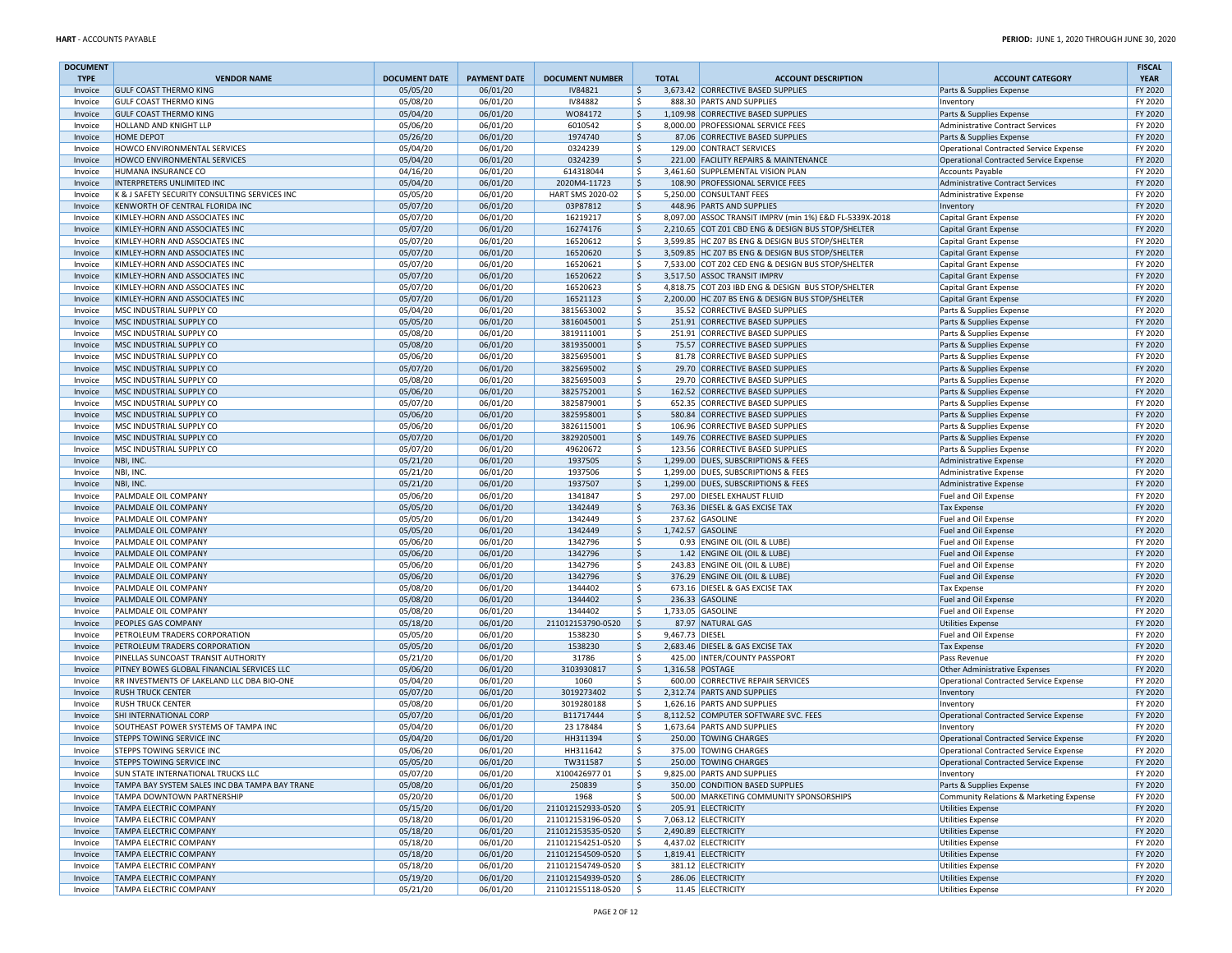| <b>DOCUMENT</b>    |                                                                           |                      |                      |                        |              |                                                                                    |                                                                    | <b>FISCAL</b>      |
|--------------------|---------------------------------------------------------------------------|----------------------|----------------------|------------------------|--------------|------------------------------------------------------------------------------------|--------------------------------------------------------------------|--------------------|
| <b>TYPE</b>        | <b>VENDOR NAME</b>                                                        | <b>DOCUMENT DATE</b> | <b>PAYMENT DATE</b>  | <b>DOCUMENT NUMBER</b> | <b>TOTAL</b> | <b>ACCOUNT DESCRIPTION</b>                                                         | <b>ACCOUNT CATEGORY</b>                                            | <b>YEAR</b>        |
| Invoice            | TENNANT SALES AND SERVICE                                                 | 05/05/20             | 06/01/20             | 917077813              | 5            | 1,104.70 CORRECTIVE BASED SUPPLIES                                                 | Parts & Supplies Expense                                           | FY 2020            |
| Invoice            | THE PARTS HOUSE                                                           | 05/08/20             | 06/01/20             | 21-445378              | \$           | 21.90 PARTS AND SUPPLIES                                                           | Inventory                                                          | FY 2020            |
| Invoice            | TRANSIT HOLDING INC DBA AFTERMARKET PARTS CO LLC                          | 05/08/20             | 06/01/20             | 82098041               | l\$          | 703.20 PARTS AND SUPPLIES                                                          | Inventory                                                          | FY 2020            |
| Invoice            | TRANSIT HOLDING INC DBA AFTERMARKET PARTS CO LLC                          | 05/08/20<br>05/06/20 | 06/01/20<br>06/01/20 | 82098291<br>119686697  | \$<br> \$    | 420.30 PARTS AND SUPPLIES<br>58.27 CORRECTIVE BASED SUPPLIES                       | Inventory                                                          | FY 2020<br>FY 2020 |
| Invoice<br>Invoice | <b>ULINE INC</b><br>UNIFIRST CORPORATION                                  | 05/04/20             | 06/01/20             | 914 2665609            | \$           | 164.50 FACILITY REPAIRS & MAINTENANCE                                              | Parts & Supplies Expense<br>Operational Contracted Service Expense | FY 2020            |
| Invoice            | UNIFIRST CORPORATION                                                      | 05/06/20             | 06/01/20             | 914 2666963            | \$           | 24.30 FACILITY REPAIRS & MAINTENANCE                                               | Operational Contracted Service Expense                             | FY 2020            |
| Invoice            | UNUM LIFE INS CO OF AMERICA                                               | 03/20/20             | 06/01/20             | 0397613-001-0420       | \$           | 27.38 A&D INSURANCE - EMPLOYER PAYABLE                                             | <b>Accounts Payable</b>                                            | FY 2020            |
| Invoice            | UNUM LIFE INS CO OF AMERICA                                               | 03/20/20             | 06/01/20             | 0397613-001-0420       | \$           | 705.58 A&D INSURANCE - EMPLOYER PAYABLE                                            | <b>Accounts Payable</b>                                            | FY 2020            |
| Invoice            | UNUM LIFE INS CO OF AMERICA                                               | 03/20/20             | 06/01/20             | 0397613-001-0420       | \$           | 66.40 AD&D INSURANCE - EMPLOYER PAYABLE                                            | <b>Accounts Payable</b>                                            | FY 2020            |
| Invoice            | UNUM LIFE INS CO OF AMERICA                                               | 03/20/20             | 06/01/20             | 0397613-001-0420       | \$           | 324.46 LIFE INSURANCE - EMPLOYER PAYABLE                                           | <b>Accounts Payable</b>                                            | FY 2020            |
| Invoice            | UNUM LIFE INS CO OF AMERICA                                               | 03/20/20             | 06/01/20             | 0397613-001-0420       | $\mathsf{S}$ | 779.74 LIFE INSURANCE - EMPLOYER PAYABLE                                           | <b>Accounts Payable</b>                                            | FY 2020            |
| Invoice            | UNUM LIFE INS CO OF AMERICA                                               | 03/20/20             | 06/01/20             | 0397613-001-0420       | I\$          | 8,361.26 LIFE INSURANCE - EMPLOYER PAYABLE                                         | <b>Accounts Payable</b>                                            | FY 2020            |
| Invoice            | UNUM LIFE INS CO OF AMERICA                                               | 03/20/20             | 06/01/20             | 0397613-001-0420       | l Ś          | 846.22 LONG-TERM DISABILITY INS - EMPLOYER PAYABLE                                 | <b>Accounts Payable</b>                                            | FY 2020            |
| Invoice            | UNUM LIFE INS CO OF AMERICA                                               | 03/20/20             | 06/01/20             | 0397613-001-0420       | l \$         | 2,361.60 LONG-TERM DISABILITY INS - EMPLOYER PAYABLE                               | <b>Accounts Payable</b>                                            | FY 2020            |
| Invoice            | UNUM LIFE INS CO OF AMERICA                                               | 03/20/20             | 06/01/20             | 0397613-001-0420       | l \$         | 22,088.49 LONG-TERM DISABILITY INS - EMPLOYER PAYABLE                              | <b>Accounts Payable</b>                                            | FY 2020            |
| Invoice            | UNUM LIFE INS CO OF AMERICA                                               | 02/18/20             | 06/01/20             | 0618526-001-0320       | 5 ا          | 16,980.13 FLEX COMP - EMPLOYEES                                                    | <b>Accounts Payable</b>                                            | FY 2020            |
| Invoice            | <b>ZEP SALES AND SERVICE</b>                                              | 05/08/20<br>06/01/20 | 06/01/20<br>06/08/20 | 9005163327<br>731234   | l \$         | 1,178.00 CHEMICALS, CLEANERS & EQUIP                                               | Parts & Supplies Expense                                           | FY 2020<br>FY 2020 |
| Invoice<br>Invoice | A JANITORS CLOSET INC<br><b>ABC BUS INC</b>                               | 05/12/20             | 06/08/20             | 3085686                | I\$<br>۱\$   | 1,785.90 CHEMICALS, JANITORIAL SUPPLIES<br>3,126.68 FACILITY REPAIRS & MAINTENANCE | Inventory<br>Operational Contracted Service Expense                | FY 2020            |
| Invoice            | <b>ABC BUS INC</b>                                                        | 05/15/20             | 06/08/20             | 3086962                | ۱\$          | 679.60 PARTS AND SUPPLIES                                                          | Inventory                                                          | FY 2020            |
| Invoice            | <b>ABC BUS INC</b>                                                        | 05/15/20             | 06/08/20             | 3086965                | <sub>S</sub> | 2,345.48 PARTS AND SUPPLIES                                                        | Inventory                                                          | FY 2020            |
| Invoice            | ALL FLORIDA FIRE EQUIPMENT CO INC                                         | 05/12/20             | 06/08/20             | 130638                 | \$           | 895.00 CORRECTIVE BASED SUPPLIES                                                   | Parts & Supplies Expense                                           | FY 2020            |
| Invoice            | AMAZON HOSE & RUBBER CO                                                   | 05/14/20             | 06/08/20             | 406650-00              | -Ś           | 480.19 CORRECTIVE BASED SUPPLIES                                                   | Parts & Supplies Expense                                           | FY 2020            |
| Invoice            | AMERIGAS PROPANE LP                                                       | 05/12/20             | 06/08/20             | 3106745692             | ۱\$          | 130.00 PROPANE FACILITIES                                                          | <b>Utilities Expense</b>                                           | FY 2020            |
| Invoice            | AMERITECH PRESSURE CLEANING SYSTEMS INC                                   | 05/15/20             | 06/08/20             | 212145                 | ۱\$          | 170.00 FACILITY REPAIRS & MAINTENANCE                                              | Operational Contracted Service Expense                             | FY 2020            |
| Invoice            | ARROW SHEET METAL WORKS INC                                               | 05/12/20             | 06/08/20             | 52873                  | \$           | 1,100.00 CORRECTIVE BASED SUPPLIES                                                 | Parts & Supplies Expense                                           | FY 2020            |
| Invoice            | <b>AUTONATION SSC</b>                                                     | 05/14/20             | 06/08/20             | 8674603                | ۱\$          | 120.43 CORRECTIVE BASED SUPPLIES                                                   | Parts & Supplies Expense                                           | FY 2020            |
| Invoice            | <b>AUTONATION SSC</b>                                                     | 05/15/20             | 06/08/20             | 8675671                | \$           | 103.72 CORRECTIVE BASED SUPPLIES                                                   | Parts & Supplies Expense                                           | FY 2020            |
| Invoice            | <b>BROWNS TROPHIES INC</b>                                                | 05/15/20             | 06/08/20             | G 13234                | \$           | 23.90 BUSINESS MEETING COST                                                        | Administrative Expense                                             | FY 2020            |
| Invoice            | <b>BURNETT, MICHAEL</b>                                                   | 06/03/20             | 06/08/20             | 05/21/20-CDL           | \$           | 55.00 LICENSES & PERMITS                                                           | <b>Tax Expense</b>                                                 | FY 2020            |
| Invoice            | <b>BUSH, ANTHONY</b>                                                      | 06/02/20             | 06/08/20             | 05/26/20-CDL           | \$           | 82.00 LICENSES & PERMITS                                                           | <b>Tax Expense</b>                                                 | FY 2020            |
| Invoice            | <b>CDW LLC</b>                                                            | 05/14/20             | 06/08/20             | XVJ8334                | \$           | 17,178.90 ACQ ADP HARDWARE MAINT TOUGHBOOKS FL-5307P-2018                          | Capital Grant Expense                                              | FY 2020            |
| Invoice            | <b>CDW LLC</b>                                                            | 05/14/20             | 06/08/20             | XVJ8334                | l \$         | 621.10 COMPUTER EQUIPMENT                                                          | Parts & Supplies Expense                                           | FY 2020            |
| Invoice            | CELLCO PARTNERSHIP DBA VERIZON WIRELESS                                   | 05/23/20             | 06/08/20             | 9855222558             | ا \$         | 14,718.32 CELL PHONES                                                              | <b>Utilities Expense</b>                                           | FY 2020            |
| Invoice            | CELLCO PARTNERSHIP DBA VERIZON WIRELESS<br><b>CIGNA BEHAVIORAL HEALTH</b> | 05/23/20<br>04/15/20 | 06/08/20<br>06/08/20 | 9855278259<br>08259    | l \$         | 2,535.70 CELL PHONES<br>1.159.73 COUNSELING SERVICES                               | <b>Utilities Expense</b>                                           | FY 2020<br>FY 2020 |
| Invoice<br>Invoice | <b>CINTAS CORPORATION</b>                                                 | 05/14/20             | 06/08/20             | 4050557231             | \$<br>l \$   | 42.35 UNIFORMS                                                                     | <b>Administrative Contract Services</b><br>Salary & Fringe Expense | FY 2020            |
| Invoice            | <b>CINTAS CORPORATION</b>                                                 | 05/14/20             | 06/08/20             | 4050557303             | l \$         | 36.30 UNIFORMS                                                                     | Salary & Fringe Expense                                            | FY 2020            |
| Invoice            | <b>CINTAS CORPORATION</b>                                                 | 05/14/20             | 06/08/20             | 4050557305             | l \$         | 36.30 UNIFORMS                                                                     | Salary & Fringe Expense                                            | FY 2020            |
| Invoice            | <b>CINTAS CORPORATION</b>                                                 | 05/14/20             | 06/08/20             | 4050557345             | l \$         | 48.40 UNIFORMS                                                                     | Salary & Fringe Expense                                            | FY 2020            |
| Invoice            | <b>CINTAS CORPORATION</b>                                                 | 05/14/20             | 06/08/20             | 4050557370             | l \$         | 142.98 UNIFORMS                                                                    | Salary & Fringe Expense                                            | FY 2020            |
| Invoice            | <b>CINTAS CORPORATION</b>                                                 | 05/14/20             | 06/08/20             | 4050557442             | ۱\$          | 145.20 UNIFORMS                                                                    | Salary & Fringe Expense                                            | FY 2020            |
| Invoice            | <b>CINTAS CORPORATION</b>                                                 | 05/14/20             | 06/08/20             | 4050557472             | ۱\$.         | 242.00 UNIFORMS                                                                    | Salary & Fringe Expense                                            | FY 2020            |
| Invoice            | <b>CINTAS CORPORATION</b>                                                 | 05/15/20             | 06/08/20             | 4050632795             | ۱\$          | 66.55 UNIFORMS                                                                     | Salary & Fringe Expense                                            | FY 2020            |
| Invoice            | <b>CINTAS CORPORATION</b>                                                 | 05/08/20             | 06/08/20             | 9088359382             | \$           | 2,250.00 SAFETY SUPPLIES & EQUIPMENT                                               | Parts & Supplies Expense                                           | FY 2020            |
| Invoice            | <b>CITY OF TAMPA UTILITIES</b>                                            | 06/01/20             | 06/08/20             | 2122412-0620           | ۱\$          | 146.46 WATER, SEWER & GARBAGE                                                      | <b>Utilities Expense</b>                                           | FY 2020            |
| Invoice            | CLEVOR CONSULTING GROUP INC                                               | 05/12/20             | 06/08/20             | 189                    | -Ś           | 24,845.75 FARE COLL MOBILE 436677-19401                                            | Capital Grant Expense                                              | FY 2020            |
| Invoice            | COLONIAL LIFE & ACCIDENT INSURANCE CO                                     | 04/24/20             | 06/08/20             | 4147930-0409789        | ۱\$          | 39,770.77 FLEX COMP - EMPLOYEES                                                    | <b>Accounts Payable</b>                                            | FY 2020            |
| Invoice            | <b>CREATIVE BUS SALES INC</b>                                             | 05/12/20             | 06/08/20             | 5199134                | \$           | 2,620.08 PARTS AND SUPPLIES                                                        | Inventory                                                          | FY 2020            |
| Invoice<br>Invoice | <b>CREATIVE BUS SALES INC</b><br><b>CREATIVE BUS SALES INC</b>            | 05/15/20<br>05/12/20 | 06/08/20<br>06/08/20 | 6039359<br>6039400     | \$<br>\$     | 85.92 PARTS AND SUPPLIES<br>248.72 CORRECTIVE BASED SUPPLIES                       | Inventory                                                          | FY 2020<br>FY 2020 |
| Invoice            | EARL W. COLVARD INC. DBA BOULEVARD TIRE CENTER                            | 05/15/20             | 06/08/20             | 37-GS19700             | l\$          | 181.56 TIRES PURCHASED                                                             | Parts & Supplies Expense<br>Parts & Supplies Expense               | FY 2020            |
| Invoice            | ELECTRIC SALES & SERVICE INC                                              | 05/15/20             | 06/08/20             | 41570                  | \$           | 193.39 PARTS AND SUPPLIES                                                          | Inventory                                                          | FY 2020            |
| Invoice            | <b>FEDERAL EXPRESS CORP</b>                                               | 05/12/20             | 06/08/20             | 7-009-65110            | \$           | 117.56 POSTAGE                                                                     | <b>Other Administrative Expenses</b>                               | FY 2020            |
| Invoice            | <b>FINISHMASTER INC</b>                                                   | 05/11/20             | 06/08/20             | 85891328               | \$           | 555.20 PARTS AND SUPPLIES                                                          | Inventory                                                          | FY 2020            |
| Invoice            | <b>FLEETPRIDE INC</b>                                                     | 05/14/20             | 06/08/20             | 51601733               | \$           | 908.28 TOOLS, EQUIP & SHOP SUPPLIES                                                | Parts & Supplies Expense                                           | FY 2020            |
| Invoice            | <b>FLEETPRIDE INC</b>                                                     | 05/14/20             | 06/08/20             | 51602008               | \$           | 114.20 PARTS AND SUPPLIES                                                          | Inventory                                                          | FY 2020            |
| Invoice            | <b>FLEETPRIDE INC</b>                                                     | 05/14/20             | 06/08/20             | 51616466               |              | 1,989.00 PARTS AND SUPPLIES                                                        | Inventory                                                          | FY 2020            |
| Invoice            | FLORIDA DEPT OF TRANSPORTATION DBA SUNPASS                                | 06/01/20             | 06/08/20             | 329423 05-20           | \$           | 4,547.95 TOLLS ONLY                                                                | Other Administrative Expenses                                      | FY 2020            |
| Invoice            | FLORIDA DETROIT DIESEL-ALLISON                                            | 05/15/20             | 06/08/20             | 70001135               | \$           | 70.67 CORRECTIVE BASED SUPPLIES                                                    | Parts & Supplies Expense                                           | FY 2020            |
| Invoice            | FLORIDA DETROIT DIESEL-ALLISON                                            | 05/15/20             | 06/08/20             | 90000142               | \$           | 196.99 CORRECTIVE BASED SUPPLIES                                                   | Parts & Supplies Expense                                           | FY 2020            |
| Invoice            | GENUINE PARTS CO DBA NAPA AUTO                                            | 06/04/20             | 06/08/20             | 296072                 | \$           | 133.00 CORRECTIVE BASED SUPPLIES                                                   | Parts & Supplies Expense                                           | FY 2020            |
| Invoice            | <b>GILLIG LLC</b>                                                         | 05/11/20             | 06/08/20             | 40696921               | \$           | 796.30 PARTS AND SUPPLIES                                                          | Inventory                                                          | FY 2020            |
| Invoice            | <b>GILLIG LLC</b>                                                         | 05/12/20             | 06/08/20             | 40697343               | \$           | 2,124.36 PARTS AND SUPPLIES                                                        | Inventory                                                          | FY 2020            |
| Invoice            | <b>GILLIG LLC</b>                                                         | 05/14/20             | 06/08/20             | 40697982               | l \$         | 1,315.44 CORRECTIVE BASED SUPPLIES                                                 | Parts & Supplies Expense                                           | FY 2020            |
| Invoice            | <b>GILLIG LLC</b>                                                         | 05/14/20             | 06/08/20             | 40697983               | ا \$         | 477.78 PARTS AND SUPPLIES                                                          | Inventory                                                          | FY 2020            |
| Invoice<br>Invoice | <b>GILLIG LLC</b><br><b>GLOBAL EQUIPMENT CO INC</b>                       | 05/14/20<br>05/14/20 | 06/08/20<br>06/08/20 | 40697984<br>115955906  | l \$<br>۱\$  | 8,878.56 PARTS AND SUPPLIES<br>439.50 CONDITION BASED SUPPLIES                     | Inventory<br>Parts & Supplies Expense                              | FY 2020<br>FY 2020 |
| Invoice            | <b>GLOBAL EQUIPMENT CO INC</b>                                            | 05/15/20             | 06/08/20             | 115959927              | l \$         | 95.99 CORRECTIVE BASED SUPPLIES                                                    | Parts & Supplies Expense                                           | FY 2020            |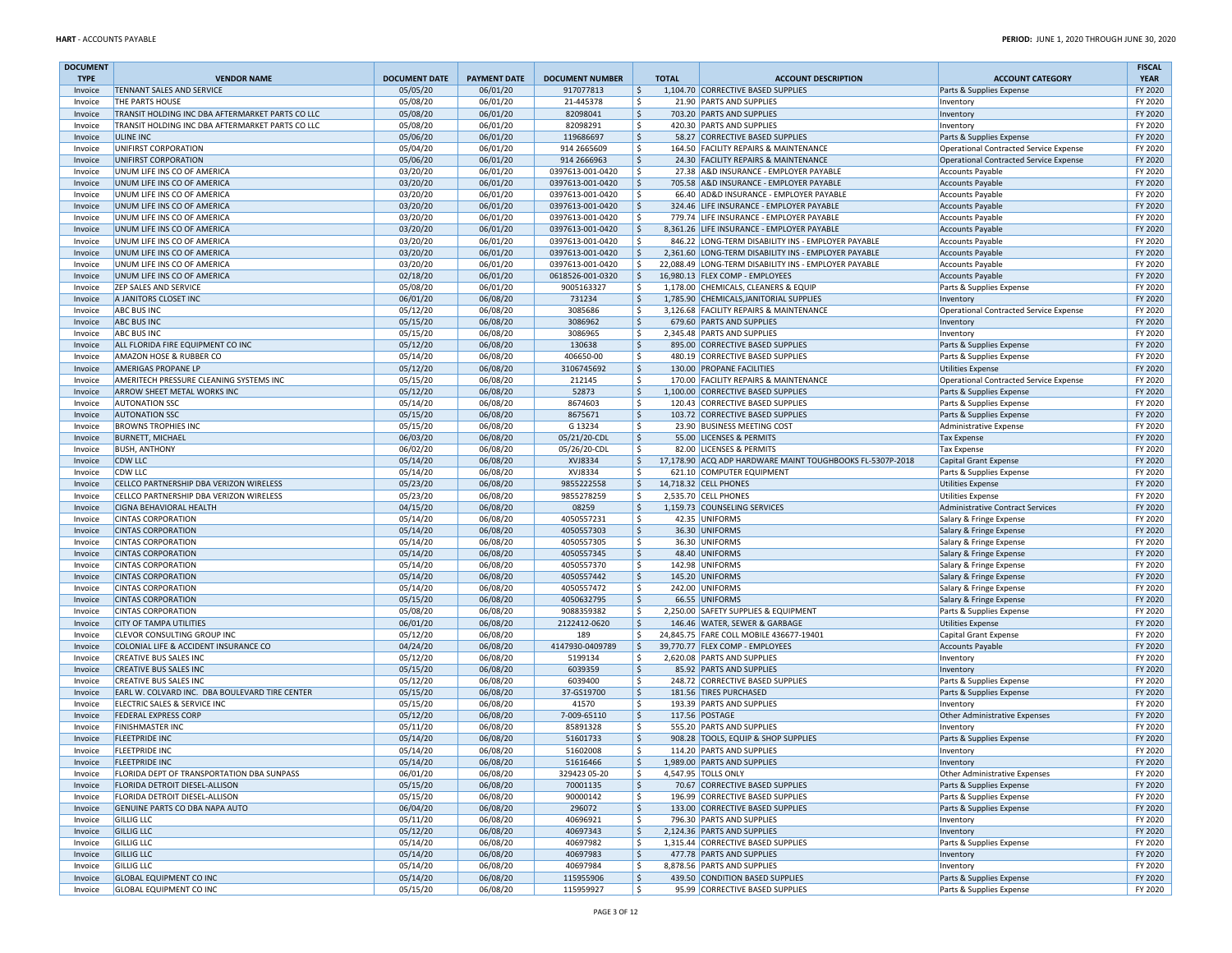| <b>DOCUMENT</b>    |                                                                |                      |                      |                          |                                 |                                                                          |                                                                                  | <b>FISCAL</b>      |
|--------------------|----------------------------------------------------------------|----------------------|----------------------|--------------------------|---------------------------------|--------------------------------------------------------------------------|----------------------------------------------------------------------------------|--------------------|
| <b>TYPE</b>        | <b>VENDOR NAME</b>                                             | <b>DOCUMENT DATE</b> | <b>PAYMENT DATE</b>  | <b>DOCUMENT NUMBER</b>   | <b>TOTAL</b>                    | <b>ACCOUNT DESCRIPTION</b>                                               | <b>ACCOUNT CATEGORY</b>                                                          | <b>YEAR</b>        |
| Invoice<br>Invoice | GODBERSEN SMITH CONST CO D/B/A GOMACO CORP<br>GRAINGER         | 05/15/20<br>05/13/20 | 06/08/20<br>06/08/20 | 722379<br>9531605724     | \$<br>\$                        | 225.31 CORRECTIVE BASED SUPPLIES<br>19.31 FACILITY REPAIRS & MAINTENANCE | Parts & Supplies Expense<br>Operational Contracted Service Expense               | FY 2020<br>FY 2020 |
| Invoice            | <b>GUARANTEED RADIATORS OF TAMPA INC</b>                       | 05/11/20             | 06/08/20             | 086064                   | \$                              | 2,380.00 PARTS AND SUPPLIES                                              | Inventory                                                                        | FY 2020            |
| Invoice            | GUIDESOFT INC DBA KNOWLEDGE SERVICES                           | 05/12/20             | 06/08/20             | 1312012                  | \$                              | 657.60 SALARIES                                                          | Salary & Fringe Expense                                                          | FY 2020            |
| Invoice            | GULF COAST PLASTICS DIV DAIRY MIX INC                          | 05/14/20             | 06/08/20             | 92325                    | \$                              | 1,250.00 CONDITION BASED SUPPLIES                                        | Parts & Supplies Expense                                                         | FY 2020            |
| Invoice            | <b>GULF COAST THERMO KING</b>                                  | 05/14/20             | 06/08/20             | IV84973                  | \$                              | 195.44 PARTS AND SUPPLIES                                                | Inventory                                                                        | FY 2020            |
| Invoice            | <b>GULF COAST THERMO KING</b>                                  | 05/15/20             | 06/08/20             | IV84979                  | \$                              | 8,701.68 PARTS AND SUPPLIES                                              | Inventory                                                                        | FY 2020            |
| Invoice            | HILLSBOROUGH TRANSIT AUTHORITY ERF                             | 06/04/20             | 06/08/20             | PPE 05/30/20             | \$                              | 565.00 EMPLOYEE RECREATION FUND                                          | <b>Accounts Payable</b>                                                          | FY 2020            |
| Invoice            | <b>HOME DEPOT</b>                                              | 06/04/20             | 06/08/20             | 2150054                  | \$<br>\$                        | 34.54 CORRECTIVE BASED SUPPLIES                                          | Parts & Supplies Expense                                                         | FY 2020<br>FY 2020 |
| Invoice<br>Invoice | <b>HOME DEPOT</b><br><b>HOME DEPOT</b>                         | 06/03/20<br>05/29/20 | 06/08/20<br>06/08/20 | 3970374<br>8970040       | $\mathsf{S}$                    | 6.96 CORRECTIVE BASED SUPPLIES<br>90.78 FACILITY REPAIRS & MAINTENANCE   | Parts & Supplies Expense<br>Operational Contracted Service Expense               | FY 2020            |
| Invoice            | <b>IBP INDUSTRIES</b>                                          | 05/11/20             | 06/08/20             | 033006                   | \$                              | 7,800.00 CORRECTIVE BASED SUPPLIES                                       | Parts & Supplies Expense                                                         | FY 2020            |
| Invoice            | <b>INFINITE ENERGY INC</b>                                     | 05/14/20             | 06/08/20             | 77776116272004           | l\$                             | 18,715.74 COMPRESSED NATURAL GAS                                         | Fuel and Oil Expense                                                             | FY 2020            |
| Invoice            | <b>INFINITE ENERGY INC</b>                                     | 05/14/20             | 06/08/20             | 9783857452004            | \$                              | 111.85 COMPRESSED NATURAL GAS                                            | Fuel and Oil Expense                                                             | FY 2020            |
| Invoice            | JASPER WELLER LLC DBA WELLER TRUCK PARTS                       | 05/12/20             | 06/08/20             | 402069624                | \$                              | 3,100.00 PARTS AND SUPPLIES                                              | Inventory                                                                        | FY 2020            |
| Invoice            | JASPER WELLER LLC DBA WELLER TRUCK PARTS                       | 05/14/20             | 06/08/20             | 402069627                | \$                              | 3,100.00 PARTS AND SUPPLIES                                              | Inventory                                                                        | FY 2020            |
| Invoice            | KENWORTH OF CENTRAL FLORIDA INC                                | 05/13/20             | 06/08/20             | 03P84880                 | \$                              | 199.82 PARTS AND SUPPLIES                                                | Inventory                                                                        | FY 2020            |
| Invoice            | KENWORTH OF CENTRAL FLORIDA INC                                | 05/13/20             | 06/08/20             | 03P87813                 | \$                              | 411.55 PARTS AND SUPPLIES                                                | Inventory                                                                        | FY 2020            |
| Invoice<br>Invoice | LEGAL CLUB OF AMERICA CORPORATION<br>LLOYDS OF SHELTON AUTO    | 04/28/20<br>05/15/20 | 06/08/20<br>06/08/20 | 298777<br>1010353        | \$<br>\$                        | 854.00 PRE-PAID LEGAL - EMPLOYEES<br>355.08 CORRECTIVE REPAIR SERVICES   | Accounts Payable<br>Operational Contracted Service Expense                       | FY 2020<br>FY 2020 |
| Invoice            | LLOYDS OF SHELTON AUTO                                         | 05/15/20             | 06/08/20             | 1010354                  | $\mathsf{S}$                    | 350.32 CORRECTIVE REPAIR SERVICES                                        | Operational Contracted Service Expense                                           | FY 2020            |
| Invoice            | <b>MIDWEST BUS CORPORATION</b>                                 | 05/15/20             | 06/08/20             | 49059                    | Ś.                              | 157.80 PARTS AND SUPPLIES                                                | Inventory                                                                        | FY 2020            |
| Invoice            | MILLENNIUM AUTOMOTIVE EQUIPMENT INC                            | 05/12/20             | 06/08/20             | FL65179                  | \$                              | 1,102.50 FACILITY REPAIRS & MAINTENANCE                                  | Operational Contracted Service Expense                                           | FY 2020            |
| Invoice            | MOHAWK MANUFACTURING & SUPPLY CO                               | 05/11/20             | 06/08/20             | U056956                  | Ś.                              | 3,055.12 PARTS AND SUPPLIES                                              | Inventory                                                                        | FY 2020            |
| Invoice            | MOHAWK MANUFACTURING & SUPPLY CO                               | 05/13/20             | 06/08/20             | U057037                  | \$                              | 2,097.85 PARTS AND SUPPLIES                                              | Inventory                                                                        | FY 2020            |
| Invoice            | MOHAWK MANUFACTURING & SUPPLY CO                               | 05/14/20             | 06/08/20             | U057096                  | \$                              | 606.00 PARTS AND SUPPLIES                                                | Inventory                                                                        | FY 2020            |
| Invoice            | MOHAWK MANUFACTURING & SUPPLY CO                               | 05/14/20             | 06/08/20             | U057097                  | \$                              | 1,588.70 PARTS AND SUPPLIES                                              | Inventory                                                                        | FY 2020            |
| Invoice            | MOHAWK MANUFACTURING & SUPPLY CO                               | 05/15/20             | 06/08/20             | U057135                  | \$                              | 75.00 PARTS AND SUPPLIES                                                 | Inventory                                                                        | FY 2020            |
| Invoice            | MSC INDUSTRIAL SUPPLY CO                                       | 05/14/20             | 06/08/20             | 3839662001               | \$                              | 251.91 CORRECTIVE BASED SUPPLIES                                         | Parts & Supplies Expense                                                         | FY 2020            |
| Invoice<br>Invoice | MSC INDUSTRIAL SUPPLY CO<br>MSC INDUSTRIAL SUPPLY CO           | 05/13/20<br>05/15/20 | 06/08/20<br>06/08/20 | 3841893001<br>3841893002 | \$<br>\$                        | 61.32 CORRECTIVE BASED SUPPLIES<br>57.89 CORRECTIVE BASED SUPPLIES       | Parts & Supplies Expense<br>Parts & Supplies Expense                             | FY 2020<br>FY 2020 |
| Invoice            | MSC INDUSTRIAL SUPPLY CO                                       | 05/14/20             | 06/08/20             | 3842853001               | \$                              | 312.65 CORRECTIVE BASED SUPPLIES                                         | Parts & Supplies Expense                                                         | FY 2020            |
| Invoice            | MSC INDUSTRIAL SUPPLY CO                                       | 05/14/20             | 06/08/20             | 3842951001               | \$                              | 904.28 CORRECTIVE BASED SUPPLIES                                         | Parts & Supplies Expense                                                         | FY 2020            |
| Invoice            | MSC INDUSTRIAL SUPPLY CO                                       | 05/15/20             | 06/08/20             | 3842951004               | \$                              | 4.95 CORRECTIVE BASED SUPPLIES                                           | Parts & Supplies Expense                                                         | FY 2020            |
| Invoice            | MSC INDUSTRIAL SUPPLY CO                                       | 05/12/20             | 06/08/20             | 50840122                 | \$                              | 84.49 TOOLS, EQUIP & SHOP SUPPLIES                                       | Parts & Supplies Expense                                                         | FY 2020            |
| Invoice            | NEOPART TRANSIT LLC                                            | 05/12/20             | 06/08/20             | 2443648-01               | \$                              | 107.83 PARTS AND SUPPLIES                                                | Inventory                                                                        | FY 2020            |
| Invoice            | PALMDALE OIL COMPANY                                           | 05/12/20             | 06/08/20             | 1345669                  | \$                              | 346.08 DIESEL & GAS EXCISE TAX                                           | <b>Tax Expense</b>                                                               | FY 2020            |
| Invoice            | PALMDALE OIL COMPANY                                           | 05/12/20             | 06/08/20             | 1345669                  | \$                              | 121.52 GASOLINE                                                          | Fuel and Oil Expense                                                             | FY 2020            |
| Invoice            | PALMDALE OIL COMPANY                                           | 05/12/20             | 06/08/20             | 1345669                  | \$                              | 891.14 GASOLINE                                                          | Fuel and Oil Expense                                                             | FY 2020<br>FY 2020 |
| Invoice<br>Invoice | PALMDALE OIL COMPANY<br>PALMDALE OIL COMPANY                   | 05/15/20<br>05/15/20 | 06/08/20<br>06/08/20 | 1347939<br>1347939       | \$<br>\$                        | 392.58 DIESEL & GAS EXCISE TAX<br>140.72 GASOLINE                        | <b>Tax Expense</b><br>Fuel and Oil Expense                                       | FY 2020            |
| Invoice            | PALMDALE OIL COMPANY                                           | 05/15/20             | 06/08/20             | 1347939                  | \$                              | 1,031.99 GASOLINE                                                        | Fuel and Oil Expense                                                             | FY 2020            |
| Invoice            | PETROLEUM TRADERS CORPORATION                                  | 05/11/20             | 06/08/20             | 1538231                  | \$<br>9,486.56 DIESEL           |                                                                          | Fuel and Oil Expense                                                             | FY 2020            |
| Invoice            | PETROLEUM TRADERS CORPORATION                                  | 05/11/20             | 06/08/20             | 1538231                  | \$                              | 2,688.80 DIESEL & GAS EXCISE TAX                                         | <b>Tax Expense</b>                                                               | FY 2020            |
| Invoice            | PETROLEUM TRADERS CORPORATION                                  | 05/14/20             | 06/08/20             | 1538232                  | $\mathsf{S}$<br>9,465.21 DIESEL |                                                                          | Fuel and Oil Expense                                                             | FY 2020            |
| Invoice            | PETROLEUM TRADERS CORPORATION                                  | 05/14/20             | 06/08/20             | 1538232                  | S.                              | 2,682.75 DIESEL & GAS EXCISE TAX                                         | <b>Tax Expense</b>                                                               | FY 2020            |
| Invoice            | PETROLEUM TRADERS CORPORATION                                  | 05/15/20             | 06/08/20             | 1538233                  | \$<br>9,458.94 DIESEL           |                                                                          | Fuel and Oil Expense                                                             | FY 2020            |
| Invoice            | PETROLEUM TRADERS CORPORATION                                  | 05/15/20             | 06/08/20             | 1538233                  | S.                              | 2,680.97 DIESEL & GAS EXCISE TAX                                         | <b>Tax Expense</b>                                                               | FY 2020            |
| Invoice            | PETROLEUM TRADERS CORPORATION<br>PETROLEUM TRADERS CORPORATION | 05/13/20<br>05/13/20 | 06/08/20<br>06/08/20 | 1542724<br>1542724       | Ŝ.<br>9,471.49 DIESEL<br>\$     | 2,684.53 DIESEL & GAS EXCISE TAX                                         | Fuel and Oil Expense<br><b>Tax Expense</b>                                       | FY 2020<br>FY 2020 |
| Invoice<br>Invoice | <b>PRATT-COCROFT, RENEE</b>                                    | 10/18/19             | 06/08/20             | 10/03/19 TR              | \$                              | 129.86 BUSINESS TRAVEL COSTS - STAFF                                     | Administrative Expense                                                           | FY 2020            |
| Invoice            | R.W. SUMMERS RAILROAD CONTRACTOR INC                           | 05/15/20             | 06/08/20             | 19-2530-5                | \$                              | 2,571.00 REHAB LINE EQP STRCR STRUCT MISC FL-5307S-2019                  | Capital Grant Expense                                                            | FY 2020            |
| Invoice            | <b>RADIO ONE INC</b>                                           | 05/13/20             | 06/08/20             | 421076                   | \$                              | 169.00 CORRECTIVE BASED SUPPLIES                                         | Parts & Supplies Expense                                                         | FY 2020            |
| Invoice            | RADIO ONE INC                                                  | 05/13/20             | 06/08/20             | 421076                   | \$                              | 6.00 FREIGHT CHARGES                                                     | Parts & Supplies Expense                                                         | FY 2020            |
| Invoice            | REPUBLIC SERVICES INC                                          | 05/15/20             | 06/08/20             | 0696-000874694           | \$                              | 1,478.98 WATER, SEWER & GARBAGE                                          | <b>Utilities Expense</b>                                                         | FY 2020            |
| Invoice            | <b>RUSH TRUCK CENTER</b>                                       | 05/15/20             | 06/08/20             | 3019361096               | \$                              | 39.40 PARTS AND SUPPLIES                                                 | Inventory                                                                        | FY 2020            |
| Invoice            | SANDERS, DEANGELO                                              | 06/02/20             | 06/08/20             | 01/06/20-CDL             | Ŝ.                              | 82.00 LICENSES & PERMITS                                                 | <b>Tax Expense</b>                                                               | FY 2020            |
| Invoice            | <b>SEABOARD DISTRIBUTION INC</b>                               | 05/11/20             | 06/08/20             | 240483<br>240484         | \$<br>\$                        | 2,832.50 TRANSMISSION FLUID<br>2,441.00 ANTI FREEZE/COOLANT              | Fuel and Oil Expense                                                             | FY 2020<br>FY 2020 |
| Invoice<br>Invoice | <b>SEABOARD DISTRIBUTION INC</b><br>SKYBASE COMMUNICATIONS LLC | 05/11/20<br>05/15/20 | 06/08/20<br>06/08/20 | 31509                    | \$                              | 1,610.00 CELL PHONES                                                     | Fuel and Oil Expense<br>Utilities Expense                                        | FY 2020            |
| Invoice            | SOUTHERN COACH PARTS CO                                        | 05/14/20             | 06/08/20             | 68670                    | \$                              | 500.04 PARTS AND SUPPLIES                                                | Inventory                                                                        | FY 2020            |
| Invoice            | STEPPS TOWING SERVICE INC                                      | 05/11/20             | 06/08/20             | HH311657                 | \$                              | 250.00 TOWING CHARGES                                                    | Operational Contracted Service Expense                                           | FY 2020            |
| Invoice            | STEPPS TOWING SERVICE INC                                      | 05/13/20             | 06/08/20             | HH312514                 | \$                              | 250.00 TOWING CHARGES                                                    | Operational Contracted Service Expense                                           | FY 2020            |
| Invoice            | STEPPS TOWING SERVICE INC                                      | 05/13/20             | 06/08/20             | HH312683                 | \$                              | 250.00 TOWING CHARGES                                                    | Operational Contracted Service Expense                                           | FY 2020            |
| Invoice            | STEPPS TOWING SERVICE INC                                      | 05/13/20             | 06/08/20             | HH312767                 | $\zeta$                         | 250.00 TOWING CHARGES                                                    | Operational Contracted Service Expense                                           | FY 2020            |
| Invoice            | STEPPS TOWING SERVICE INC                                      | 05/15/20             | 06/08/20             | HH313309                 | \$                              | 250.00 TOWING CHARGES                                                    | Operational Contracted Service Expense                                           | FY 2020            |
| Invoice            | STEPPS TOWING SERVICE INC                                      | 05/13/20             | 06/08/20             | TW310377                 | \$                              | 437.50 TOWING CHARGES                                                    | Operational Contracted Service Expense                                           | FY 2020            |
| Invoice<br>Invoice | STEPPS TOWING SERVICE INC<br>STINGRAY CHEVROLET LLC            | 05/11/20<br>05/14/20 | 06/08/20<br>06/08/20 | TW312256<br>59936        | \$<br>\$                        | 250.00 TOWING CHARGES<br>289.10 CORRECTIVE REPAIR SERVICES               | Operational Contracted Service Expense<br>Operational Contracted Service Expense | FY 2020<br>FY 2020 |
| Invoice            | <b>SUN STATE INTERNATIONAL TRUCKS LLC</b>                      | 05/11/20             | 06/08/20             | X10042682201             | \$                              | 100.40 PARTS AND SUPPLIES                                                | Inventory                                                                        | FY 2020            |
|                    |                                                                |                      |                      |                          |                                 |                                                                          |                                                                                  |                    |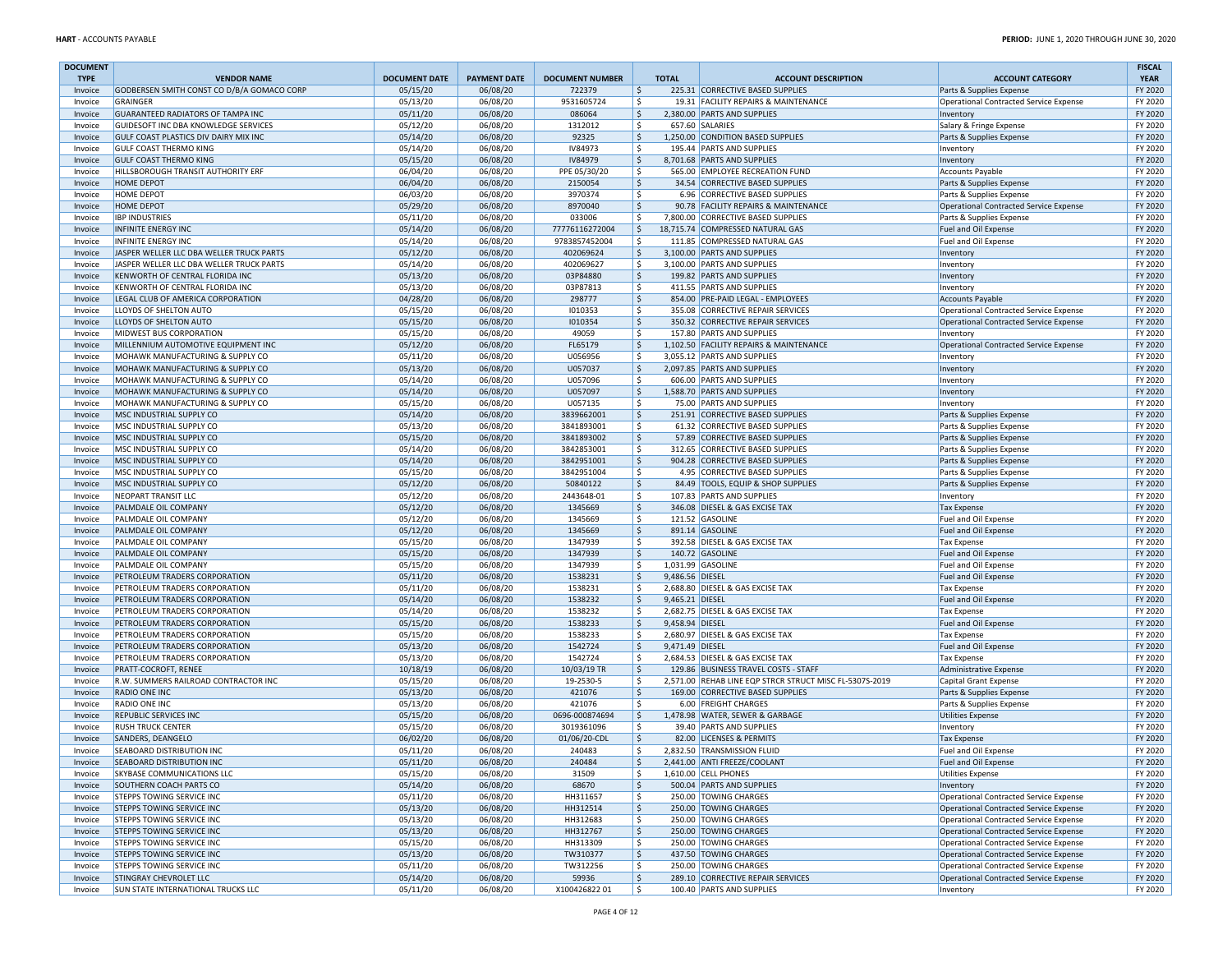| <b>DOCUMENT</b>    |                                                                    |                      |                      |                                        |                    |                                                                                                      |                                                                        | <b>FISCAL</b>      |
|--------------------|--------------------------------------------------------------------|----------------------|----------------------|----------------------------------------|--------------------|------------------------------------------------------------------------------------------------------|------------------------------------------------------------------------|--------------------|
| <b>TYPE</b>        | <b>VENDOR NAME</b>                                                 | <b>DOCUMENT DATE</b> | <b>PAYMENT DATE</b>  | <b>DOCUMENT NUMBER</b>                 | <b>TOTAL</b>       | <b>ACCOUNT DESCRIPTION</b>                                                                           | <b>ACCOUNT CATEGORY</b>                                                | <b>YEAR</b>        |
| Invoice            | <b>TAMPA ELECTRIC COMPANY</b><br><b>TAMPA ELECTRIC COMPANY</b>     | 05/27/20             | 06/08/20             | 211012155373-0520<br>211012155613-0520 | \$<br>Ś.           | 245.95 ELECTRICITY<br>188.70 ELECTRICITY                                                             | Utilities Expense                                                      | FY 2020<br>FY 2020 |
| Invoice<br>Invoice | <b>TAMPA ELECTRIC COMPANY</b>                                      | 05/27/20<br>05/27/20 | 06/08/20<br>06/08/20 | 211012155811-0520                      | \$                 | 394.23 ELECTRICITY                                                                                   | <b>Utilities Expense</b><br>Utilities Expense                          | FY 2020            |
| Invoice            | <b>TAMPA ELECTRIC COMPANY</b>                                      | 05/28/20             | 06/08/20             | 211012156033-0520                      | Ś                  | 27.92 ELECTRICITY                                                                                    | <b>Utilities Expense</b>                                               | FY 2020            |
| Invoice            | <b>TAMPA ELECTRIC COMPANY</b>                                      | 05/28/20             | 06/08/20             | 211012156322-0520                      | \$                 | 382.37 ELECTRICITY                                                                                   | <b>Utilities Expense</b>                                               | FY 2020            |
| Invoice            | <b>TAMPA ELECTRIC COMPANY</b>                                      | 05/29/20             | 06/08/20             | 211012156538-0520                      | Ŝ.                 | 19.73 ELECTRICITY                                                                                    | Utilities Expense                                                      | FY 2020            |
| Invoice            | UNIFIRST CORPORATION                                               | 05/11/20             | 06/08/20             | 914 2668971                            | S.                 | 82.50 FACILITY REPAIRS & MAINTENANCE                                                                 | Operational Contracted Service Expense                                 | FY 2020            |
| Invoice            | UNIFIRST CORPORATION                                               | 05/12/20             | 06/08/20             | 914 2669616                            | Ś.                 | 22.50 FACILITY REPAIRS & MAINTENANCE                                                                 | Operational Contracted Service Expense                                 | FY 2020            |
| Invoice            | UNIFIRST CORPORATION                                               | 05/13/20             | 06/08/20             | 914 2670354                            | \$                 | 89.30 FACILITY REPAIRS & MAINTENANCE                                                                 | Operational Contracted Service Expense                                 | FY 2020            |
| Invoice            | UNITED WAY OF TAMPA BAY, INC.                                      | 06/04/20             | 06/08/20             | PPE 05/30/20                           | Ś.                 | 25.00 UNITED WAY FUND - EMPLOYEES                                                                    | Accounts Payable                                                       | FY 2020            |
| Invoice            | UNUM LIFE INS CO OF AMERICA                                        | 04/20/20             | 06/08/20             | 0397613-851-0520                       | $\mathsf{S}$       | 2,934.93 PROFESSIONAL SERVICE FEES                                                                   | Administrative Contract Services                                       | FY 2020            |
| Invoice            | VEHICLE MAINTENANCE PROGRAM INC                                    | 05/15/20             | 06/08/20             | INV-369501                             | Ś.                 | 285.00 TOOLS. EQUIP & SHOP SUPPLIES                                                                  | Parts & Supplies Expense                                               | FY 2020            |
| Invoice            | WEST COAST TRANSPORTATION SERVICES INC DBA YELLOW CAB              | 05/12/20             | 06/08/20             | 22882                                  | \$                 | 23.641.00 CONTRACT SERVICES                                                                          | Operational Contracted Service Expense                                 | FY 2020            |
| Invoice            | WEST COAST TRANSPORTATION SERVICES INC DBA YELLOW CAB              | 05/12/20             | 06/08/20             | 22882                                  | \$                 | 15,901.00 G1I26 438958-18404 CCV                                                                     | <b>Capital Grant Expense</b>                                           | FY 2020            |
| Invoice            | WEST COAST TRANSPORTATION SERVICES INC DBA YELLOW CAB              | 05/15/20             | 06/08/20             | 22883                                  | \$                 | 18,459.00 G1I26 438958-18404 CCV                                                                     | Capital Grant Expense                                                  | FY 2020            |
| Invoice            | WEST COAST TRANSPORTATION SERVICES INC DBA YELLOW CAB              | 05/15/20             | 06/08/20             | 22883                                  | Ŝ                  | 18,459.00 G1I26 438958-18404 CCV (50%H-5310)                                                         | <b>Capital Grant Expense</b>                                           | FY 2020            |
| Invoice            | <b>ZEP SALES AND SERVICE</b>                                       | 05/11/20             | 06/08/20             | 9005167600                             | \$<br>\$           | 3,492.45 CHEMICALS, CLEANERS & EQUIP                                                                 | Parts & Supplies Expense                                               | FY 2020            |
| Invoice            | A JANITORS CLOSET INC<br><b>ABC BUS INC</b>                        | 06/05/20<br>05/18/20 | 06/15/20<br>06/15/20 | 731345<br>3087326                      | \$                 | 1,222.16 CHEMICALS, JANITORIAL SUPPLIES<br>44.99 PARTS AND SUPPLIES                                  | Inventory                                                              | FY 2020<br>FY 2020 |
| Invoice<br>Invoice | <b>ABC BUS INC</b>                                                 | 05/18/20             | 06/15/20             | 3087376                                | \$                 | 181.00 PARTS AND SUPPLIES                                                                            | Inventory<br>Inventory                                                 | FY 2020            |
| Invoice            | <b>ABC BUS INC</b>                                                 | 05/19/20             | 06/15/20             | 3087874                                | \$                 | 140.40 PARTS AND SUPPLIES                                                                            | Inventory                                                              | FY 2020            |
| Invoice            | <b>ABC BUS INC</b>                                                 | 05/21/20             | 06/15/20             | 3088795                                | \$                 | 202.86 PARTS AND SUPPLIES                                                                            | Inventory                                                              | FY 2020            |
| Invoice            | <b>ABC BUS INC</b>                                                 | 05/21/20             | 06/15/20             | 3088830                                | \$                 | 146.68 PARTS AND SUPPLIES                                                                            | Inventory                                                              | FY 2020            |
| Invoice            | ACCURATE LAMINATING INC                                            | 07/24/18             | 06/15/20             | 79431                                  | \$                 | 501.00 PRINTING - SYSTEM PROMOTION                                                                   | Community Relations & Marketing Expense                                | FY 2020            |
| Invoice            | <b>ACCURATE LAMINATING INC</b>                                     | 05/19/20             | 06/15/20             | 84193                                  | \$                 | 903.00 PRINTING - SYSTEM PROMOTION                                                                   | Community Relations & Marketing Expense                                | FY 2020            |
| Invoice            | <b>ACCURATE LAMINATING INC</b>                                     | 05/20/20             | 06/15/20             | 84194                                  | \$                 | 789.00 PRINTING - SYSTEM PROMOTION                                                                   | Community Relations & Marketing Expense                                | FY 2020            |
| Invoice            | ALL FLORIDA FIRE EQUIPMENT CO INC                                  | 05/19/20             | 06/15/20             | 130654                                 | \$                 | 895.00 CORRECTIVE BASED SUPPLIES                                                                     | Parts & Supplies Expense                                               | FY 2020            |
| Invoice            | ALVAREZ PLUMBING COMPANY                                           | 05/19/20             | 06/15/20             | 2621-10063                             | \$                 | 602.75 CORRECTIVE BASED SUPPLIES                                                                     | Parts & Supplies Expense                                               | FY 2020            |
| Invoice            | ALVAREZ PLUMBING COMPANY                                           | 05/20/20             | 06/15/20             | 2621-10069                             | \$                 | 654.00 CORRECTIVE BASED SUPPLIES                                                                     | Parts & Supplies Expense                                               | FY 2020            |
| Invoice            | <b>AUTONATION SSC</b>                                              | 05/18/20             | 06/15/20             | 8677154                                | \$                 | 375.38 CORRECTIVE BASED SUPPLIES                                                                     | Parts & Supplies Expense                                               | FY 2020            |
| Invoice            | <b>AUTONATION SSC</b>                                              | 05/22/20             | 06/15/20             | 8681826                                | \$                 | 120.43 CORRECTIVE BASED SUPPLIES                                                                     | Parts & Supplies Expense                                               | FY 2020            |
| Invoice            | <b>AYRES ASSOCIATES INC</b>                                        | 05/19/20             | 06/15/20             | 186519                                 | \$                 | 817.90 HC Z07 BS ENG & DESIGN BUS STOP/SHELTER                                                       | Capital Grant Expense                                                  | FY 2020            |
| Invoice            | <b>AYRES ASSOCIATES INC</b>                                        | 05/19/20             | 06/15/20             | 186520                                 | Ŝ.                 | 559.72 COT Z02 CED ENG & DESIGN BUS STOP/SHELTER                                                     | Capital Grant Expense                                                  | FY 2020            |
| Invoice            | <b>AYRES ASSOCIATES INC</b>                                        | 05/20/20             | 06/15/20             | 186555                                 | \$                 | 3,915.76 HC Z04 BN ENG & DESIGN BUS STOP/SHELTER                                                     | <b>Capital Grant Expense</b>                                           | FY 2020            |
| Invoice            | AYRES ASSOCIATES INC                                               | 05/20/20             | 06/15/20             | 186556                                 | \$                 | 430.63 ASSOC TRANSIT IMPRV (min 1%) E&D FL-5339X-2018                                                | Capital Grant Expense                                                  | FY 2020            |
| Invoice            | <b>BERRIEN, SYLVIA</b>                                             | 10/21/19             | 06/15/20             | 10/17/19 TR                            | S.                 | 351.09 BUSINESS TRAVEL COSTS - STAFF                                                                 | Administrative Expense                                                 | FY 2020            |
| Invoice            | <b>BERRIEN, SYLVIA</b>                                             | 10/21/19             | 06/15/20             | 10/17/19 TR                            | Ŝ.                 | 470.00 TRAINING / SEMINARS                                                                           | Administrative Expense                                                 | FY 2020            |
| Invoice            | <b>BOCC - WATER</b>                                                | 06/03/20             | 06/15/20             | 7441310-0620                           | \$                 | 249.57 WATER, SEWER & GARBAGE                                                                        | <b>Utilities Expense</b>                                               | FY 2020            |
| Invoice            | <b>BOCC - WATER</b>                                                | 06/03/20             | 06/15/20             | 7541310-0620                           | \$                 | 122.10 WATER, SEWER & GARBAGE                                                                        | <b>Utilities Expense</b>                                               | FY 2020            |
| Invoice            | <b>BRIDGESTONE AMERICAS INC</b>                                    | 05/19/20             | 06/15/20             | 6500207021                             | \$                 | 2,055.07 TIRES LEASED - BUS FL-5307P-2020 POP                                                        | Capital Grant Expense                                                  | FY 2020            |
| Invoice            | <b>BRIDGESTONE AMERICAS INC</b>                                    | 05/19/20             | 06/15/20             | 6500214658                             | Ś                  | 974.02 TIRES LEASED - ADA/PARA FL-5307P-2020 POP                                                     | Capital Grant Expense                                                  | FY 2020            |
| Invoice            | <b>BRIDGESTONE AMERICAS INC</b>                                    | 05/19/20             | 06/15/20             | 6500214659                             | Ś                  | 1,218.47 TIRES LEASED - BUS FL-5307P-2020 POP                                                        | <b>Capital Grant Expense</b>                                           | FY 2020            |
| Invoice            | <b>BRIDGESTONE AMERICAS INC</b>                                    | 05/19/20             | 06/15/20             | 6500219483                             | \$                 | 1,859.70 TIRES LEASED - ADA/PARA FL-5307P-2020 POP                                                   | Capital Grant Expense                                                  | FY 2020            |
| Invoice            | <b>BRIDGESTONE AMERICAS INC</b><br><b>BRIDGESTONE AMERICAS INC</b> | 05/19/20<br>05/19/20 | 06/15/20<br>06/15/20 | 6500219483<br>6500219494               | \$<br>Ś            | 18,880.36 TIRES LEASED - BUS FL-5307P-2020 POP<br>2,404.58 TIRES LEASED - ADA/PARA FL-5307P-2020 POP | Capital Grant Expense                                                  | FY 2020<br>FY 2020 |
| Invoice            | <b>BRIDGESTONE AMERICAS INC</b>                                    | 05/19/20             | 06/15/20             | 6500219494                             | \$                 | 9,618.34 TIRES LEASED - BUS FL-5307P-2020 POP                                                        | Capital Grant Expense                                                  | FY 2020            |
| Invoice<br>Invoice | <b>BRIDGESTONE AMERICAS INC</b>                                    | 05/19/20             | 06/15/20             | 6500219989                             | \$                 | 1,526.28 TIRES LEASED - BUS FL-5307P-2020 POP                                                        | Capital Grant Expense<br><b>Capital Grant Expense</b>                  | FY 2020            |
| Invoice            | <b>BRIDGESTONE AMERICAS INC</b>                                    | 05/19/20             | 06/15/20             | 6500219992                             | \$                 | 381.84 TIRES LEASED - ADA/PARA FL-5307P-2020 POP                                                     | Capital Grant Expense                                                  | FY 2020            |
| Invoice            | <b>BRIDGESTONE AMERICAS INC</b>                                    | 05/19/20             | 06/15/20             | 6500219994                             | $\mathsf{\hat{S}}$ | 82.55 TIRES LEASED - ADA/PARA FL-5307P-2020 POP                                                      | Capital Grant Expense                                                  | FY 2020            |
| Invoice            | <b>BRIDGESTONE AMERICAS INC</b>                                    | 05/19/20             | 06/15/20             | 6500219996                             | \$                 | 62.78 TIRES LEASED - ADA/PARA FL-5307P-2020 POP                                                      | Capital Grant Expense                                                  | FY 2020            |
| Invoice            | <b>BRIDGESTONE AMERICAS INC</b>                                    | 05/19/20             | 06/15/20             | 6500219999                             | \$                 | 471.73 TIRES LEASED - ADA/PARA FL-5307P-2020 POP                                                     | Capital Grant Expense                                                  | FY 2020            |
| Invoice            | <b>BRIDGESTONE AMERICAS INC</b>                                    | 05/21/20             | 06/15/20             | 6500289081                             | \$                 | 1,316.12 TIRES LEASED - ADA/PARA FL-5307P-2020 POP                                                   | Capital Grant Expense                                                  | FY 2020            |
| Invoice            | <b>BUREAU OF ELEVATOR SAFETY</b>                                   | 05/18/20             | 06/15/20             | 6267008/20                             | \$                 | 75.00 CONTRACT SERVICES                                                                              | Operational Contracted Service Expense                                 | FY 2020            |
| Invoice            | <b>BUREAU OF ELEVATOR SAFETY</b>                                   | 05/18/20             | 06/15/20             | 62878 08/20                            | \$                 | 75.00 CONTRACT SERVICES                                                                              | Operational Contracted Service Expense                                 | FY 2020            |
| Invoice            | <b>BUREAU OF ELEVATOR SAFETY</b>                                   | 05/18/20             | 06/15/20             | 93293 08/20                            | \$                 | 75.00 CONTRACT SERVICES                                                                              | Operational Contracted Service Expense                                 | FY 2020            |
| Invoice            | CAMPBELL, RICHARD                                                  | 06/10/20             | 06/15/20             | 05/06/20-CDL                           | \$                 | 82.00 LICENSES & PERMITS                                                                             | <b>Tax Expense</b>                                                     | FY 2020            |
| Invoice            | <b>CHERRY BEKAERT LLP</b>                                          | 05/18/20             | 06/15/20             | 99749                                  | S.                 | 2,750.00 AUDITING FEES - EXTERNAL                                                                    | Administrative Contract Services                                       | FY 2020            |
| Invoice            | <b>CINTAS CORPORATION</b>                                          | 05/21/20             | 06/15/20             | 4051102660                             | Ś.                 | 36.30 UNIFORMS                                                                                       | Salary & Fringe Expense                                                | FY 2020            |
| Invoice            | <b>CINTAS CORPORATION</b>                                          | 05/21/20             | 06/15/20             | 4051102766                             | -\$                | 42.35 UNIFORMS                                                                                       | Salary & Fringe Expense                                                | FY 2020            |
| Invoice            | <b>CINTAS CORPORATION</b>                                          | 05/21/20             | 06/15/20             | 4051102774                             | \$                 | 36.30 UNIFORMS                                                                                       | Salary & Fringe Expense                                                | FY 2020            |
| Invoice            | <b>CINTAS CORPORATION</b>                                          | 05/21/20             | 06/15/20             | 4051102850                             | \$                 | 145.20 UNIFORMS                                                                                      | Salary & Fringe Expense                                                | FY 2020            |
| Invoice            | <b>CINTAS CORPORATION</b>                                          | 05/21/20             | 06/15/20             | 4051102882                             | Ś.                 | 48.40 UNIFORMS                                                                                       | Salary & Fringe Expense                                                | FY 2020            |
| Invoice            | <b>CINTAS CORPORATION</b>                                          | 05/21/20             | 06/15/20             | 4051102907                             | I\$                | 242.00 UNIFORMS                                                                                      | Salary & Fringe Expense                                                | FY 2020            |
| Invoice            | <b>CINTAS CORPORATION</b>                                          | 05/21/20             | 06/15/20             | 4051102936                             | \$                 | 142.98 UNIFORMS                                                                                      | Salary & Fringe Expense                                                | FY 2020            |
| Invoice            | <b>CINTAS CORPORATION</b>                                          | 05/22/20             | 06/15/20             | 4051220108                             | \$                 | 66.55 UNIFORMS                                                                                       | Salary & Fringe Expense                                                | FY 2020            |
| Invoice            | <b>CITY OF TAMPA UTILITIES</b>                                     | 06/03/20             | 06/15/20             | 2083569-0620                           | Ś.                 | 548.47 WATER, SEWER & GARBAGE                                                                        | <b>Utilities Expense</b>                                               | FY 2020            |
| Invoice            | <b>CITY OF TAMPA UTILITIES</b>                                     | 06/02/20             | 06/15/20             | 2122343-0620                           | \$                 | 2,800.54 WATER, SEWER & GARBAGE                                                                      | Utilities Expense                                                      | FY 2020            |
| Invoice            | <b>CITY OF TAMPA UTILITIES</b><br>COMMERCIAL RISK MANAGEMENT INC   | 06/04/20<br>05/22/20 | 06/15/20             | 2182194-0620                           | \$                 | 1,517.75 WATER, SEWER & GARBAGE<br>4,566.00 CLAIM SERVICING FEES                                     | <b>Utilities Expense</b><br>Self Insured Workers' Compensation Expense | FY 2020<br>FY 2020 |
| Invoice            | <b>CREATIVE BUS SALES INC</b>                                      |                      | 06/15/20             | 05-101698<br>5199132                   | \$<br>\$           | 74.52 PARTS AND SUPPLIES                                                                             |                                                                        | FY 2020            |
| Invoice            |                                                                    | 05/20/20             | 06/15/20             |                                        |                    |                                                                                                      | Inventory                                                              |                    |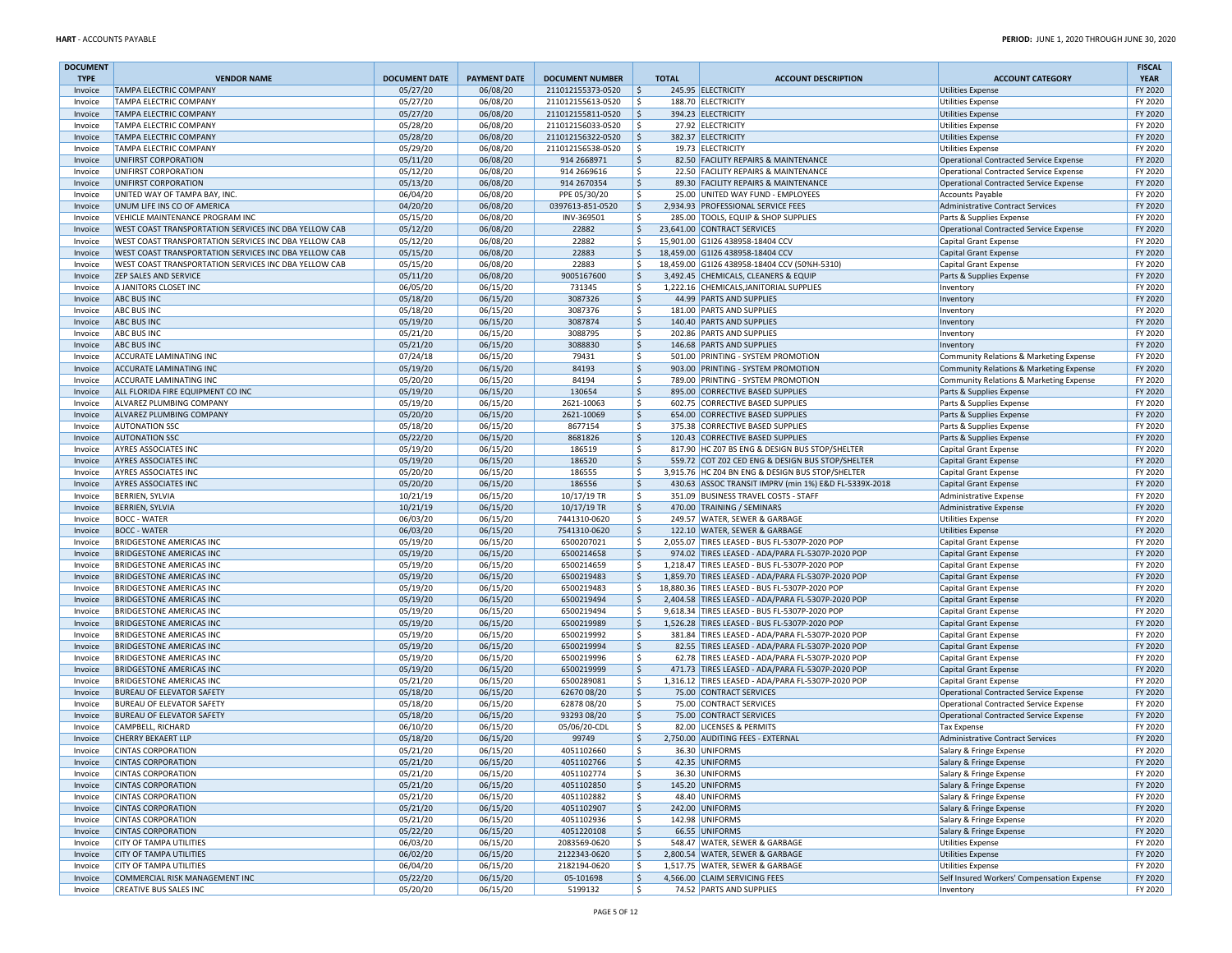| <b>DOCUMENT</b>    |                                                                     |                      |                      |                            |                       |                                                                                   |                                                      | <b>FISCAL</b>      |
|--------------------|---------------------------------------------------------------------|----------------------|----------------------|----------------------------|-----------------------|-----------------------------------------------------------------------------------|------------------------------------------------------|--------------------|
| <b>TYPE</b>        | <b>VENDOR NAME</b>                                                  | <b>DOCUMENT DATE</b> | <b>PAYMENT DATE</b>  | <b>DOCUMENT NUMBER</b>     | <b>TOTAL</b>          | <b>ACCOUNT DESCRIPTION</b>                                                        | <b>ACCOUNT CATEGORY</b>                              | <b>YEAR</b>        |
| Invoice            | <b>CREATIVE BUS SALES INC</b>                                       | 05/20/20             | 06/15/20             | 5199253                    | \$                    | 122.69 CORRECTIVE BASED SUPPLIES                                                  | Parts & Supplies Expense                             | FY 2020            |
| Invoice            | <b>DESIGNLAB INC</b>                                                | 05/20/20             | 06/15/20             | 245925                     | \$                    | 7,725.05 UNIFORMS                                                                 | Salary & Fringe Expense                              | FY 2020            |
| Invoice            | <b>DIRECTV LLC</b><br><b>DIRECTV LLC</b>                            | 05/31/20<br>06/04/20 | 06/15/20<br>06/15/20 | 37482779425<br>37492150139 | \$<br>\$              | 132.99 CABLE TELEVISION SERVICES<br>35.00 CABLE TELEVISION SERVICES               | <b>Utilities Expense</b>                             | FY 2020<br>FY 2020 |
| Invoice<br>Invoice | DVM INSURANCE AGENCY DBA NATIONWIDE PET INS                         | 05/29/20             | 06/15/20             | 3445-052020                | \$                    | 622.74 FLEX COMP - EMPLOYEES                                                      | <b>Utilities Expense</b><br><b>Accounts Payable</b>  | FY 2020            |
| Invoice            | EARL W. COLVARD INC. DBA BOULEVARD TIRE CENTER                      | 05/20/20             | 06/15/20             | 37-19927                   | \$                    | 18.50 TIRES PURCHASED                                                             | Parts & Supplies Expense                             | FY 2020            |
| Invoice            | EARL W. COLVARD INC. DBA BOULEVARD TIRE CENTER                      | 05/21/20             | 06/15/20             | 37-19985                   | Ŝ.                    | 14.00 TIRES PURCHASED                                                             | Parts & Supplies Expense                             | FY 2020            |
| Invoice            | ELECTRIC SALES & SERVICE INC                                        | 05/21/20             | 06/15/20             | 41608                      | \$                    | 15,666.84 PARTS AND SUPPLIES                                                      | Inventory                                            | FY 2020            |
| Invoice            | <b>FEDERAL EXPRESS CORP</b>                                         | 05/19/20             | 06/15/20             | 7-014-54990                | \$                    | 62.12 POSTAGE                                                                     | Other Administrative Expenses                        | FY 2020            |
| Invoice            | <b>FLEETPRIDE INC</b>                                               | 05/22/20             | 06/15/20             | 52184704                   | \$                    | 323.76 PARTS AND SUPPLIES                                                         | Inventory                                            | FY 2020            |
| Invoice            | FLORIDA DEPARTMENT OF REVENUE                                       | 05/31/20             | 06/15/20             | <b>SALES TAX 05/2020</b>   | \$                    | 49.75 SALES TAXES PAYABLE                                                         | <b>Taxes Payable</b>                                 | FY 2020            |
| Invoice            | GENUINE PARTS CO DBA NAPA AUTO                                      | 05/19/20             | 06/15/20             | 0619-988936                | \$                    | 110.64 CORRECTIVE BASED SUPPLIES                                                  | Parts & Supplies Expense                             | FY 2020            |
| Invoice            | <b>GILLIG LLC</b>                                                   | 05/18/20             | 06/15/20             | 40698816                   | \$                    | 260.36 CORRECTIVE BASED SUPPLIES                                                  | Parts & Supplies Expense                             | FY 2020            |
| Invoice            | <b>GILLIG LLC</b>                                                   | 05/18/20             | 06/15/20             | 40698817                   | \$                    | 1,190.00 PARTS AND SUPPLIES                                                       | Inventory                                            | FY 2020            |
| Invoice            | <b>GILLIG LLC</b>                                                   | 05/20/20             | 06/15/20             | 40699723                   | \$                    | 1,796.42 PARTS AND SUPPLIES                                                       | Inventory                                            | FY 2020            |
| Invoice            | <b>GILLIG LLC</b>                                                   | 05/20/20             | 06/15/20             | 40699724                   | \$                    | 42.85 PARTS AND SUPPLIES                                                          | Inventory                                            | FY 2020            |
| Invoice            | <b>GILLIG LLC</b>                                                   | 05/22/20             | 06/15/20             | 40700526                   | \$                    | 126.60 CORRECTIVE BASED SUPPLIES                                                  | Parts & Supplies Expense                             | FY 2020            |
| Invoice            | GODBERSEN SMITH CONST CO D/B/A GOMACO CORP                          | 05/20/20             | 06/15/20             | 722721                     | \$                    | 14,567.40 STCAR VEH OVERHAUL HIFG FL-5337X-2017                                   | Capital Grant Expense                                | FY 2020            |
| Invoice            | GODBERSEN SMITH CONST CO D/B/A GOMACO CORP                          | 05/20/20             | 06/15/20             | 722722                     | \$                    | 7,382.70 STCAR VEH OVERHAUL HIFG FL-5337X-2017                                    | Capital Grant Expense                                | FY 2020            |
| Invoice            | <b>GOODYEAR TIRE &amp; RUBBER CO</b><br><b>GOULBOURNE, NICHOLAS</b> | 05/20/20             | 06/15/20<br>06/15/20 | 9786617701<br>05/14/19 TR  | \$<br>l\$             | 93.18 TIRES LEASED - BUS FL-5307P-2020 POP<br>56.13 BUSINESS TRAVEL COSTS - STAFF | Capital Grant Expense                                | FY 2020<br>FY 2020 |
| Invoice<br>Invoice | GUIDESOFT INC DBA KNOWLEDGE SERVICES                                | 05/22/19<br>05/19/20 | 06/15/20             | 1313324                    | \$                    | 657.60 SALARIES                                                                   | Administrative Expense                               | FY 2020            |
| Invoice            | GUIDESOFT INC DBA KNOWLEDGE SERVICES                                | 05/19/20             | 06/15/20             | 1313325                    | \$                    | 7,672.95 SALARIES                                                                 | Salary & Fringe Expense<br>Salary & Fringe Expense   | FY 2020            |
| Invoice            | HIDDEN RIVER CORP PARK ASSOC INC                                    | 04/01/20             | 06/15/20             | 1938                       | Ś.                    | 2,634.43 ELECTRICITY                                                              | <b>Utilities Expense</b>                             | FY 2020            |
| Invoice            | <b>HOME DEPOT</b>                                                   | 06/05/20             | 06/15/20             | 1970616                    | \$                    | 245.27 FACILITY REPAIRS & MAINTENANCE                                             | Operational Contracted Service Expense               | FY 2020            |
| Invoice            | HOME DEPOT                                                          | 06/04/20             | 06/15/20             | 2653122                    | \$                    | 2,117.64 FACILITY REPAIRS AND MAINTENANCE                                         | Operational Contracted Service Expense               | FY 2020            |
| Invoice            | <b>HOME DEPOT</b>                                                   | 06/04/20             | 06/15/20             | 2970509                    | \$                    | 287.97 FACILITY REPAIRS & MAINTENANCE                                             | Operational Contracted Service Expense               | FY 2020            |
| Invoice            | <b>HOME DEPOT</b>                                                   | 06/02/20             | 06/15/20             | 4970317                    | \$                    | 695.24 CORRECTIVE BASED SUPPLIES                                                  | Parts & Supplies Expense                             | FY 2020            |
| Invoice            | <b>HOME DEPOT</b>                                                   | 06/02/20             | 06/15/20             | 4970323                    | \$                    | 910.56 FACILITY REPAIRS & MAINTENANCE                                             | Operational Contracted Service Expense               | FY 2020            |
| Invoice            | <b>HOME DEPOT</b>                                                   | 05/30/20             | 06/15/20             | 7392826                    | \$                    | 47.60 CONDITION BASED SUPPLIES                                                    | Parts & Supplies Expense                             | FY 2020            |
| Invoice            | <b>HOME DEPOT</b>                                                   | 06/08/20             | 06/15/20             | 8970783                    | \$                    | 176.85 FACILITY REPAIRS & MAINTENANCE                                             | Operational Contracted Service Expense               | FY 2020            |
| Invoice            | HOWCO ENVIRONMENTAL SERVICES                                        | 05/18/20             | 06/15/20             | 0326050                    | \$                    | 140.00 FACILITY REPAIRS & MAINTENANCE                                             | Operational Contracted Service Expense               | FY 2020            |
| Invoice            | HOWCO ENVIRONMENTAL SERVICES                                        | 05/18/20             | 06/15/20             | 0326054                    | \$                    | 90.00 FACILITY REPAIRS & MAINTENANCE                                              | Operational Contracted Service Expense               | FY 2020            |
| Invoice            | JIMENEZ, GABRIELLA                                                  | 11/19/19             | 06/15/20             | 11/04/19 TR                | \$                    | 73.53 BUSINESS TRAVEL COSTS - STAFF                                               | Administrative Expense                               | FY 2020            |
| Invoice            | <b>KEMP, PATRICIA</b>                                               | 07/01/19             | 06/15/20             | 07/20/19 TRV               | \$                    | 123.75 TRAVEL & MEETINGS-BOARD                                                    | Other Administrative Expenses                        | FY 2020            |
| Invoice            | KENWORTH OF CENTRAL FLORIDA INC                                     | 05/19/20             | 06/15/20             | 03P88498                   | \$                    | 500.27 PARTS AND SUPPLIES                                                         | Inventory                                            | FY 2020            |
| Invoice            | KENWORTH OF CENTRAL FLORIDA INC                                     | 05/18/20             | 06/15/20             | 03P88647                   | \$                    | 536.36 PARTS AND SUPPLIES                                                         | Inventory                                            | FY 2020            |
| Invoice            | KENWORTH OF CENTRAL FLORIDA INC                                     | 05/18/20             | 06/15/20             | 03P88781                   | \$                    | 799.69 CORRECTIVE BASED SUPPLIES                                                  | Parts & Supplies Expense                             | FY 2020            |
| Invoice            | KENWORTH OF CENTRAL FLORIDA INC                                     | 05/19/20             | 06/15/20             | 03P89080                   | \$                    | 27.73 CORRECTIVE BASED SUPPLIES                                                   | Parts & Supplies Expense                             | FY 2020            |
| Invoice            | KENWORTH OF CENTRAL FLORIDA INC                                     | 05/20/20             | 06/15/20             | 03P89222                   | \$                    | 3,687.79 CORRECTIVE BASED SUPPLIES                                                | Parts & Supplies Expense                             | FY 2020            |
| Invoice            | KENWORTH OF CENTRAL FLORIDA INC                                     | 05/22/20             | 06/15/20             | 03P89315                   | \$                    | 65.45 CORRECTIVE BASED SUPPLIES                                                   | Parts & Supplies Expense                             | FY 2020            |
| Invoice            | <b>KIRKS AUTOMOTIVE INC</b>                                         | 05/19/20             | 06/15/20             | 1039018                    | \$                    | 159.00 PARTS AND SUPPLIES                                                         | Inventory                                            | FY 2020            |
| Invoice            | <b>KIRKS AUTOMOTIVE INC</b>                                         | 05/19/20             | 06/15/20             | 1039026                    | \$                    | 1,500.00 PARTS AND SUPPLIES                                                       | Inventory                                            | FY 2020            |
| Invoice            | LEVEL 3 FINANCING INC DBA LEVEL 3 COMMUNICATIONS LLC                | 05/24/20             | 06/15/20             | 110802236                  | \$                    | 16,598.40 WEB HOSTING SERVICES                                                    | Operational Contracted Service Expense               | FY 2020            |
| Invoice            | MCLAUGHLIN, STEPHEN                                                 | 06/09/20             | 06/15/20             | PPE 05/30/20               | l\$                   | 11.25 DENTAL PLAN LIABILITY-EMPLOYEE                                              | Accounts Payable                                     | FY 2020            |
| Invoice            | MCLAUGHLIN, STEPHEN                                                 | 06/09/20             | 06/15/20             | PPE 05/30/20               | S.                    | 38.68 HEALTH INSURANCE THIRD PARTY COSTS                                          | Salary & Fringe Expense                              | FY 2020            |
| Invoice            | MOHAWK MANUFACTURING & SUPPLY CO                                    | 05/20/20             | 06/15/20             | U057281                    | \$                    | 9,977.36 PARTS AND SUPPLIES                                                       | Inventory                                            | FY 2020            |
| Invoice            | MSC INDUSTRIAL SUPPLY CO                                            | 05/18/20             | 06/15/20             | 3832010001                 | S.                    | 1,044.00 TOOLS, EQUIP & SHOP SUPPLIES                                             | Parts & Supplies Expense                             | FY 2020            |
| Invoice            | MSC INDUSTRIAL SUPPLY CO<br>MSC INDUSTRIAL SUPPLY CO                | 05/19/20<br>05/20/20 | 06/15/20<br>06/15/20 | 3847768001<br>3856623001   | \$                    | 251.91 CORRECTIVE BASED SUPPLIES<br>590.78 CORRECTIVE BASED SUPPLIES              | Parts & Supplies Expense                             | FY 2020<br>FY 2020 |
| Invoice<br>Invoice | MSC INDUSTRIAL SUPPLY CO                                            | 05/20/20             | 06/15/20             | 3856632001                 | \$<br>\$              | 256.14 CORRECTIVE BASED SUPPLIES                                                  | Parts & Supplies Expense                             | FY 2020            |
| Invoice            | MSC INDUSTRIAL SUPPLY CO                                            | 05/20/20             | 06/15/20             | 3856700001                 | \$                    | 178.75 CORRECTIVE BASED SUPPLIES                                                  | Parts & Supplies Expense<br>Parts & Supplies Expense | FY 2020            |
| Invoice            | MSC INDUSTRIAL SUPPLY CO                                            | 05/22/20             | 06/15/20             | 38660662001                | \$                    | 104.96 CORRECTIVE BASED SUPPLIES                                                  | Parts & Supplies Expense                             | FY 2020            |
| Invoice            | NEOPART TRANSIT LLC                                                 | 05/18/20             | 06/15/20             | 2443647-00                 | \$                    | 516.10 PARTS AND SUPPLIES                                                         | Inventory                                            | FY 2020            |
| Invoice            | <b>NEOPART TRANSIT LLC</b>                                          | 05/22/20             | 06/15/20             | 2443648-03                 | \$                    | 107.83 PARTS AND SUPPLIES                                                         | Inventory                                            | FY 2020            |
| Invoice            | P&A ADMINISTRATIVE SERVICES INC                                     | 04/18/20             | 06/15/20             | F81520412802               | Ś.                    | 1,105.50 PROFESSIONAL SERVICE FEES                                                | Administrative Contract Services                     | FY 2020            |
| Invoice            | PALMDALE OIL COMPANY                                                | 05/19/20             | 06/15/20             | 1349027                    | Ŝ.                    | 676.35 DIESEL & GAS EXCISE TAX                                                    | <b>Tax Expense</b>                                   | FY 2020            |
| Invoice            | PALMDALE OIL COMPANY                                                | 05/19/20             | 06/15/20             | 1349027                    | \$                    | 264.66 GASOLINE                                                                   | Fuel and Oil Expense                                 | FY 2020            |
| Invoice            | PALMDALE OIL COMPANY                                                | 05/19/20             | 06/15/20             | 1349027                    |                       | 1,940.86 GASOLINE                                                                 | Fuel and Oil Expense                                 | FY 2020            |
| Invoice            | PALMDALE OIL COMPANY                                                | 05/22/20             | 06/15/20             | 1351419                    | \$                    | 258.61 DIESEL & GAS EXCISE TAX                                                    | <b>Tax Expense</b>                                   | FY 2020            |
| Invoice            | PALMDALE OIL COMPANY                                                | 05/22/20             | 06/15/20             | 1351419                    | \$                    | 102.47 GASOLINE                                                                   | Fuel and Oil Expense                                 | FY 2020            |
| Invoice            | PALMDALE OIL COMPANY                                                | 05/22/20             | 06/15/20             | 1351419                    | \$                    | 751.47 GASOLINE                                                                   | Fuel and Oil Expense                                 | FY 2020            |
| Invoice            | PEOPLES GAS COMPANY                                                 | 06/02/20             | 06/15/20             | 211012154079-0620          | \$                    | 13,859.16 COMPRESSED NATURAL GAS                                                  | Fuel and Oil Expense                                 | FY 2020            |
| Invoice            | PEOPLES GAS COMPANY                                                 | 06/02/20             | 06/15/20             | 211012154079-0620          | l s                   | 1.345.68 COMPRESSED NATURAL GAS - FRANCHISE FEE                                   | Tax Expense                                          | FY 2020            |
| Invoice            | PETROLEUM TRADERS CORPORATION                                       | 05/21/20             | 06/15/20             | 1538234                    | \$<br>9,585.48 DIESEL |                                                                                   | Fuel and Oil Expense                                 | FY 2020            |
| Invoice            | PETROLEUM TRADERS CORPORATION                                       | 05/21/20             | 06/15/20             | 1538234                    | \$                    | 2,678.48 DIESEL & GAS EXCISE TAX                                                  | Tax Expense                                          | FY 2020            |
| Invoice            | PETROLEUM TRADERS CORPORATION                                       | 05/22/20             | 06/15/20             | 1538235                    | \$<br>9,511.80 DIESEL |                                                                                   | Fuel and Oil Expense                                 | FY 2020            |
| Invoice            | PETROLEUM TRADERS CORPORATION                                       | 05/22/20             | 06/15/20             | 1538235                    | \$                    | 2,645.39 DIESEL & GAS EXCISE TAX                                                  | <b>Tax Expense</b>                                   | FY 2020            |
| Invoice            | PINELLAS SUNCOAST TRANSIT AUTHORITY                                 | 05/29/20             | 06/15/20             | 31881                      | \$                    | 552.50 INTER/COUNTY PASSPORT                                                      | Pass Revenue                                         | FY 2020            |
| Invoice            | PITNEY BOWES GLOBAL FINANCIAL SERVICES LLC                          | 05/20/20             | 06/15/20             | 3103950639                 | \$                    | 250.44 SUPPLIES/OFFICE/ART/JANITORIAL                                             | Parts & Supplies Expense                             | FY 2020            |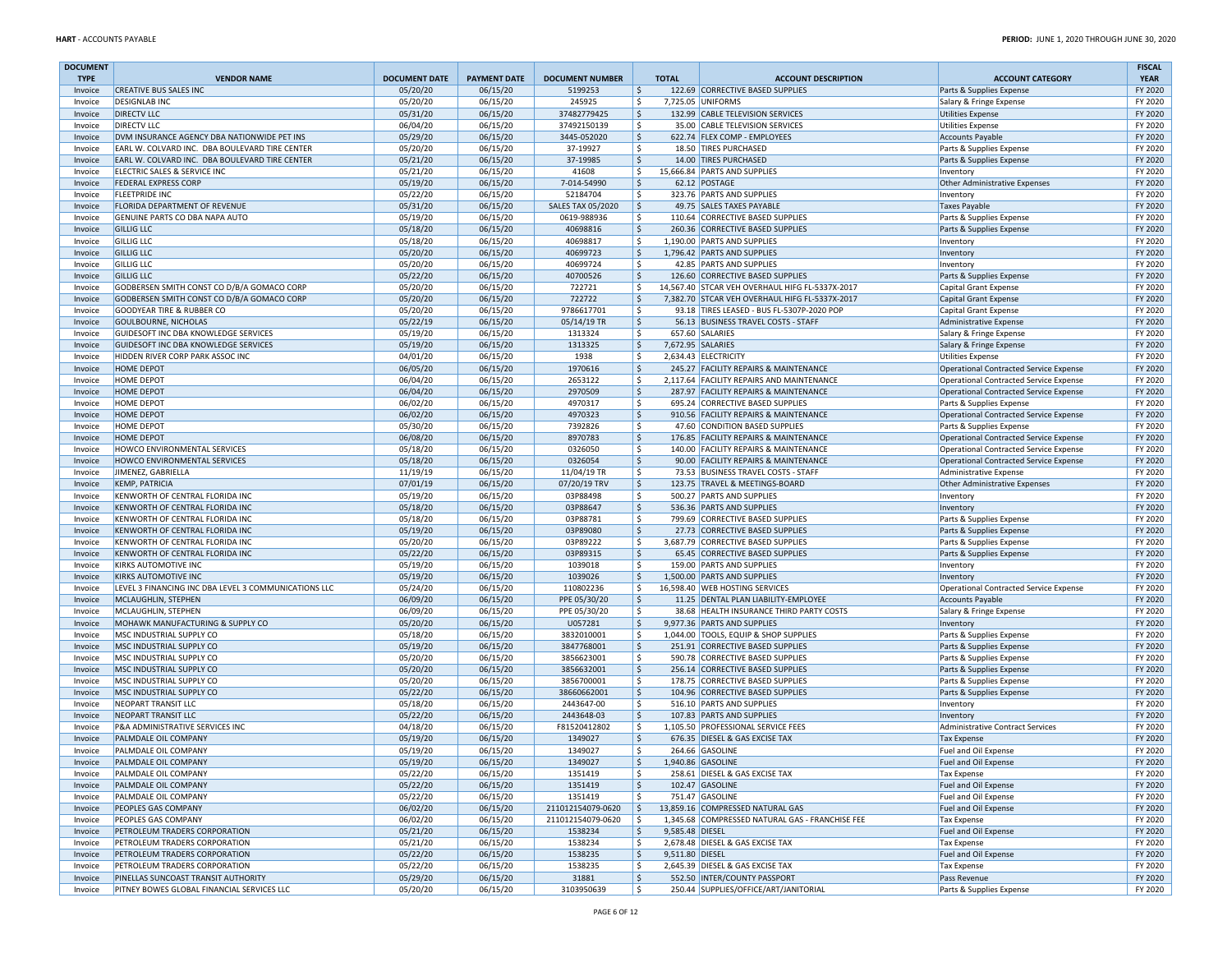| <b>DOCUMENT</b> |                                                   |                      |                     |                        |                    |                                               |                                        | <b>FISCAL</b> |
|-----------------|---------------------------------------------------|----------------------|---------------------|------------------------|--------------------|-----------------------------------------------|----------------------------------------|---------------|
| <b>TYPE</b>     | <b>VENDOR NAME</b>                                | <b>DOCUMENT DATE</b> | <b>PAYMENT DATE</b> | <b>DOCUMENT NUMBER</b> | <b>TOTAL</b>       | <b>ACCOUNT DESCRIPTION</b>                    | <b>ACCOUNT CATEGORY</b>                | <b>YEAR</b>   |
| Invoice         | PRESIDIO HOLDINGS INC                             | 05/19/20             | 06/15/20            | 6011720002835          | IS.                | 10,671.36 WEB HOSTING SERVICES                | Operational Contracted Service Expense | FY 2020       |
| Invoice         | <b>REPUBLIC SERVICES INC</b>                      | 05/17/20             | 06/15/20            | 0696-000877604         | \$                 | 212.47 WATER, SEWER & GARBAGE                 | <b>Utilities Expense</b>               | FY 2020       |
| Invoice         | <b>REPUBLIC SERVICES INC</b>                      | 05/17/20             | 06/15/20            | 0696-000877605         | $\mathsf{S}$       | 212.47 WATER, SEWER & GARBAGE                 | Utilities Expense                      | FY 2020       |
| Invoice         | <b>REPUBLIC SERVICES INC</b>                      | 05/17/20             | 06/15/20            | 0696-000877606         | \$                 | 212.47 WATER, SEWER & GARBAGE                 | <b>Utilities Expense</b>               | FY 2020       |
| Invoice         | RIVERA-RIOS, GISELA                               | 06/05/20             | 06/15/20            | E-APPOINT 2020         | $\mathsf{S}$       | 61.98 DUES, SUBSCRIPTIONS & FEES              | Administrative Expense                 | FY 2020       |
| Invoice         | <b>RUSH TRUCK CENTER</b>                          | 05/18/20             | 06/15/20            | 3019376956             | Ś.                 | 407.70 PARTS AND SUPPLIES                     | Inventory                              | FY 2020       |
| Invoice         | <b>SEABOARD DISTRIBUTION INC</b>                  | 05/18/20             | 06/15/20            | 240807                 | \$                 | 1,411.20 ANTI FREEZE/COOLANT                  | Fuel and Oil Expense                   | FY 2020       |
| Invoice         | SOUTHEAST POWER SYSTEMS OF TAMPA INC              | 05/20/20             | 06/15/20            | 23 178742              | \$                 | 5,428.00 PARTS AND SUPPLIES                   | Inventory                              | FY 2020       |
| Invoice         | <b>STEPPS TOWING SERVICE INC</b>                  | 05/19/20             | 06/15/20            | HH313512               | $\mathsf{\hat{S}}$ | 250.00 TOWING CHARGES                         | Operational Contracted Service Expense | FY 2020       |
| Invoice         | STEPPS TOWING SERVICE INC                         | 05/19/20             | 06/15/20            | HH313776               | \$                 | 250.00 TOWING CHARGES                         | Operational Contracted Service Expense | FY 2020       |
| Invoice         | <b>STEPPS TOWING SERVICE INC</b>                  | 05/19/20             | 06/15/20            | HH313818               | \$                 | 250.00 TOWING CHARGES                         | Operational Contracted Service Expense | FY 2020       |
| Invoice         | <b>STEPPS TOWING SERVICE INC</b>                  | 05/19/20             | 06/15/20            | HH313924               | Ś.                 | 250.00 TOWING CHARGES                         | Operational Contracted Service Expense | FY 2020       |
| Invoice         | STEPPS TOWING SERVICE INC                         | 05/19/20             | 06/15/20            | TW313719               | \$                 | 250.00 TOWING CHARGES                         | Operational Contracted Service Expense | FY 2020       |
| Invoice         | TAMPA ELECTRIC COMPANY                            | 06/02/20             | 06/15/20            | 211000476575-0620      | Ŝ.                 | 19.73 ELECTRICITY                             | <b>Utilities Expense</b>               | FY 2020       |
| Invoice         | <b>TAMPA ELECTRIC COMPANY</b>                     | 06/03/20             | 06/15/20            | 211001823031-0620      | \$                 | 1,269.28 ELECTRICITY                          | Utilities Expense                      | FY 2020       |
| Invoice         | <b>TAMPA ELECTRIC COMPANY</b>                     | 06/02/20             | 06/15/20            | 211012083310-0620      | Ś.                 | 32.70 ELECTRICITY                             | <b>Utilities Expense</b>               | FY 2020       |
| Invoice         | <b>TAMPA ELECTRIC COMPANY</b>                     | 06/02/20             | 06/15/20            | 211012083575-0620      | Ŝ.                 | 19.73 ELECTRICITY                             | Utilities Expense                      | FY 2020       |
| Invoice         | TAMPA ELECTRIC COMPANY                            | 06/03/20             | 06/15/20            | 211012083807-0620      | Ś.                 | 25.39 ELECTRICITY                             | <b>Utilities Expense</b>               | FY 2020       |
| Invoice         | <b>TAMPA ELECTRIC COMPANY</b>                     | 06/03/20             | 06/15/20            | 211012084060-0620      | \$                 | 31.53 ELECTRICITY                             | Utilities Expense                      | FY 2020       |
| Invoice         | <b>TAMPA ELECTRIC COMPANY</b>                     | 06/03/20             | 06/15/20            | 211012084367-0620      | \$                 | 39.47 ELECTRICITY                             | Utilities Expense                      | FY 2020       |
| Invoice         | <b>TAMPA ELECTRIC COMPANY</b>                     | 06/03/20             | 06/15/20            | 211012084607-0620      | \$                 | 19.73 ELECTRICITY                             | Utilities Expense                      | FY 2020       |
| Invoice         | TAMPA ELECTRIC COMPANY                            | 06/03/20             | 06/15/20            | 211012084870-0620      | \$                 | 34.03 ELECTRICITY                             | <b>Utilities Expense</b>               | FY 2020       |
| Invoice         | <b>TAMPA ELECTRIC COMPANY</b>                     | 06/03/20             | 06/15/20            | 211012085133-0620      | \$                 | 23.36 ELECTRICITY                             | Utilities Expense                      | FY 2020       |
| Invoice         | <b>TAMPA ELECTRIC COMPANY</b>                     | 06/03/20             | 06/15/20            | 211012085398-0620      | S.                 | 39.22 ELECTRICITY                             | Utilities Expense                      | FY 2020       |
| Invoice         | <b>TAMPA ELECTRIC COMPANY</b>                     | 06/03/20             | 06/15/20            | 211012085687-0620      | \$                 | 43.54 ELECTRICITY                             | Utilities Expense                      | FY 2020       |
| Invoice         | <b>TAMPA ELECTRIC COMPANY</b>                     | 06/03/20             | 06/15/20            | 211012086024-0620      | S.                 | 42.35 ELECTRICITY                             | <b>Utilities Expense</b>               | FY 2020       |
| Invoice         | <b>TAMPA ELECTRIC COMPANY</b>                     | 06/03/20             | 06/15/20            | 211012086396-0620      | Ŝ.                 | 39.07 ELECTRICITY                             |                                        | FY 2020       |
|                 | <b>TAMPA ELECTRIC COMPANY</b>                     |                      |                     |                        |                    |                                               | <b>Utilities Expense</b>               |               |
| Invoice         |                                                   | 06/03/20             | 06/15/20            | 211012086628-0620      | Ŝ                  | 39.62 ELECTRICITY                             | Utilities Expense                      | FY 2020       |
| Invoice         | <b>TAMPA ELECTRIC COMPANY</b>                     | 06/03/20             | 06/15/20            | 211012086966-0620      | Ś                  | 109.93 ELECTRICITY                            | <b>Utilities Expense</b>               | FY 2020       |
| Invoice         | TAMPA ELECTRIC COMPANY                            | 06/03/20             | 06/15/20            | 211012087196-0620      | Ŝ.                 | 1,995.95 ELECTRICITY                          | <b>Utilities Expense</b>               | FY 2020       |
| Invoice         | TAMPA ELECTRIC COMPANY                            | 06/03/20             | 06/15/20            | 211012087485-0620      | Ŝ.                 | 1,959.09 ELECTRICITY                          | <b>Utilities Expense</b>               | FY 2020       |
| Invoice         | <b>TAMPA ELECTRIC COMPANY</b>                     | 06/03/20             | 06/15/20            | 211012087667-0620      | \$                 | 33.08 ELECTRICITY                             | Utilities Expense                      | FY 2020       |
| Invoice         | <b>TAMPA ELECTRIC COMPANY</b>                     | 06/03/20             | 06/15/20            | 211012087923-0620      | Ŝ.                 | 20.29 ELECTRICITY                             | <b>Utilities Expense</b>               | FY 2020       |
| Invoice         | <b>TAMPA ELECTRIC COMPANY</b>                     | 06/03/20             | 06/15/20            | 211012088145-0620      | Ś                  | 100.89 ELECTRICITY                            | <b>Utilities Expense</b>               | FY 2020       |
| Invoice         | <b>TAMPA ELECTRIC COMPANY</b>                     | 06/03/20             | 06/15/20            | 211012088376-0620      | Ŝ.                 | 47.55 ELECTRICITY                             | <b>Utilities Expense</b>               | FY 2020       |
| Invoice         | <b>TAMPA ELECTRIC COMPANY</b>                     | 06/03/20             | 06/15/20            | 211012088657-0620      | Ś.                 | 153.54 ELECTRICITY                            | <b>Utilities Expense</b>               | FY 2020       |
| Invoice         | <b>TAMPA ELECTRIC COMPANY</b>                     | 06/04/20             | 06/15/20            | 211012088913-0620      | \$                 | 3,634.97 ELECTRICITY                          | <b>Utilities Expense</b>               | FY 2020       |
| Invoice         | TAMPA ELECTRIC COMPANY                            | 06/04/20             | 06/15/20            | 211012089184-0620      | \$                 | 41.80 ELECTRICITY                             | <b>Utilities Expense</b>               | FY 2020       |
| Invoice         | <b>TAMPA ELECTRIC COMPANY</b>                     | 06/04/20             | 06/15/20            | 211012089465-0620      | Ŝ.                 | 42.51 ELECTRICITY                             | <b>Utilities Expense</b>               | FY 2020       |
| Invoice         | <b>TAMPA ELECTRIC COMPANY</b>                     | 06/04/20             | 06/15/20            | 211012089754-0620      | \$                 | 44.40 ELECTRICITY                             | <b>Utilities Expense</b>               | FY 2020       |
| Invoice         | <b>TAMPA ELECTRIC COMPANY</b>                     | 06/04/20             | 06/15/20            | 211012150069-0620      | Ŝ.                 | 43.14 ELECTRICITY                             | <b>Utilities Expense</b>               | FY 2020       |
| Invoice         | <b>TAMPA ELECTRIC COMPANY</b>                     | 06/04/20             | 06/15/20            | 211012150341-0620      | \$                 | 27.60 ELECTRICITY                             | <b>Utilities Expense</b>               | FY 2020       |
| Invoice         | <b>TAMPA ELECTRIC COMPANY</b>                     | 06/04/20             | 06/15/20            | 211012150622-0620      | \$                 | 33.24 ELECTRICITY                             | <b>Utilities Expense</b>               | FY 2020       |
| Invoice         | THE PARTS HOUSE                                   | 05/20/20             | 06/15/20            | 21-06399               | \$                 | 192.60 PARTS AND SUPPLIES                     | Inventory                              | FY 2020       |
| Invoice         | UNIFIRST CORPORATION                              | 05/18/20             | 06/15/20            | 914 2672384            | \$                 | 164.50 FACILITY REPAIRS & MAINTENANCE         | Operational Contracted Service Expense | FY 2020       |
| Invoice         | UNIFIRST CORPORATION                              | 05/20/20             | 06/15/20            | 914 2673732            | \$                 | 23.00 FACILITY REPAIRS & MAINTENANCE          | Operational Contracted Service Expense | FY 2020       |
| Invoice         | <b>VOESTALPINE NORTRAK INC</b>                    | 05/18/20             | 06/15/20            | 6208329                | \$                 | 932.00 CORRECTIVE BASED SUPPLIES              | Parts & Supplies Expense               | FY 2020       |
| Invoice         | <b>ZEP SALES AND SERVICE</b>                      | 05/18/20             | 06/15/20            | 9005188975             | \$                 | 629.10 CORRECTIVE BASED SUPPLIES              | Parts & Supplies Expense               | FY 2020       |
| Invoice         | <b>ZEP SALES AND SERVICE</b>                      | 05/20/20             | 06/15/20            | 9005196954             | \$                 | 1,091.40 CORRECTIVE BASED SUPPLIES            | Parts & Supplies Expense               | FY 2020       |
| Invoice         | A JANITORS CLOSET INC                             | 05/27/20             | 06/22/20            | 731137                 | Ś.                 | 796.65 CHEMICALS, JANITORIAL SUPPLIES         | Inventory                              | FY 2020       |
| Invoice         | A JANITORS CLOSET INC                             | 06/12/20             | 06/22/20            | 731512                 | \$                 | 2.947.11 CHEMICALS.JANITORIAL SUPPLIES        | Inventory                              | FY 2020       |
| Invoice         | <b>ABC BUS INC</b>                                | 05/27/20             | 06/22/20            | 3090360                | \$                 | 1,418.92 PARTS AND SUPPLIES                   | Inventory                              | FY 2020       |
| Invoice         | <b>ABC BUS INC</b>                                | 05/28/20             | 06/22/20            | 3090769                | $\mathsf{S}$       | 2,753.85 PARTS AND SUPPLIES                   | Inventory                              | FY 2020       |
| Invoice         | ALL FLORIDA FIRE EQUIPMENT CO INC                 | 05/26/20             | 06/22/20            | 130659                 | Ś.                 | 265.00 CORRECTIVE BASED SUPPLIES              | Parts & Supplies Expense               | FY 2020       |
| Invoice         | ALVAREZ PLUMBING COMPANY                          | 05/27/20             | 06/22/20            | 2621-10200             | $\mathsf{S}$       | 644.00 CORRECTIVE BASED SUPPLIES              | Parts & Supplies Expense               | FY 2020       |
| Invoice         | AMAZON HOSE & RUBBER CO                           | 05/28/20             | 06/22/20            | 408833-00              | Ś.                 | 194.92 CORRECTIVE BASED SUPPLIES              | Parts & Supplies Expense               | FY 2020       |
| Invoice         | <b>ANCO SUPERIOR INC</b>                          | 05/27/20             | 06/22/20            | 104350                 | \$                 | 4,224.00 PARTS AND SUPPLIES                   | Inventory                              | FY 2020       |
| Invoice         | <b>ANCO SUPERIOR INC</b>                          | 05/28/20             | 06/22/20            | 104365                 | Ś.                 | 1,108.68 PARTS AND SUPPLIES                   | Inventory                              | FY 2020       |
| Invoice         |                                                   |                      |                     |                        |                    |                                               |                                        |               |
|                 | <b>AUTONATION SSC</b>                             | 05/26/20             | 06/22/20            | 8683006                | $\mathsf{S}$       | 2,029.50 CORRECTIVE BASED SUPPLIES            | Parts & Supplies Expense               | FY 2020       |
| Invoice         | <b>BARTOW FORD CO</b>                             | 04/20/20             | 06/22/20            | 819057                 | \$                 | 38.42 CORRECTIVE BASED SUPPLIES               | Parts & Supplies Expense               | FY 2020       |
| Invoice         | <b>BARTOW FORD CO</b>                             | 05/19/20             | 06/22/20            | 822123                 | \$                 | 276.06 CORRECTIVE BASED SUPPLIES              | Parts & Supplies Expense               | FY 2020       |
| Invoice         | <b>BARTOW FORD CO</b>                             | 05/27/20             | 06/22/20            | 823108                 | \$                 | 203.87 CORRECTIVE BASED SUPPLIES              | Parts & Supplies Expense               | FY 2020       |
| Invoice         | <b>BARTOW FORD CO</b>                             | 05/27/20             | 06/22/20            | 823108-1               | $\zeta$            | 265.27 CORRECTIVE BASED SUPPLIES              | Parts & Supplies Expense               | FY 2020       |
| Invoice         | BECKER COMMUNICATIONS INC DBA BCI INTERGRATED SOL | 05/29/20             | 06/22/20            | 251123                 | \$                 | 775.00 CONTRACT SERVICES                      | Operational Contracted Service Expense | FY 2020       |
| Invoice         | BECKER COMMUNICATIONS INC DBA BCI INTERGRATED SOL | 05/29/20             | 06/22/20            | 251124                 | \$                 | 550.00 CONTRACT SERVICES                      | Operational Contracted Service Expense | FY 2020       |
| Invoice         | BECKER COMMUNICATIONS INC DBA BCI INTERGRATED SOL | 05/29/20             | 06/22/20            | 251125                 | \$                 | 550.00 FACILITY REPAIRS & MAINTENANCE         | Operational Contracted Service Expense | FY 2020       |
| Invoice         | <b>BLALOCK WALTERS PA</b>                         | 05/31/20             | 06/22/20            | $\mathbf{1}$           | \$                 | 1,437.85 LEGAL RISK/PL/GENERAL LIABILITY      | Administrative Contract Services       | FY 2020       |
| Invoice         | <b>BRIDGESTONE AMERICAS INC</b>                   | 05/29/20             | 06/22/20            | 6500510363             | \$                 | 878.11 TIRES LEASED - BUS FL-5307P-2020 POP   | Capital Grant Expense                  | FY 2020       |
| Invoice         | <b>BRIDGESTONE AMERICAS INC</b>                   | 05/29/20             | 06/22/20            | 6500525981             | \$                 | 1,110.62 TIRES LEASED - BUS FL-5307P-2020 POP | Capital Grant Expense                  | FY 2020       |
| Invoice         | <b>BRIDGESTONE AMERICAS INC</b>                   | 05/29/20             | 06/22/20            | 6500525982             | S.                 | 1,265.38 TIRES LEASED - BUS FL-5307P-2020 POP | Capital Grant Expense                  | FY 2020       |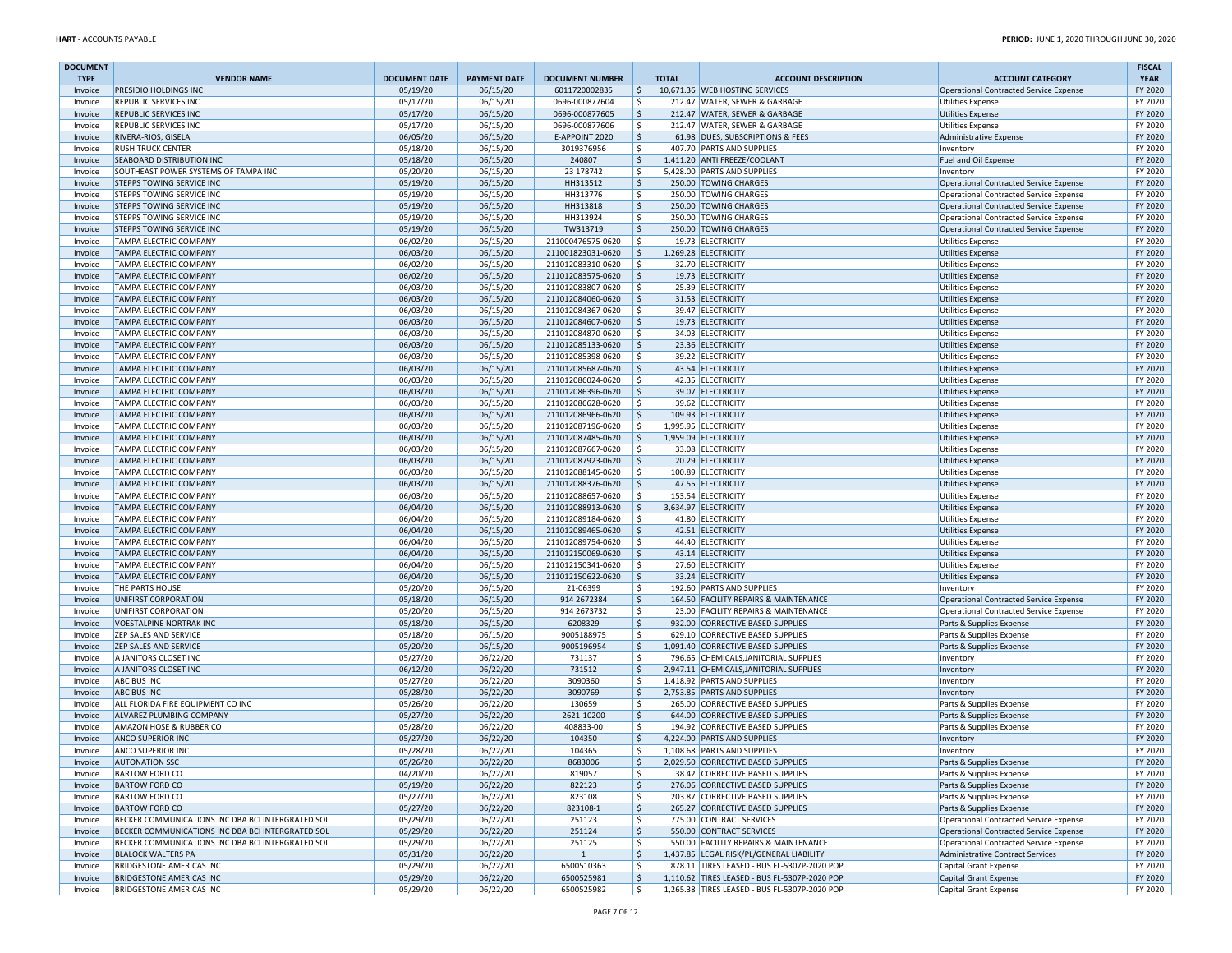| <b>DOCUMENT</b> |                                                   |                      |                     |                        |                    |                                                           |                                         | <b>FISCAL</b> |
|-----------------|---------------------------------------------------|----------------------|---------------------|------------------------|--------------------|-----------------------------------------------------------|-----------------------------------------|---------------|
| <b>TYPE</b>     | <b>VENDOR NAME</b>                                | <b>DOCUMENT DATE</b> | <b>PAYMENT DATE</b> | <b>DOCUMENT NUMBER</b> | <b>TOTAL</b>       | <b>ACCOUNT DESCRIPTION</b>                                | <b>ACCOUNT CATEGORY</b>                 | <b>YEAR</b>   |
| Invoice         | <b>BRIGHT HOUSE NETWORKS LLC</b>                  | 06/10/20             | 06/22/20            | 065857001061020        | I \$               | 1,390.00 WEB HOSTING SERVICES                             | Operational Contracted Service Expense  | FY 2020       |
| Invoice         | CAMBRIDGE SYSTEMATICS INC                         | 05/29/20             | 06/22/20            | 170054-22*             | \$                 | 10.478.00 COMPUTER SOFTWARE SVC. FEES                     | Operational Contracted Service Expense  | FY 2020       |
| Invoice         | CAROL M HOFFMAN ESQ                               | 06/11/20             | 06/22/20            | FMCS 190724-09344      | ۱\$.               | 4,558.92 ARBITRATIONS/EMPLOYEE ACTIONS                    | Administrative Contract Services        | FY 2020       |
| Invoice         | <b>CDW LLC</b>                                    | 05/28/20             | 06/22/20            | XXN1909                | \$                 | 60.04 COMPUTER EQUIPMENT                                  | Parts & Supplies Expense                | FY 2020       |
| Invoice         | <b>CDW LLC</b>                                    | 05/28/20             | 06/22/20            | XXN2181                | \$                 | 480.32 ACQ ADP HARDWARE MAINT TOUGHBOOKS FL-5307P-2018    | Capital Grant Expense                   | FY 2020       |
| Invoice         | CELLCO PARTNERSHIP DBA VERIZON WIRELESS           | 06/10/20             | 06/22/20            | 9856471326             | \$                 | 2,205.60 CELL PHONES                                      | <b>Utilities Expense</b>                | FY 2020       |
| Invoice         | CENTRAL FLORIDA FRAME & AXLE, INC.                | 03/12/20             | 06/22/20            | 60006                  | S.                 | 2,019.30 PHYSICAL DAMAGE - UNBILLABLE                     | Self Insured General Liability Expense  | FY 2020       |
| Invoice         | CENTRAL FLORIDA LANDSCAPING INC                   | 05/30/20             | 06/22/20            | 22045                  | \$                 | 9,110.45 CONTRACT SERVICES                                | Operational Contracted Service Expense  | FY 2020       |
| Invoice         | CENTRAL FLORIDA LANDSCAPING INC                   | 05/30/20             | 06/22/20            | 22056                  | S.                 | 1,129.80 FACILITY REPAIRS & MAINTENANCE                   | Operational Contracted Service Expense  | FY 2020       |
| Invoice         | CENTRAL FLORIDA LANDSCAPING INC                   | 05/30/20             | 06/22/20            | 22057                  | l \$               | 665.12 CONDITION BASED SUPPLIES                           | Parts & Supplies Expense                | FY 2020       |
| Invoice         | CIGNA HEALTH AND LIFE INS CO                      | 04/21/20             | 06/22/20            | 2641678                | S.                 | 11,233.80 HEALTH INSURANCE EXCESS EXPENSE                 | Salary & Fringe Expense                 | FY 2020       |
| Invoice         | CIGNA HEALTH AND LIFE INS CO                      | 04/21/20             | 06/22/20            | 2641678                | \$                 | 106,120.08 HEALTH INSURANCE THIRD PARTY COSTS             | Salary & Fringe Expense                 | FY 2020       |
| Invoice         | CIGNA HEALTH AND LIFE INS CO                      | 04/21/20             | 06/22/20            | 2641679                | \$                 | 3,921.87 DENTAL INSURANCE - EMPLOYER PAYABLE              | <b>Accounts Payable</b>                 | FY 2020       |
| Invoice         | CIGNA HEALTH AND LIFE INS CO                      | 04/21/20             | 06/22/20            | 2641679                | \$                 | 20,210.88 DENTAL PLAN LIABILITY-EMPLOYEE                  | <b>Accounts Payable</b>                 | FY 2020       |
| Invoice         | <b>CINTAS CORPORATION</b>                         | 05/29/20             | 06/22/20            | 1901366588             | \$                 | 500.00 TOOLS, EQUIP & SHOP SUPPLIES                       | Parts & Supplies Expense                | FY 2020       |
| Invoice         | <b>CINTAS CORPORATION</b>                         | 05/29/20             | 06/22/20            | 4051687805             | \$                 | 42.35 UNIFORMS                                            | Salary & Fringe Expense                 | FY 2020       |
| Invoice         | <b>CINTAS CORPORATION</b>                         | 05/29/20             | 06/22/20            | 4051687844             | \$                 | 36.30 UNIFORMS                                            | Salary & Fringe Expense                 | FY 2020       |
| Invoice         | <b>CINTAS CORPORATION</b>                         | 05/29/20             | 06/22/20            | 4051687874             | \$                 | 48.40 UNIFORMS                                            | Salary & Fringe Expense                 | FY 2020       |
| Invoice         | <b>CINTAS CORPORATION</b>                         | 05/29/20             | 06/22/20            | 4051687882             | \$                 | 36.30 UNIFORMS                                            | Salary & Fringe Expense                 | FY 2020       |
| Invoice         | <b>CINTAS CORPORATION</b>                         | 05/29/20             | 06/22/20            | 4051687996             | \$                 | 142.98 UNIFORMS                                           | Salary & Fringe Expense                 | FY 2020       |
| Invoice         | <b>CINTAS CORPORATION</b>                         | 05/29/20             | 06/22/20            | 4051688040             | $\ddot{\varsigma}$ | 242.00 UNIFORMS                                           | Salary & Fringe Expense                 | FY 2020       |
| Invoice         | <b>CINTAS CORPORATION</b>                         | 05/29/20             | 06/22/20            | 4051688072             | \$                 | 145.20 UNIFORMS                                           | Salary & Fringe Expense                 | FY 2020       |
| Invoice         | <b>CINTAS CORPORATION</b>                         | 05/29/20             | 06/22/20            | 4051690535             | \$                 | 66.55 UNIFORMS                                            | Salary & Fringe Expense                 | FY 2020       |
| Invoice         | <b>CINTAS CORPORATION</b>                         | 05/30/20             | 06/22/20            | 9090627770             | \$                 | 239.97 TOOLS, EQUIP & SHOP SUPPLIES                       | Parts & Supplies Expense                | FY 2020       |
| Invoice         | <b>CISCO SYSTEMS INC</b>                          | 05/28/20             | 06/22/20            | 5100267672             | \$                 | 345.00 WEB HOSTING SERVICES                               | Operational Contracted Service Expense  | FY 2020       |
| Invoice         | CITY OF TAMPA PARKING DIVISION                    | 06/16/20             | 06/22/20            | 26579                  | \$                 | 2,900.41 PARKING FEES                                     | <b>Administrative Expense</b>           | FY 2020       |
| Invoice         | <b>CITY OF TAMPA UTILITIES</b>                    | 06/11/20             | 06/22/20            | 2050002-0620           | \$                 | 713.91 WATER, SEWER & GARBAGE                             | <b>Utilities Expense</b>                | FY 2020       |
| Invoice         | <b>CITY OF TAMPA UTILITIES</b>                    | 06/11/20             | 06/22/20            | 2050003-0620           | \$                 | 5.50 WATER, SEWER & GARBAGE                               | <b>Utilities Expense</b>                | FY 2020       |
| Invoice         | <b>CITY OF TAMPA UTILITIES</b>                    | 06/10/20             | 06/22/20            | 2052945-0620           | \$                 | 181.37 WATER, SEWER & GARBAGE                             | Utilities Expense                       | FY 2020       |
| Invoice         | <b>CITY OF TAMPA UTILITIES</b>                    | 06/11/20             | 06/22/20            | 2057604-0620           | \$                 | 10.00 WATER, SEWER & GARBAGE                              | <b>Utilities Expense</b>                | FY 2020       |
| Invoice         | <b>CITY OF TAMPA UTILITIES</b>                    | 06/11/20             | 06/22/20            | 2181129-0620           | \$                 | 5.50 WATER, SEWER & GARBAGE                               | Utilities Expense                       | FY 2020       |
| Invoice         | <b>CITY OF TAMPA UTILITIES</b>                    | 06/11/20             | 06/22/20            | 2182193-0620           | S.                 | 53.33 WATER, SEWER & GARBAGE                              | <b>Utilities Expense</b>                | FY 2020       |
| Invoice         | <b>CITY OF TAMPA UTILITIES</b>                    | 06/11/20             | 06/22/20            | 2183252-0620           | $\zeta$            | 11.00 WATER, SEWER & GARBAGE                              | <b>Utilities Expense</b>                | FY 2020       |
| Invoice         | CJ PUBLISHERS INC                                 | 06/01/20             | 06/22/20            | 2006-DIT83951          | S.                 | 250.00 ADVERTISING & PROMOTIONS                           | Community Relations & Marketing Expense | FY 2020       |
| Invoice         | <b>CREATIVE BUS SALES INC</b>                     | 05/26/20             | 06/22/20            | 6039374                | \$                 | 414.56 CORRECTIVE BASED SUPPLIES                          | Parts & Supplies Expense                | FY 2020       |
| Invoice         | <b>CREATIVE BUS SALES INC</b>                     | 05/26/20             | 06/22/20            | 6039395                | S.                 | 774.96 CORRECTIVE BASED SUPPLIES                          | Parts & Supplies Expense                | FY 2020       |
| Invoice         | <b>CREATIVE BUS SALES INC</b>                     | 05/26/20             | 06/22/20            | 6039401                | $\zeta$            | 202.36 CORRECTIVE BASED SUPPLIES                          | Parts & Supplies Expense                | FY 2020       |
| Invoice         | <b>DEP - STORAGE TANK REGISTRATION</b>            | 05/13/20             | 06/22/20            | 682725                 | \$                 | 250.00 LICENSES & PERMITS                                 | Other Administrative Expenses           | FY 2020       |
| Invoice         | DYNAMIC SECURITY INC                              | 05/29/20             | 06/22/20            | 2000004550             | \$                 | 94,720.93 SECURITY SERVICES                               | Operational Contracted Service Expense  | FY 2020       |
| Invoice         | EARL W. COLVARD INC. DBA BOULEVARD TIRE CENTER    | 05/27/20             | 06/22/20            | 37-20063               | \$                 | 44.00 TIRES PURCHASED                                     | Parts & Supplies Expense                | FY 2020       |
| Invoice         | EARL W. COLVARD INC. DBA BOULEVARD TIRE CENTER    | 05/27/20             | 06/22/20            | 37-20072               | \$                 | 14.00 TIRES PURCHASED                                     | Parts & Supplies Expense                | FY 2020       |
| Invoice         | ENVIRONMENTAL PROTECTION COMMISSION OF HILLS CNTY | 06/10/20             | 06/22/20            | 2020-17                | \$                 | 40.00 LICENSES & PERMITS                                  | Other Administrative Expenses           | FY 2020       |
| Invoice         | <b>FEDERAL EXPRESS CORP</b>                       | 05/26/20             | 06/22/20            | 7-021-05729            | \$                 | 39.78 POSTAGE                                             | Other Administrative Expenses           | FY 2020       |
| Invoice         | <b>FINISHMASTER INC</b>                           | 05/26/20             | 06/22/20            | 85958010               | \$                 | 554.40 PARTS AND SUPPLIES                                 | Inventory                               | FY 2020       |
| Invoice         | <b>FINISHMASTER INC</b>                           | 05/28/20             | 06/22/20            | 85970049               | $\zeta$            | 566.40 PARTS AND SUPPLIES                                 | Inventory                               | FY 2020       |
| Invoice         | <b>FINISHMASTER INC</b>                           | 05/28/20             | 06/22/20            | 85973796               | \$                 | 258.56 CORRECTIVE BASED SUPPLIES                          | Parts & Supplies Expense                | FY 2020       |
| Invoice         | <b>FLORIDA DETROIT DIESEL-ALLISON</b>             | 05/27/20             | 06/22/20            | 70002110               | \$                 | 53.50 CORRECTIVE BASED SUPPLIES                           | Parts & Supplies Expense                | FY 2020       |
| Invoice         | FLORIDA GRAPHIC SERVICES INC                      | 05/29/20             | 06/22/20            | 69880                  | \$                 | 1,848.75 ADVERTISING & PROMOTIONS                         | Community Relations & Marketing Expense | FY 2020       |
| Invoice         | <b>FRONTIER FLORIDA LLC</b>                       | 06/07/20             | 06/22/20            | 0620-2391000012        | \$                 | 638.29 TELEPHONE                                          | <b>Utilities Expense</b>                | FY 2020       |
| Invoice         | GENUINE PARTS CO DBA NAPA AUTO                    | 05/26/20             | 06/22/20            | 0619-989741            | \$                 | 23.88 CORRECTIVE BASED SUPPLIES                           | Parts & Supplies Expense                | FY 2020       |
| Invoice         | GENUINE PARTS CO DBA NAPA AUTO                    | 05/28/20             | 06/22/20            | 0619-990144            | \$                 | 131.10 CORRECTIVE BASED SUPPLIES                          | Parts & Supplies Expense                | FY 2020       |
| Invoice         | <b>GILBERT GUEL</b>                               | 10/26/17             | 06/22/20            | REFUND 10/23/17        | \$                 | 4.00 ONE DAY PASSES                                       | Pass Revenue                            | FY 2020       |
| Invoice         | <b>GILLIG LLC</b>                                 | 05/26/20             | 06/22/20            | 40700935               | \$                 | 436.32 PARTS AND SUPPLIES                                 | Inventory                               | FY 2020       |
| Invoice         | <b>GILLIG LLC</b>                                 | 05/26/20             | 06/22/20            | 40700936               | \$                 | 3.806.64 PARTS AND SUPPLIES                               | Inventory                               | FY 2020       |
| Invoice         | <b>GILLIG LLC</b>                                 | 05/27/20             | 06/22/20            | 40701324               | \$                 | 5,549.60 PARTS AND SUPPLIES                               | Inventory                               | FY 2020       |
| Invoice         | <b>GILLIG LLC</b>                                 | 05/27/20             | 06/22/20            | 40701325               | \$                 | 431.19 CORRECTIVE BASED SUPPLIES                          | Parts & Supplies Expense                | FY 2020       |
| Invoice         | <b>GILLIG LLC</b>                                 | 05/28/20             | 06/22/20            | 40701677               | $\mathsf{S}$       | 100.41 CORRECTIVE BASED SUPPLIES                          | Parts & Supplies Expense                | FY 2020       |
| Invoice         | <b>GILLIG LLC</b>                                 | 05/28/20             | 06/22/20            | 40701678               | \$                 | 427.42 CORRECTIVE BASED SUPPLIES                          | Parts & Supplies Expense                | FY 2020       |
| Invoice         | GRAINGER                                          | 05/28/20             | 06/22/20            | 9544032536             | l \$               | 547.24 FACILITY REPAIRS & MAINTENANCE                     | Operational Contracted Service Expense  | FY 2020       |
| Invoice         | GUARANTEED RADIATORS OF TAMPA INC                 | 05/29/20             | 06/22/20            | 086148                 | \$                 | 1,190.00 PARTS AND SUPPLIES                               | Inventory                               | FY 2020       |
| Invoice         | GUIDESOFT INC DBA KNOWLEDGE SERVICES              | 05/27/20             | 06/22/20            | 1314685                | S.                 | 624.72 SALARIES                                           | Salary & Fringe Expense                 | FY 2020       |
| Invoice         | <b>GULF COAST THERMO KING</b>                     | 05/27/20             | 06/22/20            | IV85160                | \$                 | 765.10 PARTS AND SUPPLIES                                 | Inventory                               | FY 2020       |
| Invoice         | HILLSBOROUGH COUNTY PROPERTY APPRAISER            | 06/19/20             | 06/22/20            | FY20 4TH QTR           | ۱\$.               | 86,522.25 PROPERTY APPRAISER FEES                         | Other Administrative Expenses           | FY 2020       |
| Invoice         | HILLSBOROUGH TRANSIT AUTHORITY ERF                | 06/18/20             | 06/22/20            | PPE 06/13/20           | \$                 | 560.00 EMPLOYEE RECREATION FUND                           | <b>Accounts Payable</b>                 | FY 2020       |
| Invoice         | HOLLAND AND KNIGHT LLP                            | 05/27/20             | 06/22/20            | 6021719                | \$                 | 4,000.00 PROFESSIONAL SERVICE FEES                        | Administrative Contract Services        | FY 2020       |
| Invoice         | <b>HOME DEPOT</b>                                 | 06/16/20             | 06/22/20            | 0971427                | \$                 | 180.17 FACILITY REPAIRS & MAINTENANCE                     | Operational Contracted Service Expense  | FY 2020       |
| Invoice         | <b>HOME DEPOT</b>                                 | 06/11/20             | 06/22/20            | 5971062                | \$                 | 103.92 CORRECTIVE BASED SUPPLIES                          | Parts & Supplies Expense                | FY 2020       |
| Invoice         | <b>HOME DEPOT</b>                                 | 06/11/20             | 06/22/20            | 5971082                | \$                 | 858.70 FACILITY REPAIRS & MAINTENANCE                     | Operational Contracted Service Expense  | FY 2020       |
| Invoice         | <b>HOME DEPOT</b>                                 | 06/17/20             | 06/22/20            | 9971519                | \$                 | 256.88 FACILITY REPAIRS & MAINTENANCE                     | Operational Contracted Service Expense  | FY 2020       |
| Invoice         | <b>IBI GROUP</b>                                  | 05/28/20             | 06/22/20            | 10010566               | S.                 | 11,702.76 3rd PARTY CONTRACT ITS CONSULTANT FL-5307S-2019 | Capital Grant Expense                   | FY 2020       |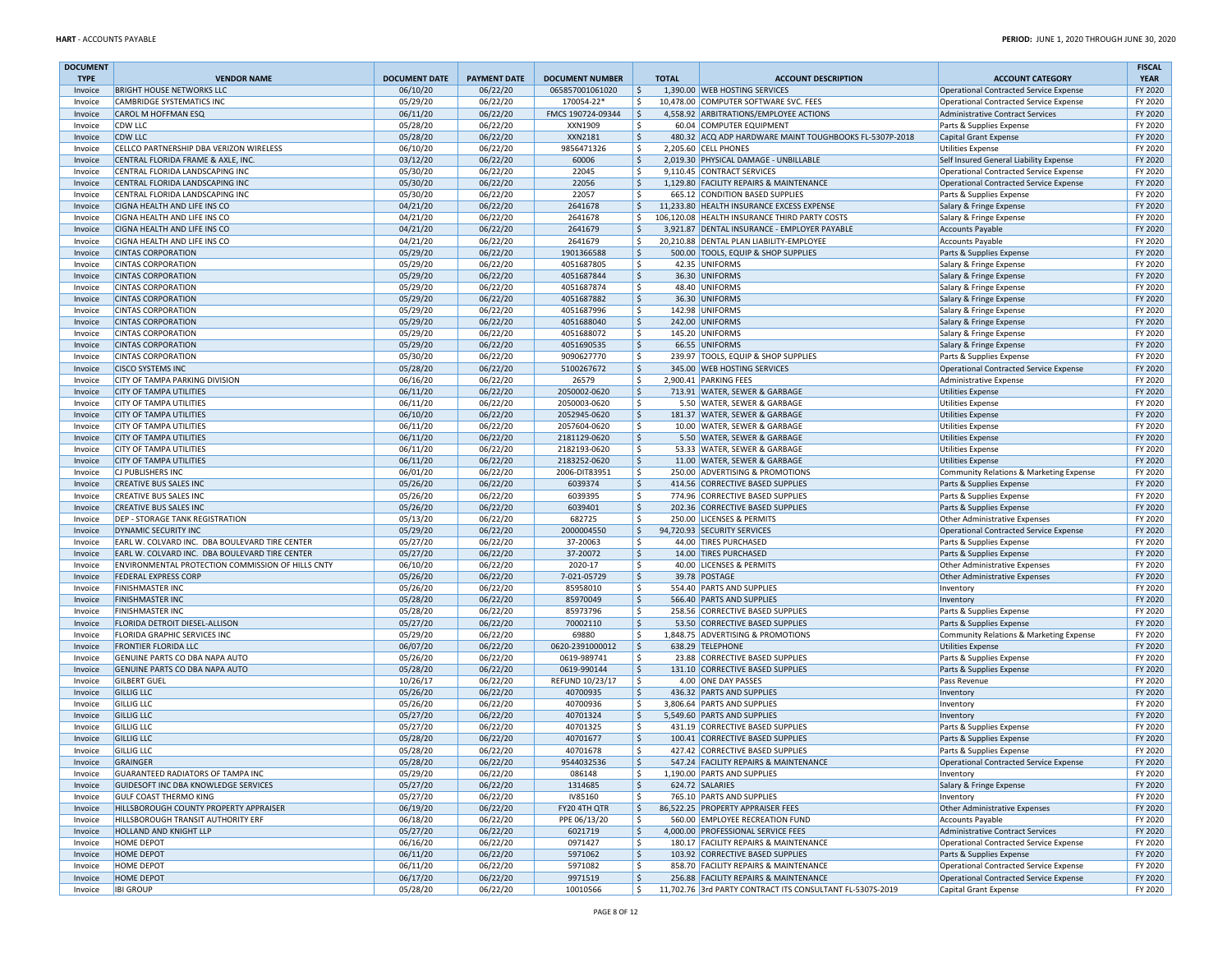| <b>DOCUMENT</b>    |                                                                    |                      |                      |                          |                       |                                                                          |                                                      | <b>FISCAL</b>      |
|--------------------|--------------------------------------------------------------------|----------------------|----------------------|--------------------------|-----------------------|--------------------------------------------------------------------------|------------------------------------------------------|--------------------|
| <b>TYPE</b>        | <b>VENDOR NAME</b>                                                 | <b>DOCUMENT DATE</b> | <b>PAYMENT DATE</b>  | <b>DOCUMENT NUMBER</b>   | <b>TOTAL</b>          | <b>ACCOUNT DESCRIPTION</b>                                               | <b>ACCOUNT CATEGORY</b>                              | <b>YEAR</b>        |
| Invoice            | <b>IBP INDUSTRIES</b>                                              | 05/26/20             | 06/22/20             | 033072                   | \$                    | 866.00 PARTS AND SUPPLIES                                                | Inventory                                            | FY 2020            |
| Invoice            | INTEGRATED GRAPHIC SOLUTIONS                                       | 05/27/20             | 06/22/20             | 3986                     | \$                    | 3,961.00 PRINTING - SYSTEM PROMOTION                                     | Community Relations & Marketing Expense              | FY 2020            |
| Invoice            | J BRANDT RECOGNITION LTD                                           | 05/28/20             | 06/22/20             | 58421<br>03P90117        | \$<br>\$              | 464.00 SAFETY SUPPLIES & EQUIPMENT<br>5,483.30 CORRECTIVE BASED SUPPLIES | Parts & Supplies Expense                             | FY 2020<br>FY 2020 |
| Invoice<br>Invoice | KENWORTH OF CENTRAL FLORIDA INC<br>KENWORTH OF CENTRAL FLORIDA INC | 05/28/20<br>05/28/20 | 06/22/20<br>06/22/20 | 03P90179                 | \$                    | 192.14 CORRECTIVE BASED SUPPLIES                                         | Parts & Supplies Expense<br>Parts & Supplies Expense | FY 2020            |
| Invoice            | KENWORTH OF CENTRAL FLORIDA INC                                    | 05/29/20             | 06/22/20             | 03P90366                 | \$                    | 210.57 CORRECTIVE BASED SUPPLIES                                         | Parts & Supplies Expense                             | FY 2020            |
| Invoice            | <b>KIRKS AUTOMOTIVE INC</b>                                        | 05/27/20             | 06/22/20             | 1039203                  | \$                    | 774.00 PARTS AND SUPPLIES                                                | Inventory                                            | FY 2020            |
| Invoice            | MARINA FLEENER                                                     | 10/24/19             | 06/22/20             | <b>REFUND 8/27/19</b>    | \$                    | 4.50 ACCOUNTS PAYABLE - MANUAL ACCRUALS                                  | Accounts Payable                                     | FY 2020            |
| Invoice            | MGT OF AMERICA LLC                                                 | 05/29/20             | 06/22/20             | 37761                    | \$                    | 8,730.00 CONSULTANT FEES                                                 | Administrative Contract Services                     | FY 2020            |
| Invoice            | MID FLORIDA ARMORED & ATM SERVICES INC                             | 05/29/20             | 06/22/20             | 33090                    | \$                    | 12,255.00 ARMORED CAR SERVICES                                           | Operational Contracted Service Expense               | FY 2020            |
| Invoice            | MIDWEST BUS CORPORATION                                            | 05/29/20             | 06/22/20             | 49164                    | \$                    | 1,231.84 PARTS AND SUPPLIES                                              | Inventory                                            | FY 2020            |
| Invoice            | MOHAWK MANUFACTURING & SUPPLY CO                                   | 05/26/20             | 06/22/20             | U057427                  | \$                    | 2,163.10 PARTS AND SUPPLIES                                              | Inventory                                            | FY 2020            |
| Invoice            | MOHAWK MANUFACTURING & SUPPLY CO                                   | 05/29/20             | 06/22/20             | U057559                  | \$                    | 1,352.60 PARTS AND SUPPLIES                                              | Inventory                                            | FY 2020            |
| Invoice            | MSC INDUSTRIAL SUPPLY CO                                           | 05/26/20             | 06/22/20             | 3841893004               | \$                    | 8.97 CORRECTIVE BASED SUPPLIES                                           | Parts & Supplies Expense                             | FY 2020            |
| Invoice            | MSC INDUSTRIAL SUPPLY CO                                           | 05/29/20             | 06/22/20             | 3856632002               | \$                    | 142.81 CORRECTIVE BASED SUPPLIES                                         | Parts & Supplies Expense                             | FY 2020            |
| Invoice            | MSC INDUSTRIAL SUPPLY CO                                           | 05/27/20             | 06/22/20             | 3861059001               | \$                    | 251.91 CORRECTIVE BASED SUPPLIES                                         | Parts & Supplies Expense                             | FY 2020            |
| Invoice            | MSC INDUSTRIAL SUPPLY CO                                           | 05/28/20             | 06/22/20             | 3867800001               | \$                    | 251.91 CORRECTIVE BASED SUPPLIES                                         | Parts & Supplies Expense                             | FY 2020            |
| Invoice            | MSC INDUSTRIAL SUPPLY CO                                           | 05/27/20             | 06/22/20             | 3869086001               | \$                    | 611.83 CORRECTIVE BASED SUPPLIES                                         | Parts & Supplies Expense                             | FY 2020            |
| Invoice            | MSC INDUSTRIAL SUPPLY CO                                           | 05/28/20             | 06/22/20             | 3869086002               | \$                    | 23.30 CORRECTIVE BASED SUPPLIES                                          | Parts & Supplies Expense                             | FY 2020            |
| Invoice            | MSC INDUSTRIAL SUPPLY CO                                           | 05/27/20<br>05/28/20 | 06/22/20             | 3869846001               | \$                    | 655.63 CORRECTIVE BASED SUPPLIES                                         | Parts & Supplies Expense                             | FY 2020            |
| Invoice            | MSC INDUSTRIAL SUPPLY CO<br><b>NEOPART TRANSIT LLC</b>             |                      | 06/22/20             | 3870013001               | $\mathsf{S}$<br>\$    | 584.73 CORRECTIVE BASED SUPPLIES<br>215.66 PARTS AND SUPPLIES            | Parts & Supplies Expense                             | FY 2020<br>FY 2020 |
| Invoice<br>Invoice | NEOPART TRANSIT LLC                                                | 05/28/20<br>05/26/20 | 06/22/20<br>06/22/20 | 2443648-04<br>2444910-00 | \$                    | 248.00 PARTS AND SUPPLIES                                                | Inventory                                            | FY 2020            |
| Invoice            | <b>NEOPART TRANSIT LLC</b>                                         | 05/26/20             | 06/22/20             | 2445621-00               | Ś.                    | 458.78 PARTS AND SUPPLIES                                                | Inventory                                            | FY 2020            |
| Invoice            | NOVA ENGINEERING & ENVIRONMENTAL LLC                               | 05/29/20             | 06/22/20             | 0223198                  | \$                    | 1,347.22 PROFESSIONAL SERVICE FEES                                       | Inventory<br>Administrative Contract Services        | FY 2020            |
| Invoice            | NOVA ENGINEERING & ENVIRONMENTAL LLC                               | 05/29/20             | 06/22/20             | 0223199                  | \$                    | 220.63 PROFESSIONAL SERVICE FEES                                         | <b>Administrative Contract Services</b>              | FY 2020            |
| Invoice            | NOVA ENGINEERING & ENVIRONMENTAL LLC                               | 05/29/20             | 06/22/20             | 0223200                  | \$                    | 5,907.22 PROFESSIONAL SERVICE FEES                                       | Administrative Contract Services                     | FY 2020            |
| Invoice            | P&A ADMINISTRATIVE SERVICES INC                                    | 06/01/20             | 06/22/20             | 2713462                  | Ś                     | 110.00 HEALTH INSURANCE EXCESS EXPENSE                                   | Salary & Fringe Expense                              | FY 2020            |
| Invoice            | PALMDALE OIL COMPANY                                               | 05/26/20             | 06/22/20             | 1352231                  | \$                    | 465.42 DIESEL & GAS EXCISE TAX                                           | <b>Tax Expense</b>                                   | FY 2020            |
| Invoice            | PALMDALE OIL COMPANY                                               | 05/26/20             | 06/22/20             | 1352231                  | \$                    | 182.87 GASOLINE                                                          | Fuel and Oil Expense                                 | FY 2020            |
| Invoice            | <b>PALMDALE OIL COMPANY</b>                                        | 05/26/20             | 06/22/20             | 1352231                  | \$                    | 1,341.10 GASOLINE                                                        | Fuel and Oil Expense                                 | FY 2020            |
| Invoice            | PALMDALE OIL COMPANY                                               | 05/28/20             | 06/22/20             | 1352380                  | \$                    | 594.00 DIESEL EXHAUST FLUID                                              | Fuel and Oil Expense                                 | FY 2020            |
| Invoice            | PALMDALE OIL COMPANY                                               | 05/29/20             | 06/22/20             | 1354388                  | \$                    | 610.28 DIESEL & GAS EXCISE TAX                                           | <b>Tax Expense</b>                                   | FY 2020            |
| Invoice            | PALMDALE OIL COMPANY                                               | 05/29/20             | 06/22/20             | 1354388                  | \$                    | 239.03 GASOLINE                                                          | Fuel and Oil Expense                                 | FY 2020            |
| Invoice            | PALMDALE OIL COMPANY                                               | 05/29/20             | 06/22/20             | 1354388                  | \$                    | 1,752.95 GASOLINE                                                        | Fuel and Oil Expense                                 | FY 2020            |
| Invoice            | PETROLEUM TRADERS CORPORATION                                      | 05/26/20             | 06/22/20             | 1538236                  | \$<br>9,624.40 DIESEL |                                                                          | Fuel and Oil Expense                                 | FY 2020            |
| Invoice            | PETROLEUM TRADERS CORPORATION                                      | 05/26/20             | 06/22/20             | 1538236                  | \$                    | 2,676.71 DIESEL & GAS EXCISE TAX                                         | <b>Tax Expense</b>                                   | FY 2020            |
| Invoice            | PETROLEUM TRADERS CORPORATION                                      | 05/28/20             | 06/22/20             | 1538237                  | \$<br>9,591.13 DIESEL |                                                                          | Fuel and Oil Expense                                 | FY 2020            |
| Invoice            | PETROLEUM TRADERS CORPORATION                                      | 05/28/20             | 06/22/20             | 1538237                  | \$                    | 2,667.45 DIESEL & GAS EXCISE TAX                                         | <b>Tax Expense</b>                                   | FY 2020            |
| Invoice            | POSEY DISTRIBUTING CO INC                                          | 05/26/20             | 06/22/20             | PDC2-259770              | \$                    | 383.20 COMPUTER EQUIPMENT                                                | Parts & Supplies Expense                             | FY 2020            |
| Invoice            | POWER & SYSTEMS INNOVATIONS INC                                    | 05/26/20             | 06/22/20             | 20-04125                 | \$                    | 15,588.00 COMPUTER EQUIPMENT                                             | Parts & Supplies Expense                             | FY 2020            |
| Invoice            | PUBLIC RISK MANAGEMENT ASSOCIATION                                 | 05/31/20             | 06/22/20             | J WRIGHT 2020            | \$                    | 385.00 DUES, SUBSCRIPTIONS & FEES                                        | Administrative Expense                               | FY 2020            |
| Invoice            | READYREFRESH                                                       | 05/26/20             | 06/22/20             | 10E0008438467            | \$                    | 790.11 CONTRACT SERVICES                                                 | Operational Contracted Service Expense               | FY 2020            |
| Invoice            | <b>RUSH TRUCK CENTER</b>                                           | 05/28/20             | 06/22/20             | 3019484938               | Ś.                    | 9,832.48 PARTS AND SUPPLIES                                              | Inventory                                            | FY 2020            |
| Invoice            | <b>RUSH TRUCK CENTER</b>                                           | 05/28/20             | 06/22/20             | 3019489010               | \$                    | 3,984.72 PARTS AND SUPPLIES                                              | Inventory                                            | FY 2020            |
| Invoice            | <b>SAMS CLUB DIRECT</b><br><b>SAMS CLUB DIRECT</b>                 | 06/05/20             | 06/22/20             | 0884                     | \$                    | 7.98 BUSINESS MEETING COST<br>5.96 BUSINESS MEETING COST                 | Administrative Expense                               | FY 2020<br>FY 2020 |
| Invoice<br>Invoice | <b>SODEXO FITNESS CENTER NETPARK</b>                               | 06/05/20<br>06/18/20 | 06/22/20<br>06/22/20 | 0885<br>PPE 06/13/20     | \$<br>\$              | 80.25 ACCOUNTS PAYABLE - MANUAL ACCRUALS                                 | Administrative Expense                               | FY 2020            |
| Invoice            | <b>STATE OF FLORIDA</b>                                            | 06/16/20             | 06/22/20             | 2Z-3621                  | \$                    | 201.04 TELEPHONE                                                         | Accounts Payable<br><b>Utilities Expense</b>         | FY 2020            |
| Invoice            | <b>STEPPS TOWING SERVICE INC</b>                                   | 05/28/20             | 06/22/20             | HH314754                 | \$                    | 187.50 TOWING CHARGES                                                    | Operational Contracted Service Expense               | FY 2020            |
| Invoice            | STEPPS TOWING SERVICE INC                                          | 05/28/20             | 06/22/20             | HH314757                 | \$                    | 187.50 TOWING CHARGES                                                    | Operational Contracted Service Expense               | FY 2020            |
| Invoice            | STEPPS TOWING SERVICE INC                                          | 05/28/20             | 06/22/20             | HH315029                 | \$                    | 250.00 TOWING CHARGES                                                    | Operational Contracted Service Expense               | FY 2020            |
| Invoice            | <b>SUN STATE INTERNATIONAL TRUCKS LLC</b>                          | 05/26/20             | 06/22/20             | X10042894301             | Ŝ.                    | 477.32 PARTS AND SUPPLIES                                                | Inventory                                            | FY 2020            |
| Invoice            | <b>TAMPA ELECTRIC COMPANY</b>                                      | 06/08/20             | 06/22/20             | 211012150812-0620        | Ś.                    | 5.358.02 ELECTRICITY                                                     | <b>Utilities Expense</b>                             | FY 2020            |
| Invoice            | UNIFIRST CORPORATION                                               | 05/25/20             | 06/22/20             | 914 2675730              | Ŝ.                    | 82.50 FACILITY REPAIRS & MAINTENANCE                                     | Operational Contracted Service Expense               | FY 2020            |
| Invoice            | UNIFIRST CORPORATION                                               | 05/26/20             | 06/22/20             | 914 2676399              | \$                    | 22.50 FACILITY REPAIRS & MAINTENANCE                                     | Operational Contracted Service Expense               | FY 2020            |
| Invoice            | UNIFIRST CORPORATION                                               | 05/27/20             | 06/22/20             | 914 2677119              | \$                    | 89.30 FACILITY REPAIRS & MAINTENANCE                                     | Operational Contracted Service Expense               | FY 2020            |
| Invoice            | UNITED WAY OF TAMPA BAY, INC.                                      | 06/18/20             | 06/22/20             | PPE 06/13/20             | \$                    | 25.00 UNITED WAY FUND - EMPLOYEES                                        | Accounts Payable                                     | FY 2020            |
| Invoice            | UNUM LIFE INS CO OF AMERICA                                        | 03/20/20             | 06/22/20             | 0618526-001-0420         |                       | 16,479.90 FLEX COMP - EMPLOYEES                                          | Accounts Payable                                     | FY 2020            |
| Invoice            | UNUM LIFE INS CO OF AMERICA                                        | 04/20/20             | 06/22/20             | 0618526-001-0520         | \$                    | 16,713.77 FLEX COMP - EMPLOYEES                                          | Accounts Payable                                     | FY 2020            |
| Invoice            | ADVANCED CABLE CONNECTION INC DBA ACCI                             | 06/02/20             | 06/29/20             | 54878                    | $\mathsf{S}$          | 368.32 CONTRACT SERVICES                                                 | Operational Contracted Service Expense               | FY 2020            |
| Invoice            | ADVANCED CABLE CONNECTION INC DBA ACCI                             | 06/02/20             | 06/29/20             | 54893                    | \$                    | 339.91 CONTRACT SERVICES                                                 | Operational Contracted Service Expense               | FY 2020            |
| Invoice            | ADVANCED CABLE CONNECTION INC DBA ACCI                             | 06/02/20             | 06/29/20             | 54912                    | \$                    | 398.48 CONTRACT SERVICES                                                 | Operational Contracted Service Expense               | FY 2020            |
| Invoice            | <b>AIRGAS INC</b>                                                  | 06/01/20             | 06/29/20             | 9969563536               | \$                    | 1,096.87 TOOLS, EQUIP & SHOP SUPPLIES                                    | Parts & Supplies Expense                             | FY 2020            |
| Invoice            | AIRGAS INC                                                         | 05/31/20             | 06/29/20             | 9971134810               | \$                    | 239.92 TOOLS, EQUIP & SHOP SUPPLIES                                      | Parts & Supplies Expense                             | FY 2020            |
| Invoice            | AIRGAS INC                                                         | 05/31/20             | 06/29/20             | 9971134811               | \$                    | 117.57 TOOLS, EQUIP & SHOP SUPPLIES                                      | Parts & Supplies Expense                             | FY 2020            |
| Invoice            | ALVAREZ PLUMBING COMPANY                                           | 06/01/20             | 06/29/20             | 2621-10507               | \$                    | 382.00 CORRECTIVE BASED SUPPLIES                                         | Parts & Supplies Expense                             | FY 2020            |
| Invoice            | ALVAREZ PLUMBING COMPANY                                           | 06/04/20             | 06/29/20             | 2621-10639               | \$                    | 428.00 CORRECTIVE BASED SUPPLIES                                         | Parts & Supplies Expense                             | FY 2020            |
| Invoice            | AMERIGAS PROPANE LP                                                | 06/04/20             | 06/29/20             | 3107703201               | \$                    | 142.69 PROPANE FACILITIES                                                | Utilities Expense                                    | FY 2020            |
| Invoice            | <b>ARCHIVE CORPORATION</b>                                         | 06/01/20             | 06/29/20             | 0149123                  | l\$                   | 617.10 CONTRACT SERVICES                                                 | Operational Contracted Service Expense               | FY 2020            |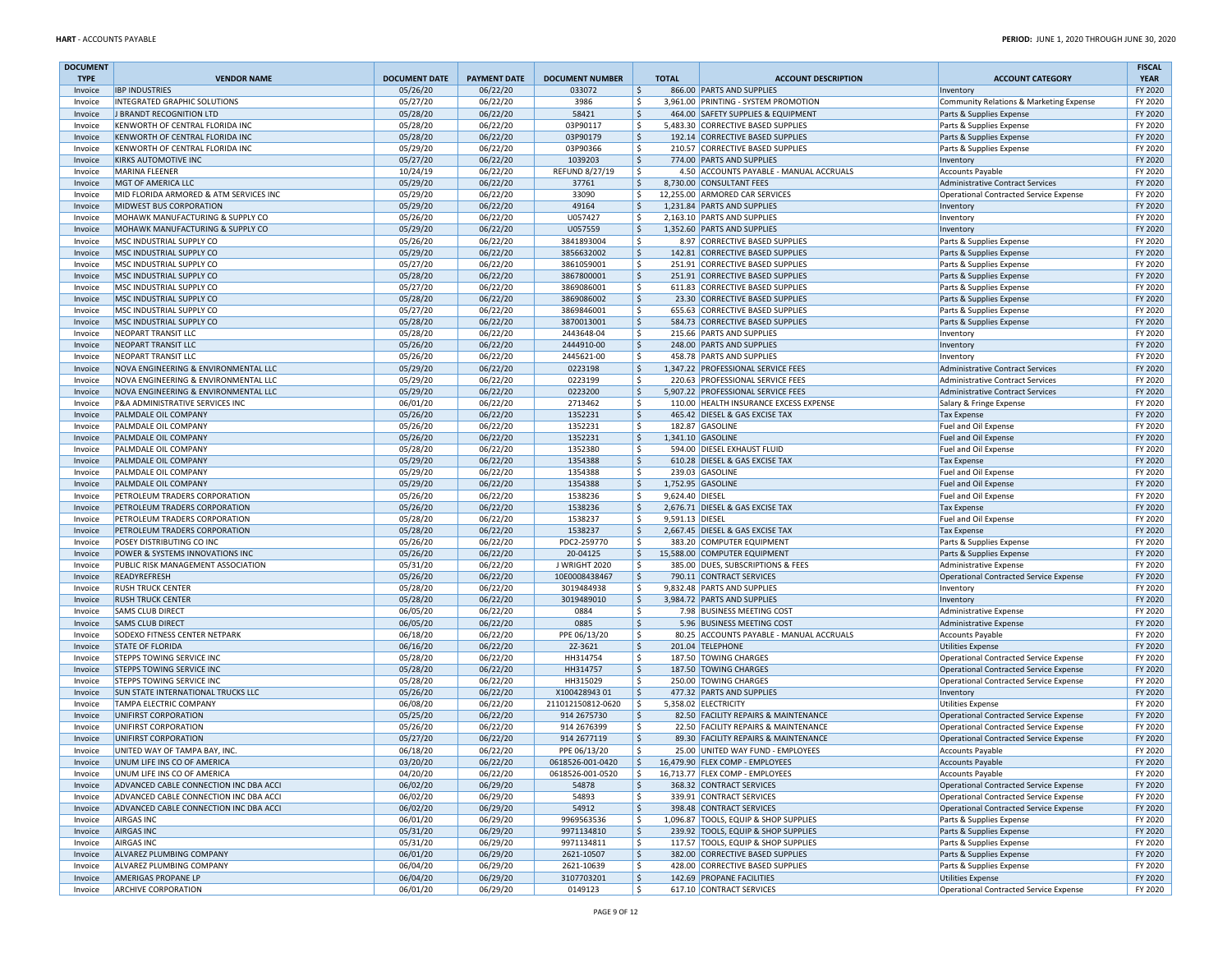| <b>DOCUMENT</b>    |                                                             |                      |                      |                            |                    |                                                                     |                                                      | <b>FISCAL</b>      |
|--------------------|-------------------------------------------------------------|----------------------|----------------------|----------------------------|--------------------|---------------------------------------------------------------------|------------------------------------------------------|--------------------|
| <b>TYPE</b>        | <b>VENDOR NAME</b>                                          | <b>DOCUMENT DATE</b> | <b>PAYMENT DATE</b>  | <b>DOCUMENT NUMBER</b>     | <b>TOTAL</b>       | <b>ACCOUNT DESCRIPTION</b>                                          | <b>ACCOUNT CATEGORY</b>                              | <b>YEAR</b>        |
| Invoice            | <b>ARCHIVE CORPORATION</b>                                  | 06/01/20             | 06/29/20             | 0149276                    | \$                 | 873.39 PROFESSIONAL SERVICE FEES                                    | Administrative Contract Services                     | FY 2020            |
| Invoice            | <b>AUTONATION SSC</b>                                       | 06/02/20             | 06/29/20             | 868895                     | \$                 | 327.87 CORRECTIVE BASED SUPPLIES                                    | Parts & Supplies Expense                             | FY 2020            |
| Invoice            | <b>BARTOW FORD CO</b><br><b>BARTOW FORD CO</b>              | 06/04/20<br>06/05/20 | 06/29/20<br>06/29/20 | 823998<br>823998-1         | \$<br>\$           | 18.73 CORRECTIVE BASED SUPPLIES<br>248.20 CORRECTIVE BASED SUPPLIES | Parts & Supplies Expense                             | FY 2020<br>FY 2020 |
| Invoice<br>Invoice | <b>BARTOW FORD CO</b>                                       | 06/03/20             | 06/29/20             | 824077                     | \$                 | 531.11 CORRECTIVE BASED SUPPLIES                                    | Parts & Supplies Expense<br>Parts & Supplies Expense | FY 2020            |
| Invoice            | <b>BARTOW FORD CO</b>                                       | 06/04/20             | 06/29/20             | 824077-1                   | \$                 | 31.50 CORRECTIVE BASED SUPPLIES                                     | Parts & Supplies Expense                             | FY 2020            |
| Invoice            | <b>BARTOW FORD CO</b>                                       | 06/04/20             | 06/29/20             | 824297                     | \$                 | 28.23 CORRECTIVE BASED SUPPLIES                                     | Parts & Supplies Expense                             | FY 2020            |
| Invoice            | <b>BRIGHT HOUSE NETWORKS LLC</b>                            | 06/16/20             | 06/29/20             | 042451601061620            | \$                 | 119.84 CABLE TELEVISION SERVICES                                    | <b>Utilities Expense</b>                             | FY 2020            |
| Invoice            | CASE CONTRACTING COMPANY                                    | 06/01/20             | 06/29/20             | 19-2762-8                  | \$                 | 243,195.14 REHAB MTC DRAINAGE & CONCRETE FL-5307P-2019              | Capital Grant Expense                                | FY 2020            |
| Invoice            | <b>CATAPULT SYSTEMS LLC</b>                                 | 06/01/20             | 06/29/20             | C086331                    | \$                 | 6,650.00 PROFESSIONAL SERVICE FEES                                  | Administrative Contract Services                     | FY 2020            |
| Invoice            | <b>CDW LLC</b>                                              | 06/04/20             | 06/29/20             | XZZ1658                    | \$                 | 2,556.68 COMPUTER EQUIPMENT                                         | Parts & Supplies Expense                             | FY 2020            |
| Invoice            | CENTRAL FLORIDA LANDSCAPING INC                             | 04/30/20             | 06/29/20             | 22005                      | \$                 | 5,370.20 CONTRACT SERVICES                                          | Operational Contracted Service Expense               | FY 2020            |
| Invoice            | <b>CINTAS CORPORATION</b>                                   | 06/04/20             | 06/29/20             | 4052331177                 | \$                 | 43.25 UNIFORMS                                                      | Salary & Fringe Expense                              | FY 2020            |
| Invoice            | <b>CINTAS CORPORATION</b>                                   | 06/04/20             | 06/29/20             | 4052331288                 | \$                 | 36.30 UNIFORMS                                                      | Salary & Fringe Expense                              | FY 2020            |
| Invoice            | <b>CINTAS CORPORATION</b>                                   | 06/04/20             | 06/29/20             | 4052331309                 | \$                 | 36.30 UNIFORMS                                                      | Salary & Fringe Expense                              | FY 2020            |
| Invoice            | <b>CINTAS CORPORATION</b>                                   | 06/04/20             | 06/29/20             | 4052331372                 | \$                 | 48.40 UNIFORMS                                                      | Salary & Fringe Expense                              | FY 2020            |
| Invoice            | <b>CINTAS CORPORATION</b>                                   | 06/04/20             | 06/29/20             | 4052331581                 | \$                 | 145.20 UNIFORMS                                                     | Salary & Fringe Expense                              | FY 2020            |
| Invoice            | <b>CINTAS CORPORATION</b>                                   | 06/04/20             | 06/29/20             | 4052331582                 | \$                 | 142.98 UNIFORMS                                                     | Salary & Fringe Expense                              | FY 2020            |
| Invoice            | <b>CINTAS CORPORATION</b>                                   | 06/04/20             | 06/29/20             | 4052331650                 | \$                 | 242.00 UNIFORMS                                                     | Salary & Fringe Expense                              | FY 2020            |
| Invoice            | <b>CINTAS CORPORATION</b><br><b>CITY OF TAMPA UTILITIES</b> | 06/05/20             | 06/29/20<br>06/29/20 | 4052418931<br>2090111-0620 | Ś.<br>\$           | 66.55 UNIFORMS<br>875.61 WATER, SEWER & GARBAGE                     | Salary & Fringe Expense                              | FY 2020<br>FY 2020 |
| Invoice<br>Invoice | <b>CITY OF TAMPA UTILITIES</b>                              | 06/15/20<br>06/17/20 | 06/29/20             | 2246116-0620               | Ś.                 | 1,168.43 WATER, SEWER & GARBAGE                                     | <b>Utilities Expense</b><br><b>Utilities Expense</b> | FY 2020            |
| Invoice            | <b>CLEVOR CONSULTING GROUP INC</b>                          | 06/01/20             | 06/29/20             | 199                        | \$                 | 19,115.00 FARE COLL MOBILE 436677-19401                             | Capital Grant Expense                                | FY 2020            |
| Invoice            | CONNETICS TRANSPORTATION GROUP INC                          | 06/01/20             | 06/29/20             | 4 HART COA                 | Ś.                 | 19,602.00 SHRT RNG TDP/COA (COMP OP ANLYS) FL-5307P-2020            | Capital Grant Expense                                | FY 2020            |
| Invoice            | <b>CREATIVE BUS SALES INC</b>                               | 06/05/20             | 06/29/20             | 6039676                    | l\$                | 373.08 PARTS AND SUPPLIES                                           | Inventory                                            | FY 2020            |
| Invoice            | <b>CYBERSOURCE CORPORATION</b>                              | 05/31/20             | 06/29/20             | 042368059784               | \$                 | 794.00 BANKING FEES REGIONAL FAREBOX                                | <b>Administrative Expense</b>                        | FY 2020            |
| Invoice            | DEAN RINGERS MORGAN AND LAWTON PA                           | 06/01/20             | 06/29/20             | 173541                     | \$                 | 4,100.00 LEGAL RISK/PL/GENERAL LIABILITY                            | Administrative Contract Services                     | FY 2020            |
| Invoice            | ELECTRIC SALES & SERVICE INC                                | 06/01/20             | 06/29/20             | 41637                      | \$                 | 1,673.64 PARTS AND SUPPLIES                                         | Inventory                                            | FY 2020            |
| Invoice            | <b>FEDERAL EXPRESS CORP</b>                                 | 06/02/20             | 06/29/20             | 7-026-88715                | \$                 | 71.57 POSTAGE                                                       | Other Administrative Expenses                        | FY 2020            |
| Invoice            | <b>FINISHMASTER INC</b>                                     | 06/02/20             | 06/29/20             | 86002738                   | \$                 | 679.68 PARTS AND SUPPLIES                                           | Inventory                                            | FY 2020            |
| Invoice            | FLEET ACQUISTIONS LLC DBA FLEET PRODUCTS                    | 06/02/20             | 06/29/20             | 1716487                    | \$                 | 1,427.50 TOOLS, EQUIP & SHOP SUPPLIES                               | Parts & Supplies Expense                             | FY 2020            |
| Invoice            | FLEET ACQUISTIONS LLC DBA FLEET PRODUCTS                    | 06/03/20             | 06/29/20             | 1716730                    | \$                 | 287.70 CORRECTIVE BASED SUPPLIES                                    | Parts & Supplies Expense                             | FY 2020            |
| Invoice            | FLEET ACQUISTIONS LLC DBA FLEET PRODUCTS                    | 06/04/20             | 06/29/20             | 1717112                    | \$                 | 180.36 PARTS AND SUPPLIES                                           | Inventory                                            | FY 2020            |
| Invoice            | <b>FLEETPRIDE INC</b>                                       | 06/04/20             | 06/29/20             | 52870745                   | \$                 | 91.50 TOOLS, EQUIP & SHOP SUPPLIES                                  | Parts & Supplies Expense                             | FY 2020            |
| Invoice            | GALLAGHER BENEFIT SERVICES INC                              | 06/05/20             | 06/29/20             | 202907                     | \$                 | 4,612.50 PROFESSIONAL SERVICE FEES                                  | Administrative Contract Services                     | FY 2020            |
| Invoice            | GALLAGHER BENEFIT SERVICES INC                              | 06/05/20             | 06/29/20             | 202908                     | \$                 | 5,833.00 PROFESSIONAL SERVICE FEES                                  | Administrative Contract Services                     | FY 2020            |
| Invoice            | GENUINE PARTS CO DBA NAPA AUTO                              | 06/03/20             | 06/29/20             | 0619-990920                | \$                 | 117.68 CORRECTIVE BASED SUPPLIES                                    | Parts & Supplies Expense                             | FY 2020            |
| Invoice            | GENUINE PARTS CO DBA NAPA AUTO                              | 06/04/20             | 06/29/20             | 0619-991178                | \$                 | 151.55 CORRECTIVE BASED SUPPLIES                                    | Parts & Supplies Expense                             | FY 2020            |
| Invoice            | GENUINE PARTS CO DBA NAPA AUTO                              | 06/04/20             | 06/29/20             | 0619-991185                | \$                 | 77.94 CORRECTIVE BASED SUPPLIES                                     | Parts & Supplies Expense                             | FY 2020            |
| Invoice            | GENUINE PARTS CO DBA NAPA AUTO                              | 06/05/20             | 06/29/20             | 0619-991362                | \$                 | 65.55 CORRECTIVE BASED SUPPLIES                                     | Parts & Supplies Expense                             | FY 2020            |
| Invoice            | GENUINE PARTS CO DBA NAPA AUTO                              | 06/03/20             | 06/29/20             | 2504-912732                | \$                 | 21.80 CORRECTIVE BASED SUPPLIES                                     | Parts & Supplies Expense                             | FY 2020            |
| Invoice            | GENUINE PARTS CO DBA NAPA AUTO                              | 06/04/20             | 06/29/20             | 2504-912795                | \$                 | 48.25 CORRECTIVE BASED SUPPLIES                                     | Parts & Supplies Expense                             | FY 2020            |
| Invoice            | <b>GILLIG LLC</b>                                           | 06/03/20             | 06/29/20             | 40703004                   | \$                 | 8,703.82 PARTS AND SUPPLIES                                         | Inventory                                            | FY 2020            |
| Invoice            | <b>GILLIG LLC</b>                                           | 06/03/20             | 06/29/20             | 40703005                   | \$                 | 166.14 CORRECTIVE BASED SUPPLIES                                    | Parts & Supplies Expense                             | FY 2020            |
| Invoice            | <b>GILLIG LLC</b>                                           | 06/04/20             | 06/29/20             | 40703428                   | \$                 | 1,340.00 CORRECTIVE BASED SUPPLIES                                  | Parts & Supplies Expense                             | FY 2020            |
| Invoice            | <b>GILLIG LLC</b><br><b>GILLIG LLC</b>                      | 06/04/20             | 06/29/20             | 40703429                   | \$                 | 524.44 PARTS AND SUPPLIES<br>1,347.57 PARTS AND SUPPLIES            | Inventory                                            | FY 2020<br>FY 2020 |
| Invoice<br>Invoice | <b>GILLIG LLC</b>                                           | 06/04/20<br>06/05/20 | 06/29/20<br>06/29/20 | 40703430<br>40703773       | \$<br>\$           | 7,350.00 PARTS AND SUPPLIES                                         | Inventory                                            | FY 2020            |
| Invoice            | GRAINGER                                                    | 06/03/20             | 06/29/20             | 9549377480                 | \$                 | 407.28 FACILITY REPAIRS & MAINTENANCE                               | Inventory<br>Operational Contracted Service Expense  | FY 2020            |
| Invoice            | GRAINGER                                                    | 06/05/20             | 06/29/20             | 9551889851                 | \$                 | 17.04 FACILITY REPAIRS & MAINTENANCE                                | Operational Contracted Service Expense               | FY 2020            |
| Invoice            | GRAINGER                                                    | 06/05/20             | 06/29/20             | 9551959738                 | \$                 | 8.94 FACILITY REPAIRS & MAINTENANCE                                 | Operational Contracted Service Expense               | FY 2020            |
| Invoice            | GRAINGER                                                    | 06/05/20             | 06/29/20             | 9552561855                 | \$                 | 287.93 FACILITY REPAIRS & MAINTENANCE                               | Operational Contracted Service Expense               | FY 2020            |
| Invoice            | GUIDESOFT INC DBA KNOWLEDGE SERVICES                        | 06/02/20             | 06/29/20             | 1315932                    | $\mathsf{\hat{S}}$ | 624.72 SALARIES                                                     | Salary & Fringe Expense                              | FY 2020            |
| Invoice            | <b>GULF COAST THERMO KING</b>                               | 06/04/20             | 06/29/20             | <b>IV85268</b>             | \$                 | 1,468.68 PARTS AND SUPPLIES                                         | Inventory                                            | FY 2020            |
| Invoice            | <b>HEAD'S FLAGS INC</b>                                     | 06/03/20             | 06/29/20             | 19298                      | \$                 | 639.50 FACILITY REPAIRS & MAINTENANCE                               | Operational Contracted Service Expense               | FY 2020            |
| Invoice            | HOLLAND AND KNIGHT LLP                                      | 06/05/20             | 06/29/20             | 6026564                    | \$                 | 8,000.00 PROFESSIONAL SERVICE FEES                                  | Administrative Contract Services                     | FY 2020            |
| Invoice            | <b>HOME DEPOT</b>                                           | 06/25/20             | 06/29/20             | 1972116                    | \$                 | 33.06 CORRECTIVE BASED SUPPLIES                                     | Parts & Supplies Expense                             | FY 2020            |
| Invoice            | <b>HOME DEPOT</b>                                           | 06/24/20             | 06/29/20             | 297009                     | \$                 | 26.48 CORRECTIVE BASED SUPPLIES                                     | Parts & Supplies Expense                             | FY 2020            |
| Invoice            | <b>HOME DEPOT</b>                                           | 06/24/20             | 06/29/20             | 2972099                    | \$                 | 17.40 CORRECTIVE BASED SUPPLIES                                     | Parts & Supplies Expense                             | FY 2020            |
| Invoice            | <b>HOME DEPOT</b>                                           | 06/23/20             | 06/29/20             | 3971993                    | \$                 | 47.34 CORRECTIVE BASED SUPPLIES                                     | Parts & Supplies Expense                             | FY 2020            |
| Invoice            | <b>HOME DEPOT</b>                                           | 06/18/20             | 06/29/20             | 8971581                    | \$                 | 70.59 CORRECTIVE BASED SUPPLIES                                     | Parts & Supplies Expense                             | FY 2020            |
| Invoice            | HOWCO ENVIRONMENTAL SERVICES                                | 06/01/20             | 06/29/20             | 0328398                    | \$                 | 210.00 FACILITY REPAIRS & MAINTENANCE                               | Operational Contracted Service Expense               | FY 2020            |
| Invoice            | INIT INNOVATIONS IN TRANSPORTATION INC                      | 05/26/20             | 06/29/20             | PM-IVA-000449              | \$                 | 55,265.72 CONTRACT SERVICES                                         | Operational Contracted Service Expense               | FY 2020            |
| Invoice            | J2 CLOUD SERVICES LLC                                       | 05/31/20             | 06/29/20             | 1448792                    | \$                 | 483.18 COMPUTER SOFTWARE SVC. FEES                                  | Operational Contracted Service Expense               | FY 2020            |
| Invoice            | JOHNS EASTERN COMPANY INC                                   | 06/01/20             | 06/29/20             | 06012020                   | $\zeta$            | 15,400.00 CLAIM SERVICING FEES                                      | Self Insured General Liability Expense               | FY 2020            |
| Invoice            | JOHNSON CONTROLS SECURITY SOLUTIONS                         | 06/06/20             | 06/29/20             | 34405929                   | \$                 | 236.75 CONTRACT SERVICES                                            | Operational Contracted Service Expense               | FY 2020            |
| Invoice            | KENWORTH OF CENTRAL FLORIDA INC                             | 06/02/20             | 06/29/20             | 03P90890                   | $\zeta$            | 267.12 TOOLS, EQUIP & SHOP SUPPLIES                                 | Parts & Supplies Expense                             | FY 2020            |
| Invoice            | KIMLEY-HORN AND ASSOCIATES INC                              | 06/04/20             | 06/29/20             | 16705109                   | \$                 | 8,670.50 REHAB MTC DRAINAGE & CONCRETE FL-5307P-2019                | Capital Grant Expense                                | FY 2020            |
| Invoice            | KIMLEY-HORN AND ASSOCIATES INC                              | 06/04/20             | 06/29/20             | 16705110                   | \$                 | 1,190.35 COT Z01 CBD ENG & DESIGN BUS STOP/SHELTER                  | Capital Grant Expense                                | FY 2020            |
| Invoice            | KONICA MINOLTA BUSINESS SOLUTIONS USA INC                   | 05/31/20             | 06/29/20             | 9006820370                 | \$                 | 3,218.88 LEASES & RENTALS                                           | Other Administrative Expenses                        | FY 2020            |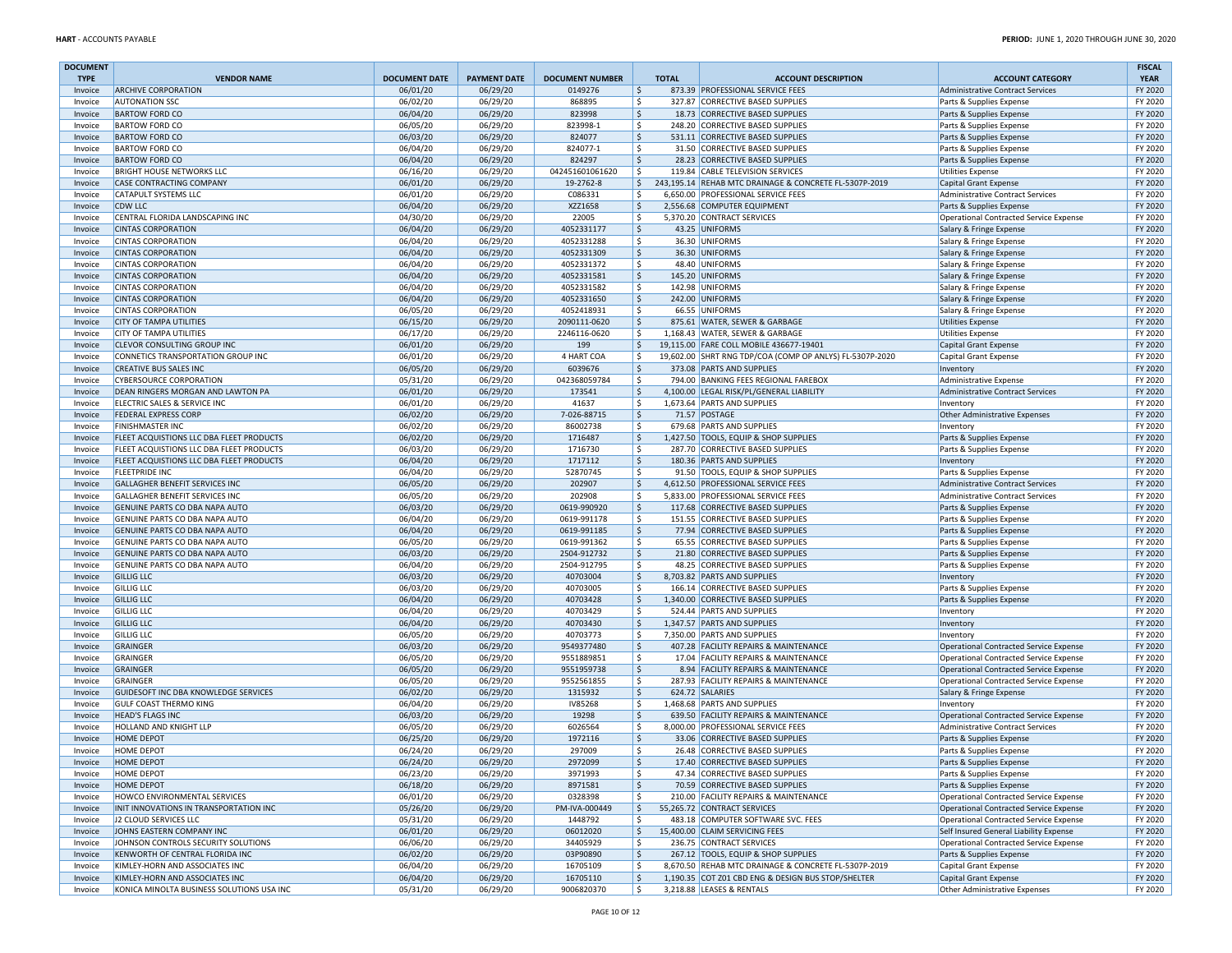| <b>DOCUMENT</b><br><b>TYPE</b> | <b>VENDOR NAME</b>                                             | <b>DOCUMENT DATE</b> | <b>PAYMENT DATE</b>  | <b>DOCUMENT NUMBER</b>                 | <b>TOTAL</b>                          | <b>ACCOUNT DESCRIPTION</b>                                                 | <b>ACCOUNT CATEGORY</b>                                                    | <b>FISCAL</b><br><b>YEAR</b> |
|--------------------------------|----------------------------------------------------------------|----------------------|----------------------|----------------------------------------|---------------------------------------|----------------------------------------------------------------------------|----------------------------------------------------------------------------|------------------------------|
| Invoice                        | LAKE DOCTORS INC                                               | 06/01/20             | 06/29/20             | 506147                                 | \$                                    | 125.00 CONTRACT SERVICES                                                   | Operational Contracted Service Expense                                     | FY 2020                      |
| Invoice                        | MOHAWK MANUFACTURING & SUPPLY CO                               | 06/05/20             | 06/29/20             | U057787                                | \$                                    | 45.60 PARTS AND SUPPLIES                                                   | Inventory                                                                  | FY 2020                      |
| Invoice                        | MSC INDUSTRIAL SUPPLY CO                                       | 06/01/20             | 06/29/20             | 3815653004                             | \$                                    | 8.22 CORRECTIVE BASED SUPPLIES                                             | Parts & Supplies Expense                                                   | FY 2020                      |
| Invoice                        | MSC INDUSTRIAL SUPPLY CO                                       | 06/02/20             | 06/29/20             | 3869086003                             | -\$                                   | 21.20 CORRECTIVE BASED SUPPLIES                                            | Parts & Supplies Expense                                                   | FY 2020                      |
| Invoice                        | MSC INDUSTRIAL SUPPLY CO                                       | 06/05/20             | 06/29/20             | 3881327001                             | \$                                    | 251.90 CORRECTIVE BASED SUPPLIES                                           | Parts & Supplies Expense                                                   | FY 2020                      |
| Invoice                        | MSC INDUSTRIAL SUPPLY CO                                       | 06/03/20             | 06/29/20             | 3884949001                             | \$<br> \$                             | 375.44 CORRECTIVE BASED SUPPLIES                                           | Parts & Supplies Expense                                                   | FY 2020<br>FY 2020           |
| Invoice                        | MSC INDUSTRIAL SUPPLY CO<br>MSC INDUSTRIAL SUPPLY CO           | 06/03/20<br>06/03/20 | 06/29/20<br>06/29/20 | 3885203001<br>3885317001               | \$                                    | 207.93 CORRECTIVE BASED SUPPLIES<br>531.23 CORRECTIVE BASED SUPPLIES       | Parts & Supplies Expense<br>Parts & Supplies Expense                       | FY 2020                      |
| Invoice<br>Invoice             | MSC INDUSTRIAL SUPPLY CO                                       | 06/04/20             | 06/29/20             | 3885317002                             | $\ddot{\varsigma}$                    | 30.97 CORRECTIVE BASED SUPPLIES                                            | Parts & Supplies Expense                                                   | FY 2020                      |
| Invoice                        | MSC INDUSTRIAL SUPPLY CO                                       | 06/05/20             | 06/29/20             | 3886286001                             | \$                                    | 94.07 CORRECTIVE BASED SUPPLIES                                            | Parts & Supplies Expense                                                   | FY 2020                      |
| Invoice                        | NEOPART TRANSIT LLC                                            | 06/04/20             | 06/29/20             | 2443648-02                             | $\ddot{\varsigma}$                    | 107.83 PARTS AND SUPPLIES                                                  | Inventory                                                                  | FY 2020                      |
| Invoice                        | NEOPART TRANSIT LLC                                            | 06/04/20             | 06/29/20             | 2445618-00                             | \$                                    | 883.46 PARTS AND SUPPLIES                                                  | Inventory                                                                  | FY 2020                      |
| Invoice                        | NOVA ENGINEERING & ENVIRONMENTAL LLC                           | 05/31/20             | 06/29/20             | 0223584                                | \$                                    | 42,965.62 PROFESSIONAL SERVICE FEES                                        | Administrative Contract Services                                           | FY 2020                      |
| Invoice                        | OFFICE DEPOT INC                                               | 05/31/20             | 06/29/20             | 14953556                               | \$                                    | 562.62 CONTRACTED OFFICE SUPPLIES                                          | Parts & Supplies Expense                                                   | FY 2020                      |
| Invoice                        | P&A ADMINISTRATIVE SERVICES INC                                | 06/15/20             | 06/29/20             | 2738647                                | \$                                    | 1,250.00 PROFESSIONAL SERVICE FEES                                         | Administrative Contract Services                                           | FY 2020                      |
| Invoice                        | PALMDALE OIL COMPANY                                           | 06/01/20             | 06/29/20             | 1354868                                | \$                                    | 1,190.70 ENGINE OIL (OIL & LUBE)                                           | Fuel and Oil Expense                                                       | FY 2020                      |
| Invoice                        | PALMDALE OIL COMPANY                                           | 06/01/20             | 06/29/20             | 1354869                                | \$                                    | 1,081.00 ENGINE OIL (OIL & LUBE)                                           | Fuel and Oil Expense                                                       | FY 2020                      |
| Invoice                        | PALMDALE OIL COMPANY                                           | 06/02/20             | 06/29/20             | 1355629                                | \$                                    | 643.57 DIESEL & GAS EXCISE TAX                                             | <b>Tax Expense</b>                                                         | FY 2020                      |
| Invoice                        | PALMDALE OIL COMPANY                                           | 06/02/20             | 06/29/20             | 1355629                                | 5                                     | 259.39 GASOLINE                                                            | Fuel and Oil Expense                                                       | FY 2020                      |
| Invoice                        | PALMDALE OIL COMPANY                                           | 06/02/20             | 06/29/20             | 1355629                                | \$                                    | 1,902.23 GASOLINE                                                          | Fuel and Oil Expense                                                       | FY 2020                      |
| Invoice                        | PALMDALE OIL COMPANY                                           | 06/05/20             | 06/29/20             | 1357859                                | S.                                    | 455.05 DIESEL & GAS EXCISE TAX                                             | <b>Tax Expense</b>                                                         | FY 2020                      |
| Invoice                        | PALMDALE OIL COMPANY                                           | 06/05/20             | 06/29/20             | 1357859                                | \$                                    | 196.48 GASOLINE                                                            | Fuel and Oil Expense                                                       | FY 2020                      |
| Invoice                        | PALMDALE OIL COMPANY                                           | 06/05/20             | 06/29/20             | 1357859                                | \$                                    | 1,440.88 GASOLINE                                                          | Fuel and Oil Expense                                                       | FY 2020                      |
| Invoice                        | PEOPLES GAS COMPANY                                            | 06/17/20             | 06/29/20             | 211012153790-0620                      | l \$                                  | 56.17 NATURAL GAS                                                          | <b>Utilities Expense</b>                                                   | FY 2020                      |
| Invoice                        | PETROLEUM TRADERS CORPORATION<br>PETROLEUM TRADERS CORPORATION | 06/01/20<br>06/01/20 | 06/29/20<br>06/29/20 | 1546786<br>1546786                     | \$<br>9,509.24 DIESEL<br>\$           | 2,644.68 DIESEL & GAS EXCISE TAX                                           | Fuel and Oil Expense                                                       | FY 2020<br>FY 2020           |
| Invoice<br>Invoice             | PETROLEUM TRADERS CORPORATION                                  | 06/03/20             | 06/29/20             | 1546787                                | $\ddot{\varsigma}$<br>9.509.85 DIESEL |                                                                            | <b>Tax Expense</b><br>Fuel and Oil Expense                                 | FY 2020                      |
| Invoice                        | PETROLEUM TRADERS CORPORATION                                  | 06/03/20             | 06/29/20             | 1546787                                | \$                                    | 2,647.52 DIESEL & GAS EXCISE TAX                                           | <b>Tax Expense</b>                                                         | FY 2020                      |
| Invoice                        | PETROLEUM TRADERS CORPORATION                                  | 06/05/20             | 06/29/20             | 1546789                                | S.<br>9,625.35 DIESEL                 |                                                                            | Fuel and Oil Expense                                                       | FY 2020                      |
| Invoice                        | PETROLEUM TRADERS CORPORATION                                  | 06/05/20             | 06/29/20             | 1546789                                | \$                                    | 2,698.06 DIESEL & GAS EXCISE TAX                                           | <b>Tax Expense</b>                                                         | FY 2020                      |
| Invoice                        | <b>REPUBLIC SERVICES INC</b>                                   | 05/31/20             | 06/29/20             | 0696-000879181                         | \$                                    | 1,177.78 WATER, SEWER & GARBAGE                                            | <b>Utilities Expense</b>                                                   | FY 2020                      |
| Invoice                        | <b>RUSH TRUCK CENTER</b>                                       | 06/01/20             | 06/29/20             | 3019523443                             | \$                                    | 969.40 PARTS AND SUPPLIES                                                  | Inventory                                                                  | FY 2020                      |
| Invoice                        | SEABOARD DISTRIBUTION INC                                      | 06/02/20             | 06/29/20             | 241442                                 | $\mathsf{\hat{S}}$                    | 2,169.33 ANTI FREEZE/COOLANT                                               | Fuel and Oil Expense                                                       | FY 2020                      |
| Invoice                        | STEPPS TOWING SERVICE INC                                      | 06/03/20             | 06/29/20             | HH315515                               | \$                                    | 250.00 TOWING CHARGES                                                      | Operational Contracted Service Expense                                     | FY 2020                      |
| Invoice                        | <b>STEPPS TOWING SERVICE INC</b>                               | 06/03/20             | 06/29/20             | HH315748                               | $\ddot{\varsigma}$                    | 250.00 TOWING CHARGES                                                      | Operational Contracted Service Expense                                     | FY 2020                      |
| Invoice                        | STEPPS TOWING SERVICE INC                                      | 06/03/20             | 06/29/20             | HH316211                               | \$                                    | 250.00 TOWING CHARGES                                                      | Operational Contracted Service Expense                                     | FY 2020                      |
| Invoice                        | <b>STEPPS TOWING SERVICE INC</b>                               | 06/05/20             | 06/29/20             | HH316338                               | $\ddot{\varsigma}$                    | 281.25 TOWING CHARGES                                                      | Operational Contracted Service Expense                                     | FY 2020                      |
| Invoice                        | STEPPS TOWING SERVICE INC                                      | 06/03/20             | 06/29/20             | TW315573                               | \$                                    | 250.00 TOWING CHARGES                                                      | Operational Contracted Service Expense                                     | FY 2020                      |
| Invoice                        | <b>STERICYCLE INC</b>                                          | 05/31/20             | 06/29/20             | 1009944465                             | \$                                    | 6.75 CONTRACT SERVICES                                                     | Operational Contracted Service Expense                                     | FY 2020                      |
| Invoice                        | <b>SUN STATE INTERNATIONAL TRUCKS LLC</b>                      | 06/02/20             | 06/29/20             | R10003975201                           | \$                                    | 1,823.67 CORRECTIVE BASED SUPPLIES                                         | Parts & Supplies Expense                                                   | FY 2020                      |
| Invoice                        | TAMPA ELECTRIC COMPANY<br><b>TAMPA ELECTRIC COMPANY</b>        | 06/12/20<br>06/12/20 | 06/29/20<br>06/29/20 | 211012151059-0620<br>211012151307-0620 | \$<br>-Ś                              | 34.11 ELECTRICITY<br>20.29 ELECTRICITY                                     | <b>Utilities Expense</b>                                                   | FY 2020<br>FY 2020           |
| Invoice<br>Invoice             | TAMPA ELECTRIC COMPANY                                         | 06/12/20             | 06/29/20             | 211012151570-0620                      | \$                                    | 47.64 ELECTRICITY                                                          | <b>Utilities Expense</b><br><b>Utilities Expense</b>                       | FY 2020                      |
| Invoice                        | TAMPA ELECTRIC COMPANY                                         | 06/12/20             | 06/29/20             | 211012151794-0620                      | -Ś                                    | 19.73 ELECTRICITY                                                          | <b>Utilities Expense</b>                                                   | FY 2020                      |
| Invoice                        | TAMPA ELECTRIC COMPANY                                         | 06/12/20             | 06/29/20             | 211012152065-0620                      | \$                                    | 18.52 ELECTRICITY                                                          | <b>Utilities Expense</b>                                                   | FY 2020                      |
| Invoice                        | TAMPA ELECTRIC COMPANY                                         | 06/15/20             | 06/29/20             | 211012152305-0620                      | -Ś                                    | 18.52 ELECTRICITY                                                          | <b>Utilities Expense</b>                                                   | FY 2020                      |
| Invoice                        | TAMPA ELECTRIC COMPANY                                         | 06/15/20             | 06/29/20             | 211012152636-0620                      | \$                                    | 61.21 ELECTRICITY                                                          | <b>Utilities Expense</b>                                                   | FY 2020                      |
| Invoice                        | TAMPA ELECTRIC COMPANY                                         | 06/16/20             | 06/29/20             | 211012152933-0620                      | \$                                    | 183.57 ELECTRICITY                                                         | <b>Utilities Expense</b>                                                   | FY 2020                      |
| Invoice                        | <b>TAMPA ELECTRIC COMPANY</b>                                  | 06/17/20             | 06/29/20             | 211012153196-0620                      | \$                                    | 5,821.68 ELECTRICITY                                                       | <b>Utilities Expense</b>                                                   | FY 2020                      |
| Invoice                        | <b>TAMPA ELECTRIC COMPANY</b>                                  | 06/17/20             | 06/29/20             | 211012153535-0620                      | -Ś                                    | 2,159.74 ELECTRICITY                                                       | <b>Utilities Expense</b>                                                   | FY 2020                      |
| Invoice                        | <b>TAMPA ELECTRIC COMPANY</b>                                  | 06/17/20             | 06/29/20             | 211012154251-0620                      | Ŝ.                                    | 3,369.52 ELECTRICITY                                                       | <b>Utilities Expense</b>                                                   | FY 2020                      |
| Invoice                        | TAMPA ELECTRIC COMPANY                                         | 06/17/20             | 06/29/20             | 211012154509-0620                      | -Ś                                    | 1,560.40 ELECTRICITY                                                       | <b>Utilities Expense</b>                                                   | FY 2020                      |
| Invoice                        | <b>TAMPA ELECTRIC COMPANY</b>                                  | 06/17/20             | 06/29/20             | 211012154749-0620                      | $\mathsf{S}$                          | 305.51 ELECTRICITY                                                         | <b>Utilities Expense</b>                                                   | FY 2020                      |
| Invoice                        | TAMPA ELECTRIC COMPANY                                         | 06/18/20             | 06/29/20             | 211012154939-0620                      | -Ś                                    | 268.98 ELECTRICITY                                                         | <b>Utilities Expense</b>                                                   | FY 2020                      |
| Invoice                        | <b>TAMPA ELECTRIC COMPANY</b>                                  | 06/22/20             | 06/29/20             | 211012155118-0620                      | l \$                                  | 11.16 ELECTRICITY                                                          | <b>Utilities Expense</b>                                                   | FY 2020                      |
| Invoice                        | TAYLOR RENTAL CENTER                                           | 01/28/20             | 06/29/20             | 2-423036-04                            | -Ś                                    | 215.76 MARKETING RIDERSHIP DEVELOPMENT                                     | Community Relations & Marketing Expense                                    | FY 2020                      |
| Invoice                        | TERMINIX INTERNATIONAL LP<br>UNIFIRST CORPORATION              | 05/31/20<br>06/01/20 | 06/29/20<br>06/29/20 | 397149261<br>914 2679088               | S.<br><sub>S</sub>                    | 1,336.15 CONTRACT SERVICES<br>164.50 FACILITY REPAIRS & MAINTENANCE        | Operational Contracted Service Expense                                     | FY 2020<br>FY 2020           |
| Invoice                        |                                                                |                      |                      | 914 2680452                            |                                       |                                                                            | Operational Contracted Service Expense                                     |                              |
| Invoice<br>Invoice             | UNIFIRST CORPORATION<br>UNITED DATA TECHNOLOGIES INC           | 06/03/20<br>06/03/20 | 06/29/20<br>06/29/20 | 0500236762                             | -S<br>\$                              | 24.30 FACILITY REPAIRS & MAINTENANCE<br>7,200.00 PROFESSIONAL SERVICE FEES | Operational Contracted Service Expense<br>Administrative Contract Services | FY 2020<br>FY 2020           |
| Invoice                        | UNITED ELECTRIC MOTOR INC                                      | 05/31/20             | 06/29/20             | 76365                                  | $\ddot{\varsigma}$                    | 95.00 CORRECTIVE BASED SUPPLIES                                            | Parts & Supplies Expense                                                   | FY 2020                      |
| Invoice                        | UNITED ELECTRIC MOTOR INC                                      | 05/31/20             | 06/29/20             | 76397                                  | \$                                    | 95.00 CORRECTIVE BASED SUPPLIES                                            | Parts & Supplies Expense                                                   | FY 2020                      |
| Invoice                        | UNITED PARCEL SERVICE                                          | 06/20/20             | 06/29/20             | 0000574788250-0620                     | \$                                    | 184.44 POSTAGE                                                             | Other Administrative Expenses                                              | FY 2020                      |
| Invoice                        | UNUM LIFE INS CO OF AMERICA                                    | 04/20/20             | 06/29/20             | 0397613-001-0520                       | \$                                    | 21.98 A&D INSURANCE - EMPLOYER PAYABLE                                     | Accounts Payable                                                           | FY 2020                      |
| Invoice                        | UNUM LIFE INS CO OF AMERICA                                    | 04/20/20             | 06/29/20             | 0397613-001-0520                       | 5                                     | 652.76 A&D INSURANCE - EMPLOYER PAYABLE                                    | Accounts Payable                                                           | FY 2020                      |
| Invoice                        | UNUM LIFE INS CO OF AMERICA                                    | 04/20/20             | 06/29/20             | 0397613-001-0520                       | \$                                    | 69.40 AD&D INSURANCE - EMPLOYER PAYABLE                                    | <b>Accounts Payable</b>                                                    | FY 2020                      |
| Invoice                        | UNUM LIFE INS CO OF AMERICA                                    | 04/20/20             | 06/29/20             | 0397613-001-0520                       | \$                                    | 260.47 LIFE INSURANCE - EMPLOYER PAYABLE                                   | Accounts Payable                                                           | FY 2020                      |
| Invoice                        | UNUM LIFE INS CO OF AMERICA                                    | 04/20/20             | 06/29/20             | 0397613-001-0520                       | \$                                    | 822.40 LIFE INSURANCE - EMPLOYER PAYABLE                                   | <b>Accounts Payable</b>                                                    | FY 2020                      |
| Invoice                        | UNUM LIFE INS CO OF AMERICA                                    | 04/20/20             | 06/29/20             | 0397613-001-0520                       | \$                                    | 7,742.43 LIFE INSURANCE - EMPLOYER PAYABLE                                 | <b>Accounts Payable</b>                                                    | FY 2020                      |
| Invoice                        | UNUM LIFE INS CO OF AMERICA                                    | 04/20/20             | 06/29/20             | 0397613-001-0520                       | l \$                                  | 787.69 LONG-TERM DISABILITY INS - EMPLOYER PAYABLE                         | <b>Accounts Payable</b>                                                    | FY 2020                      |